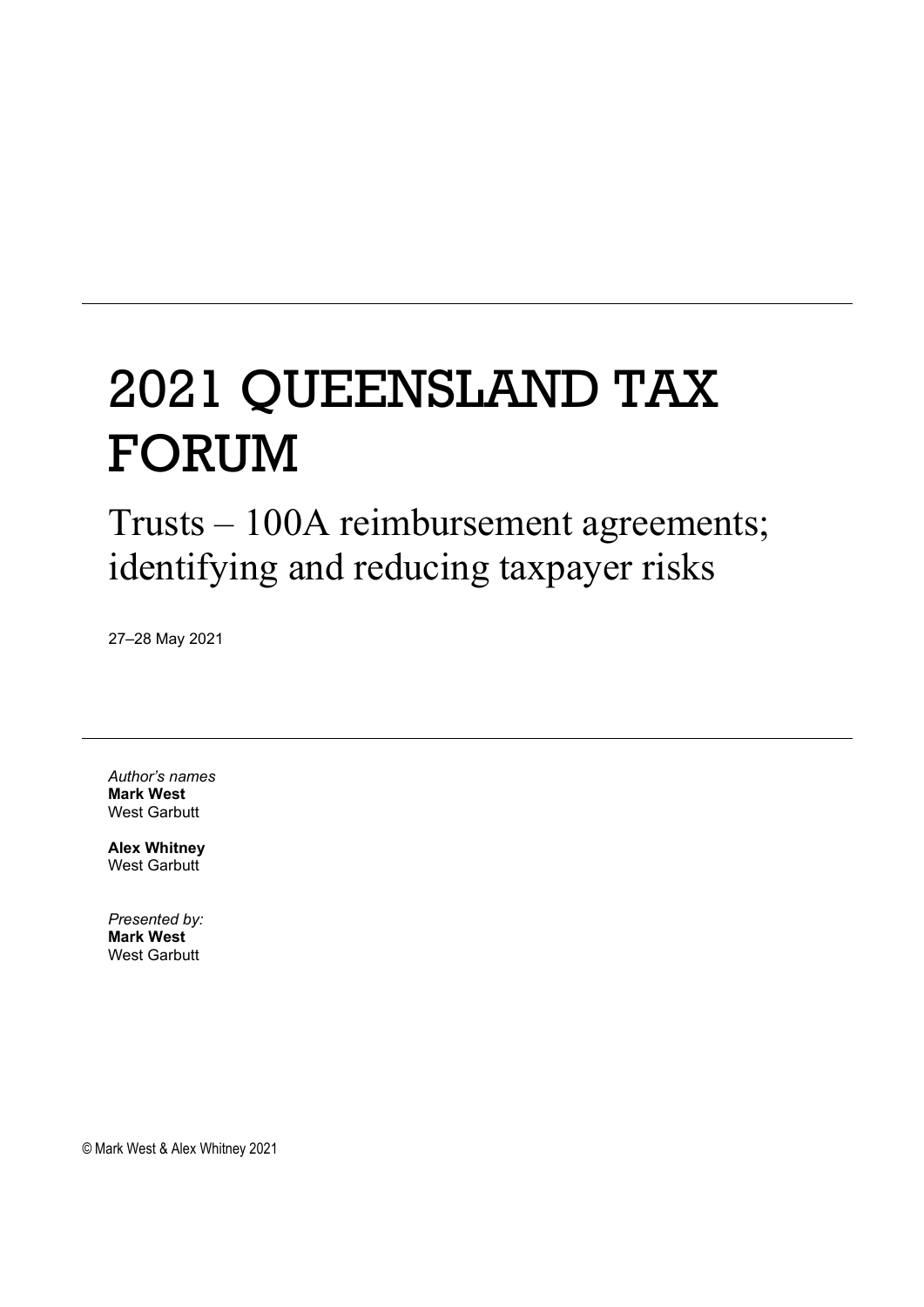#### **CONTENTS**

| 1              |     |                                                                                 |  |  |  |  |  |
|----------------|-----|---------------------------------------------------------------------------------|--|--|--|--|--|
| 2              |     |                                                                                 |  |  |  |  |  |
| 3              |     |                                                                                 |  |  |  |  |  |
|                | 3.1 |                                                                                 |  |  |  |  |  |
|                | 3.2 |                                                                                 |  |  |  |  |  |
|                | 3.3 |                                                                                 |  |  |  |  |  |
|                | 3.4 |                                                                                 |  |  |  |  |  |
|                | 3.5 |                                                                                 |  |  |  |  |  |
|                | 3.6 |                                                                                 |  |  |  |  |  |
| 4              |     |                                                                                 |  |  |  |  |  |
|                | 4.1 |                                                                                 |  |  |  |  |  |
|                | 4.2 |                                                                                 |  |  |  |  |  |
|                | 5   |                                                                                 |  |  |  |  |  |
|                |     |                                                                                 |  |  |  |  |  |
| 6              |     |                                                                                 |  |  |  |  |  |
|                | 6.1 |                                                                                 |  |  |  |  |  |
|                | 6.2 | Reimbursement agreements are concerned with "providing for" consumption/use 34  |  |  |  |  |  |
| $\overline{7}$ |     |                                                                                 |  |  |  |  |  |
|                | 7.1 | Irrelevance of the Newton meaning of ordinary family (or commercial) dealings36 |  |  |  |  |  |
|                | 7.2 |                                                                                 |  |  |  |  |  |
|                | 7.3 |                                                                                 |  |  |  |  |  |
|                | 7.4 |                                                                                 |  |  |  |  |  |
| 8              |     |                                                                                 |  |  |  |  |  |
|                | 8.1 |                                                                                 |  |  |  |  |  |
|                | 8.2 |                                                                                 |  |  |  |  |  |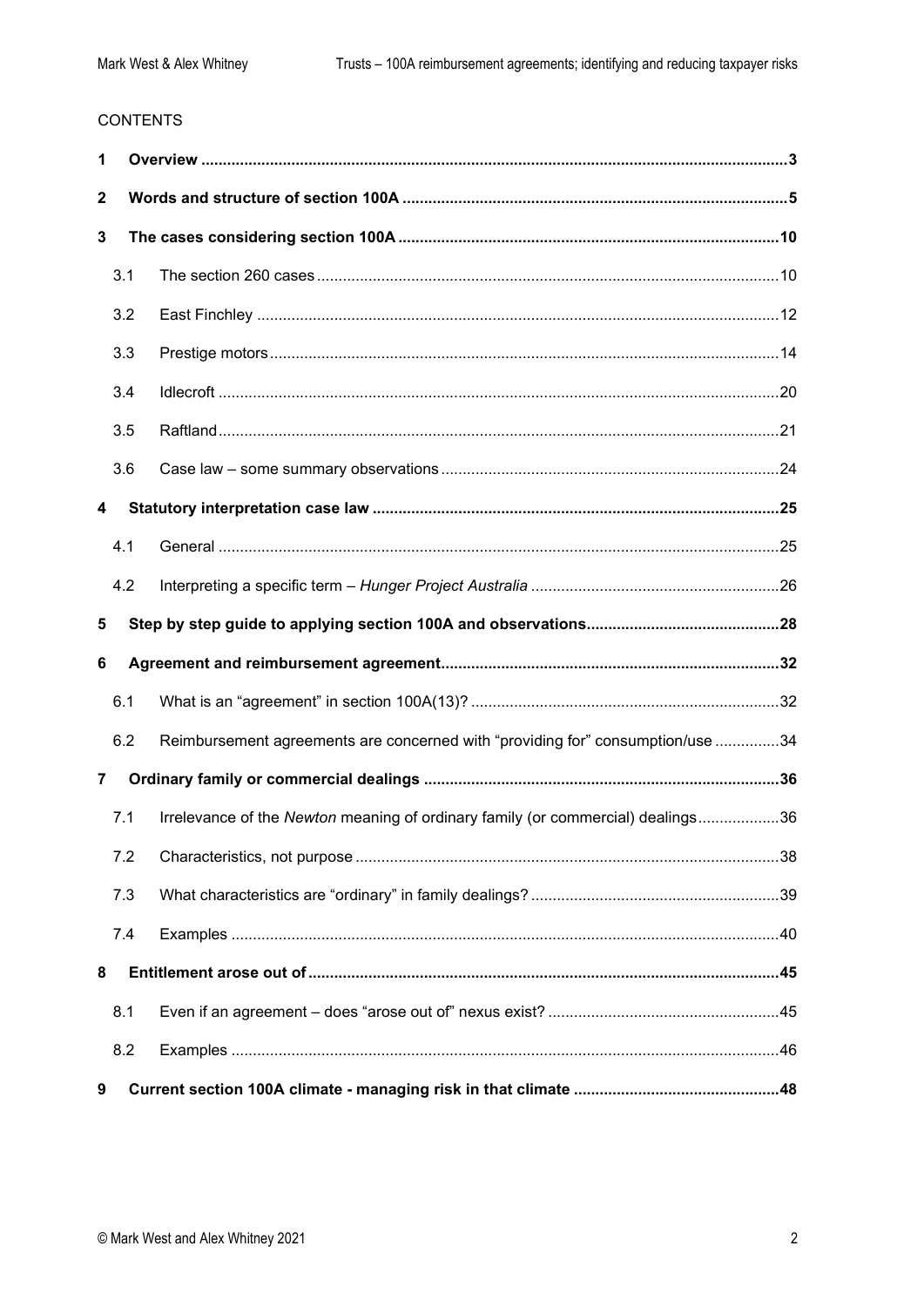# <span id="page-2-0"></span>**1 Overview**

Section 100A of the *Income Tax Assessment Act 1936* (Cth), a provision that is now celebrating its 43<sup>rd</sup> birthday (from its earliest effective date of 12 June 1978), has roared back into prominence within the last five years, with multiple public announcements, a promised public ruling, and numerous audits placing section 100A on centre stage.

Given the relatively recent refocussing by the Australian Taxation Office (**ATO**) on section 100A, it is necessary for practitioners to also focus their minds on the section to ensure their clients' (and likely, also their own) affairs are managed so as not to give rise to risks under the section.

This article does not seek to engage comprehensively with the history of Section 100A – instead, the authors would refer readers to Michael Butler's excellent 2019 paper "*Section 100A: When is a dealing between members of a family not in the course of ordinary family dealing?*" presented at the 2019 Tax Institute National convention, which provided a comprehensive review of the history of the provisions.

This paper also does not seek to engage in detail with the ATO's public statements (including its examples) to date on section 100A, as those statements have *not* (in the authors' opinion) been anchored (by way of explicit reference or endorsement) in law – or, if they have, the legal basis on which they stand has not been communicated publicly in sufficient detail.

This paper *is* directed to consideration of the strictly legal effect of section 100A– how the words of section 100A can be expected to be interpreted by a court.

There is particular emphasis on the meaning of the "ordinary family dealing" exclusion (as explained below), as that is an area where there is *no* direct prior case law but which is the area of current ATO focus.

Given the ATO focus, this emphasis on family dealings is appropriate. As will be argued, application of the key principles underlying section 100A to family (versus commercial) situations must come to grips with behaviour and relationships which are entirely usual in those family settings but which would be unusual between commercial (non-family) parties. From the authors' recent audit experiences, the ATO appears not to wish to recognise these differences.

Accordingly, the authors respectfully submit that this task (of considering the strictly legal effect) is of particular value at the present time because the lack of sustained, detailed and disciplined analysis of *the law* – versus what the ATO and/or taxpayers may seek the law to be and/or what they regard as the policy behind the section - has, to date, not provided meaningful and (very much desired) certainty for taxpayers (or the ATO).

The authors have benefited from prior analyses of section 100A, to which they have added their own experiences and thinking in dealing, in detail, with section 100A issues in a number of ongoing ATO audits.

With a task of a detailed and disciplined analysis of *the law* in mind, the paper seeks to demonstrate the correct way of interpreting section 100A based on the *words of the section* and the *existing case*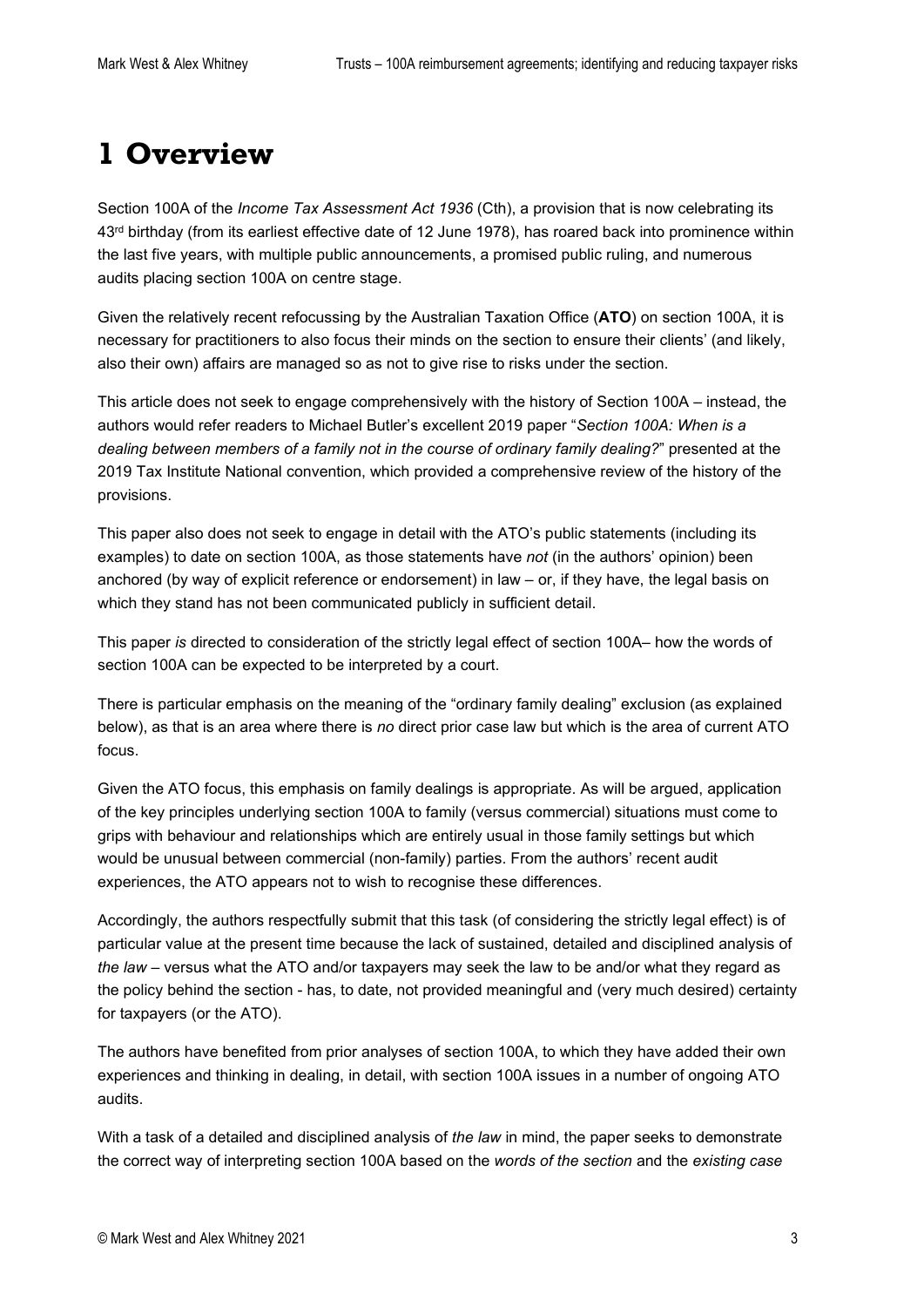*law*, including both the relevant limited case law on section 100A itself and case law relating to the rules of statutory interpretation.

Based on the interpretation so identified, suggestions are made for what taxpayers should be doing to mitigate section 100A risks.

Even if others take different views of the correct interpretation of section 100A, the paper will have served a purpose if it contributes to a more detailed and disciplined analysis of *the law* relating to section 100A. Only on that basis will taxpayers and the ATO achieve greater certainty of the effect, and practical implications, of section 100A.

References to legislation in this paper are to the *Income Tax Assessment Act 1936* (Cth) unless otherwise indicated.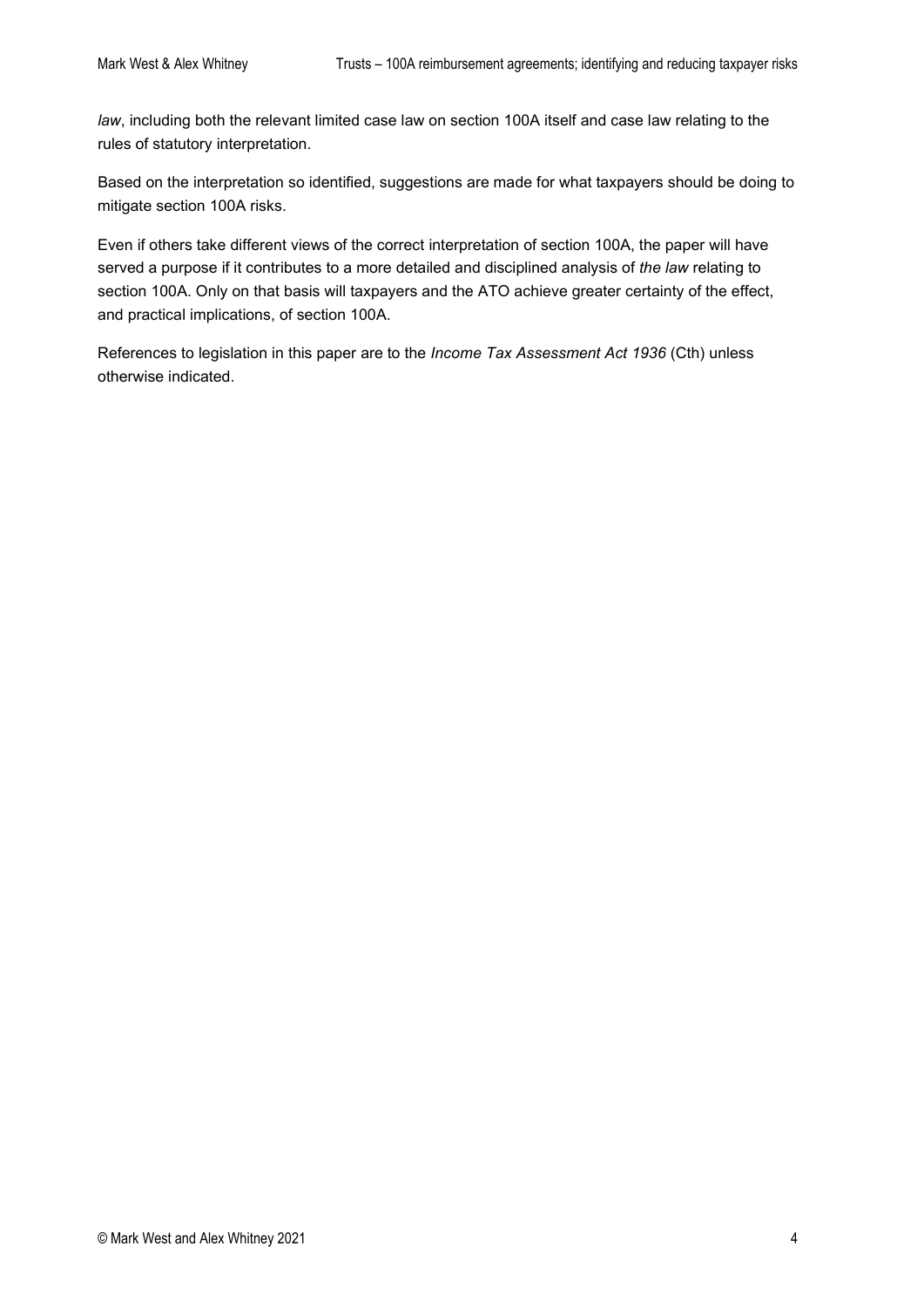# <span id="page-4-0"></span>**2 Words and structure of section 100A**

We must start with the text of the section itself.

The key "operative" provision is **section 100A(1)**, which deems a beneficiary to **not** be presently entitled to income of a trust estate where that entitlement arises out of a "reimbursement agreement". That section is quoted below (our emphasis):

- "(1) Where:
	- (a) apart from this section, a beneficiary of a trust estate who is not under any legal disability is presently entitled to a share of the income of the trust estate; and
	- (b) the present entitlement of the beneficiary to that share or to a part of that share of the income of the trust estate (which share or part, as the case may be, is in this subsection referred to as the relevant trust income) **arose out of a reimbursement agreement** or **arose by reason of** any act, transaction or circumstance that occurred in connection with, or as a result of, a reimbursement agreement;

the beneficiary shall, for the purposes of this Act, **be deemed not to be, and never to have been, presently entitled to the relevant trust income**."

If section 100A applies, the amount of income to which the beneficiary is deemed not to be entitled to is taxed to the trustee at the trustee taxation rates. There is no amendment period restriction on section [1](#page-4-1)00A.<sup>1</sup>

The nexus between the present entitlement subject to potential adjusted treatment (from taxation to the beneficiary to the trustee) and a "reimbursement agreement" is provided by way of the words "arose out of" or "arose by reason of".

From the start, it can therefore be noted, section 100A does not test the act of distributing to the beneficiary, including for some tax avoidance purpose. Section 100A asks:

- whether there is a "reimbursement agreement", as defined; and then
- whether the present entitlement "arose out of' or "arose by reason of" that agreement (or any act, transaction or circumstance that occurred in connection with, or as a result of the agreement).

Section 100A(2) applies the same treatment as section 100A(1) to beneficiaries who have actually been paid amounts, or had amounts applied to their benefit from, the income of a trust estate. It is otherwise identical to section 100A(1) and we will not discuss it separately.

Section 100A(3) to (6B) are specific mechanical provisions that are not directly relevant to the positions put forward in this paper – but we will refer to them where relevant.

**Section 100A(7)** is the first of the key "interpretative" provisions in section 100A. That section is quoted below (our emphasis).

<span id="page-4-1"></span> $1$  Section 170(10)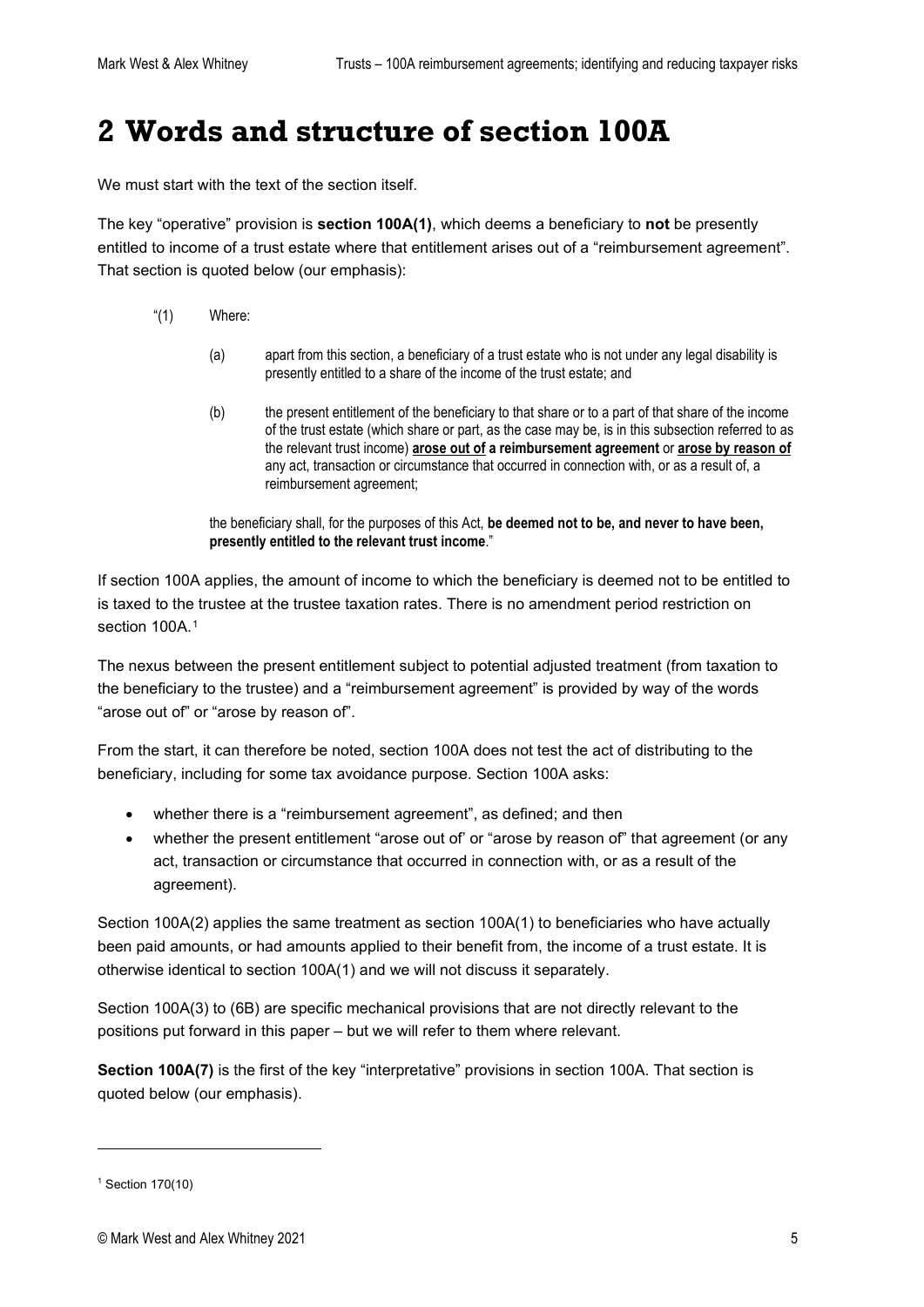"(7) Subject t[o subsection](http://classic.austlii.edu.au/au/legis/cth/consol_act/itaa1936240/s102aab.html#subsection) (8), a reference in this section, in relation to a beneficiary of a [trust estate,](http://classic.austlii.edu.au/au/legis/cth/consol_act/itaa1936240/s102aab.html#trust_estate) to a **reimbursement [agreement](http://classic.austlii.edu.au/au/legis/cth/consol_act/itaa1936240/s100a.html#agreement)** shall be read as a reference to an [agreement,](http://classic.austlii.edu.au/au/legis/cth/consol_act/itaa1936240/s100a.html#agreement) whether entered into before or after the commencement of this section, **that [provides](http://classic.austlii.edu.au/au/legis/cth/consol_act/itaa1936240/s317.html#provide) for** the payment of money or th[e transfer](http://classic.austlii.edu.au/au/legis/cth/consol_act/itaa1936240/s102aab.html#transfer) o[f property](http://classic.austlii.edu.au/au/legis/cth/consol_act/itaa1936240/s100a.html#property) to, or the provision o[f services](http://classic.austlii.edu.au/au/legis/cth/consol_act/itaa1936240/s102aab.html#services) or other benefits for, [a person](http://classic.austlii.edu.au/au/legis/cth/consol_act/itaa1936240/s202a.html#person) o[r persons](http://classic.austlii.edu.au/au/legis/cth/consol_act/itaa1936240/s202a.html#person) other than the beneficiary or the beneficiary and another [person](http://classic.austlii.edu.au/au/legis/cth/consol_act/itaa1936240/s202a.html#person) or other [persons.](http://classic.austlii.edu.au/au/legis/cth/consol_act/itaa1936240/s202a.html#person)"

A "reimbursement agreement" therefore requires a payment of money, transfer of property, provision of services or other benefit to pass to a person other than the beneficiary that is presently entitled.

This is a very wide scope. Beneficiaries will *always* do these things – we refer to them as actions or outcomes in this paper - in the normal course of consuming or otherwise directing the use of their trust entitlement. For example, even if a beneficiary receives their trust entitlement fully in cash, the beneficiary will make payments and transfers to other people as they spend that entitlement.

The key points from sections 100A(1) and (7) are whether there is an "agreement", as defined:

- that provides for these things the actions or outcomes; and
- out of which or by reason of which, the subject trust entitlement "arose".

**Section 100A(8)** modifies subsection (7) to exclude agreements without a tax purpose. The section is quoted below (our emphasis)

"(8) A reference in [subsection](http://classic.austlii.edu.au/au/legis/cth/consol_act/itaa1936240/s102aab.html#subsection) (7) to a[n agreement](http://classic.austlii.edu.au/au/legis/cth/consol_act/itaa1936240/s100a.html#agreement) shall be read as **not** including a reference to an [agreement](http://classic.austlii.edu.au/au/legis/cth/consol_act/itaa1936240/s100a.html#agreement) that was **not** entered into for the purpose, or for purposes that included the purpose, of securing that **a [person](http://classic.austlii.edu.au/au/legis/cth/consol_act/itaa1936240/s202a.html#person) who, if the [agreement](http://classic.austlii.edu.au/au/legis/cth/consol_act/itaa1936240/s100a.html#agreement) had not been entered into, would have been liable to pay [income tax](http://classic.austlii.edu.au/au/legis/cth/consol_act/itaa1936240/s6.html#income_tax)** in respect of a [year of income](http://classic.austlii.edu.au/au/legis/cth/consol_act/itaa1936240/s6.html#year_of_income) would **not be liable to pa[y income tax](http://classic.austlii.edu.au/au/legis/cth/consol_act/itaa1936240/s6.html#income_tax)** in respect of tha[t year of income](http://classic.austlii.edu.au/au/legis/cth/consol_act/itaa1936240/s6.html#year_of_income) or would **be liable to pay less [income tax](http://classic.austlii.edu.au/au/legis/cth/consol_act/itaa1936240/s6.html#income_tax)** in respect of tha[t year of income](http://classic.austlii.edu.au/au/legis/cth/consol_act/itaa1936240/s6.html#year_of_income) than tha[t person](http://classic.austlii.edu.au/au/legis/cth/consol_act/itaa1936240/s202a.html#person) would have been liable to pay if th[e agreement](http://classic.austlii.edu.au/au/legis/cth/consol_act/itaa1936240/s100a.html#agreement) had not been entered into."

That section 100A(8) must be read with **section 100A(9)**, quoted below (our emphasis).

(9) For the purposes o[f subsection](http://classic.austlii.edu.au/au/legis/cth/consol_act/itaa1936240/s102aab.html#subsection) (8), an [agreement](http://classic.austlii.edu.au/au/legis/cth/consol_act/itaa1936240/s100a.html#agreement) shall be taken to have been entered into for a particular purpose, or for purposes that included a particular purpose**, if any of the parties to the [agreement](http://classic.austlii.edu.au/au/legis/cth/consol_act/itaa1936240/s100a.html#agreement)** entered into the [agreement](http://classic.austlii.edu.au/au/legis/cth/consol_act/itaa1936240/s100a.html#agreement) for that purpose, or for purposes that included that purpose, as the case may be.

Therefore, a "reimbursement agreement" will **not** exist where the agreement was **not** entered into for the purpose (either sole or with other purposes) of reducing the income tax payable of a person.

The "person" does not have to be the beneficiary presently entitled, the person receiving benefits under section 100A(7) or any other specific person.

The exclusion will **not** apply if **any** of the *parties to the agreement* had a tax avoidance purpose.

This can only mean a **subjective** purpose because it relates to each individual, not the overall objective purpose or effect of the agreement or a scheme.

It may be arguable that it is one or more of *the parties to the agreement* which must have the requisite purpose (rather than another person, such as a controller) but, due to the wide definition of agreement, this distinction may only be academic.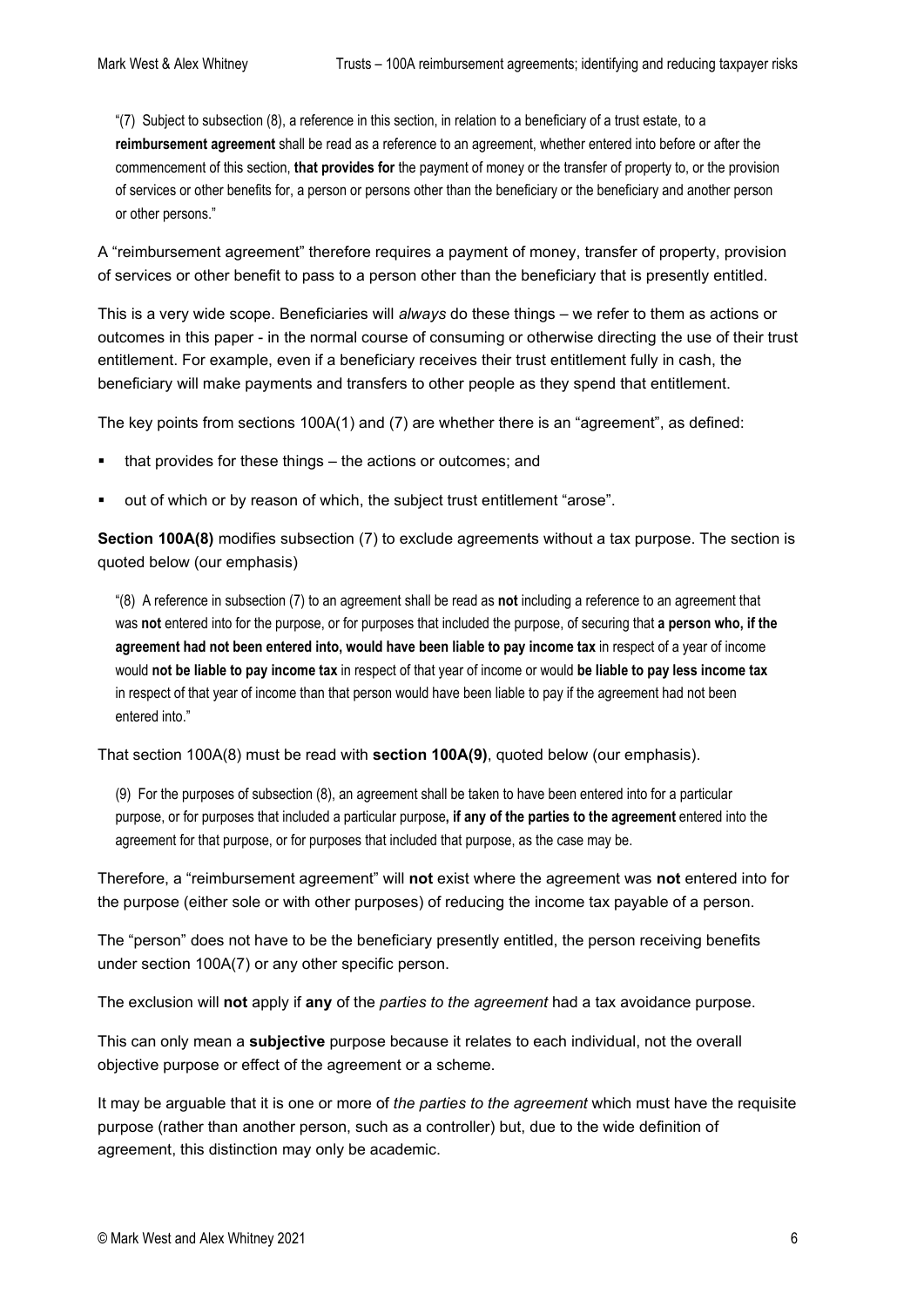In summary, there is stated in section 100A a "non-tax purpose" exclusion, but it is a very narrow exclusion – narrower than a lack of an objective tax related purpose.

But note the sole mention of tax purpose in section 100A is in **exclusion** based on **lack** of tax purpose. On the words of section 100A, tax purpose does **not cause inclusion** of any "agreements', as defined.

Section 100A(10) to (12) are further interpretative provisions that note that loans and the releases of debts are benefits or payments, and that references to person include references to the person as trustee.

Section 100A(13) is, in the authors' view, the critical section to consider in detail, because it:

- sets out a very wide meaning of an "agreement' which causes the concept of "reimbursement agreement" to be very wide; and then
- contains what are the substantive exclusions from that resulting very wide scope of "reimbursement agreement".

Section 100A(13) defines agreement to be (our emphasis):

"any **agreement, arrangement or understanding**, whether formal or informal, whether express or implied and whether or not enforceable, or intended to be enforceable, by legal proceedings, but does not include an agreement, arrangement or understanding entered into in the **course of ordinary family or commercial dealing**."

This subsection gives the basis of what is commonly referred to as the "ordinary family dealing" or "ordinary commercial dealing" exceptions to section 100A.

There is some case law about the ordinary commercial dealing exclusion but there is **no** case law about the ordinary family dealing exclusion.

There is fundamental disagreement between taxpayers and the ATO about the interpretation of the ordinary family dealing exclusion, partly over how much of the meaning of the term "ordinary family dealing" in section 100A can properly be drawn from *Newton's* case[2](#page-6-0) from which the wording appears to have been derived<sup>3</sup>. This is discussed below.

#### **Key observations from wording**

Based on the wording of section 100A, we make the following broad observations on how we see certain critical parts of the section working – with a view to testing our thinking against the (admittedly limited) case law, to the extent possible.

We should note that, in applying section 100A, the ATO must (and taxpayers should insist it does) move through all the specific elements of the section, which includes *fully* specifying the relevant reimbursement agreement.

<span id="page-6-0"></span><sup>2</sup> (1958) 98 CLR 1

<span id="page-6-1"></span><sup>&</sup>lt;sup>3</sup> Prestige Motors Pty Ltd as trustee of the Prestige Toyota Trust 98 ATC 4241 at 4262, where reference is made by Hill and Sackville JJ to the "ordinary commercial dealing" exclusion wording being derived from Lord Denning in *Newton's* case.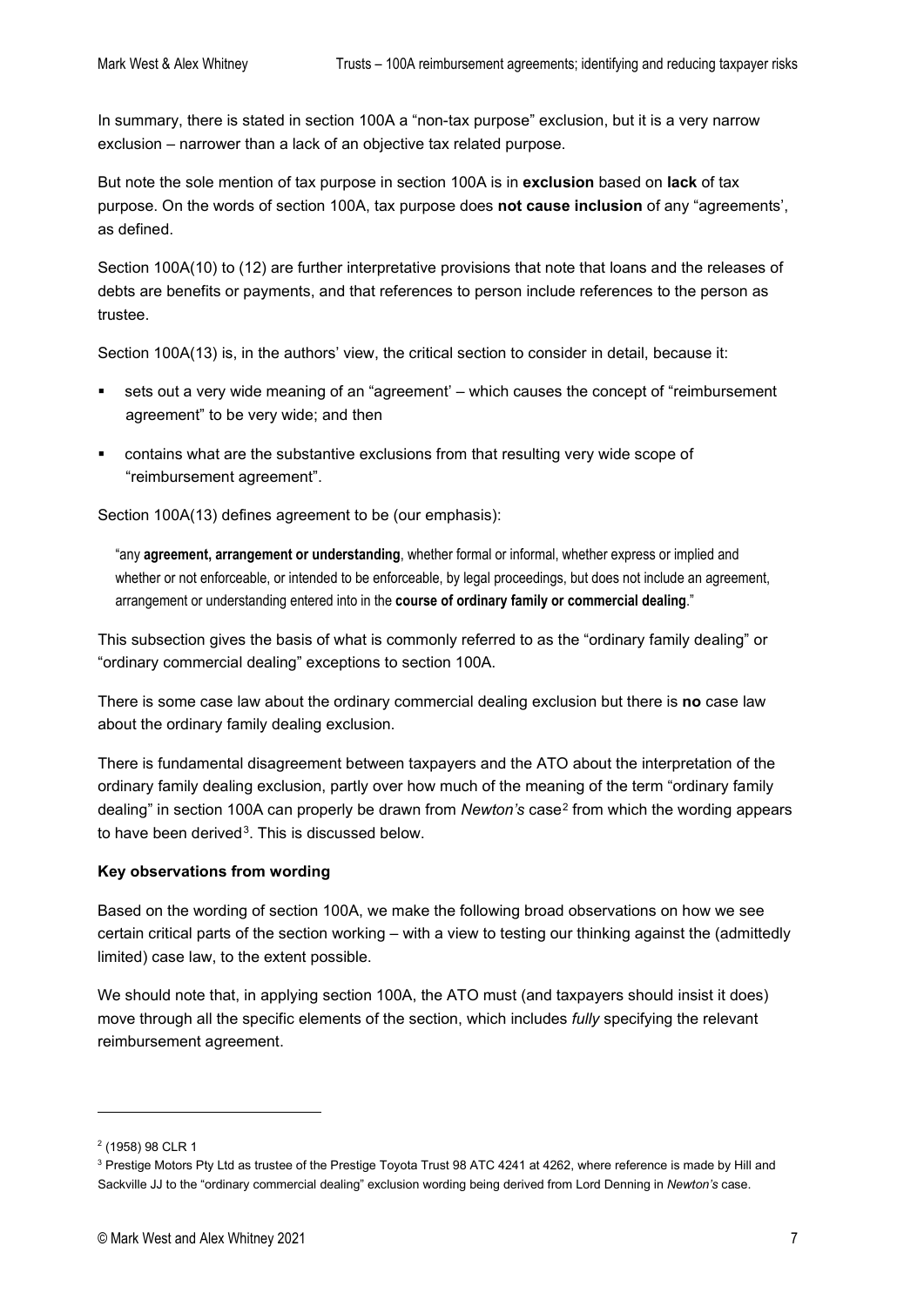That the subject present entitlement "arose out of' or "arose by reason of" the reimbursement agreement is one of the critical steps in section 100A applying to that entitlement.

It may be that the act of distributing value in a particular way from a family trust (including to reduce overall tax within a family group) will, in some cases, have a sufficient connection to how that value is **understood or agreed** to be consumed/used by the family - so as to satisfy the "arose out of' or "arose by reason of" (a potential reimbursement agreement) wording.

It may be that the act of distributing in a particular way (to reduce tax) can, itself, be part of the potential reimbursement agreement.

But focus of the section is still not purpose – tax or otherwise – and the exclusions from what is a reimbursement agreement must be given effect.

The the focus of the section is whether there is a reimbursement agreement, as objectively defined, and whether the stated exclusions from that concept apply – **not** whether the act of distributing the trust income a particular way has a tax purpose.

The concept of "reimbursement agreement" relates to objectively stated **actions** that will be taken by any beneficiary in the ordinary course of consuming or directing the use of their entitlement.

Tax purpose – or more correctly the lack of it - arises in connection with section 100A **only** as a **very limited exclusion** from such a reimbursement agreement.

The exclusions that substantively prevent section 100A from applying to all those circumstances in which a beneficiary ordinarily consumes or directs the use of their entitlement are the ordinary family or commercial dealing exclusions from the meaning of "agreement".

Tax purpose is not a part of those exclusions. There is no reason why:

- a *presence* of tax purpose should limit the scope of these ordinary family or commercial dealing exclusions – thereby expanding the scope of section 100A; or
- an *absence* of tax purpose should expand the scope of these "ordinary family or commercial dealing exclusions – thereby reducing the scope of section 100A.

Those ordinary family or commercial dealing exclusions operate to limit an agreement, arrangement or understanding "that provides for" the objectively stated **actions** which would otherwise be included within the meaning of a "reimbursement agreement". Accordingly, in applying the concept of ordinary family or commercial dealings in section 100A, we submit the context requires the exclusion of an agreement, arrangement or understanding that has the **objective characteristics** of being entered into in the course of ordinary family or commercial dealings.

Such an excluded agreement, arrangement or understanding will be one with the objective characteristics of providing for actions that are "ordinary dealings" in the sense of being either:

- ordinary interactions within a family; or
- ordinary transactions between commercial parties.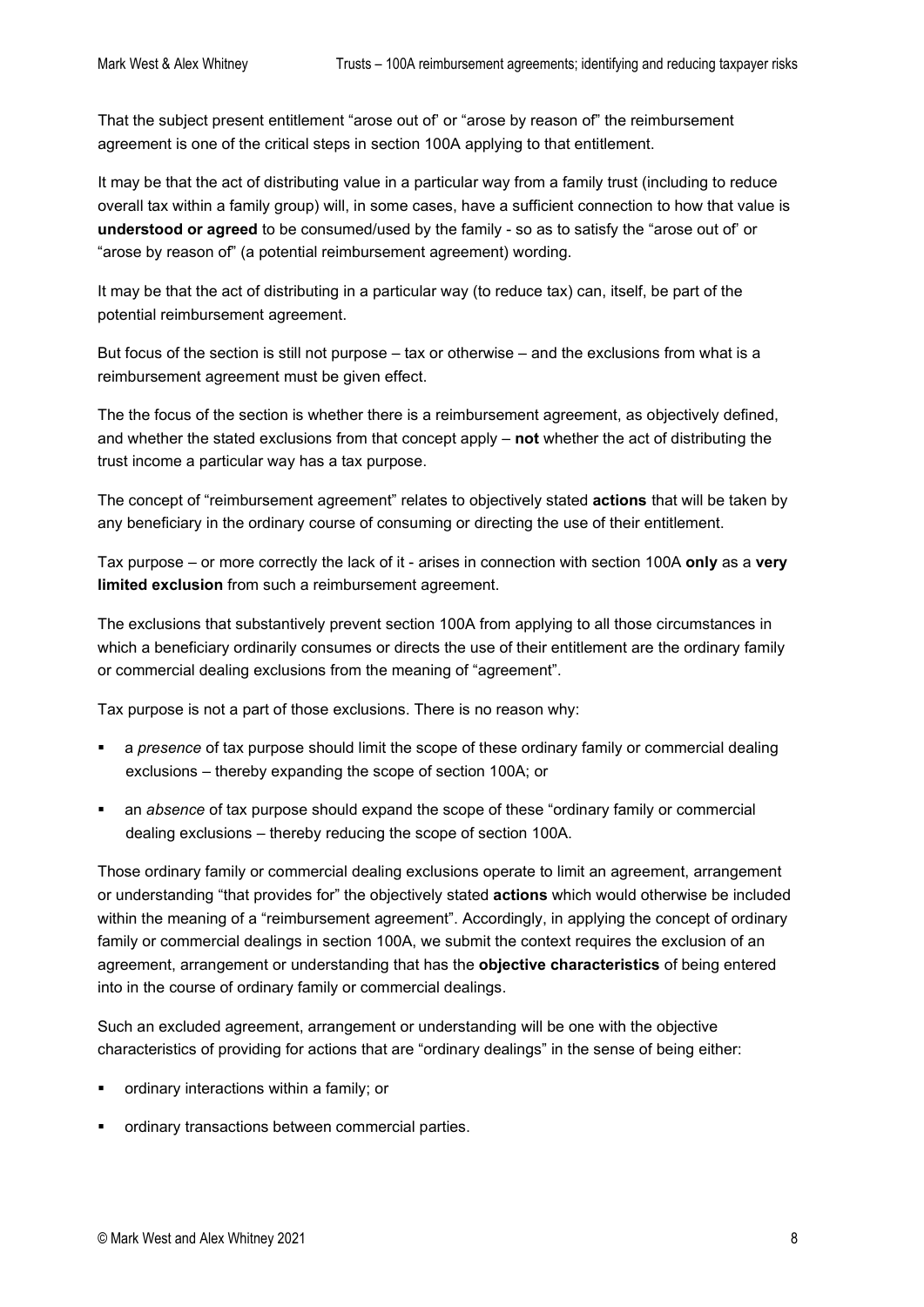We next seek to test these key observations against the case law, followed by a more detailed statement of how we submit section 100A should be applied.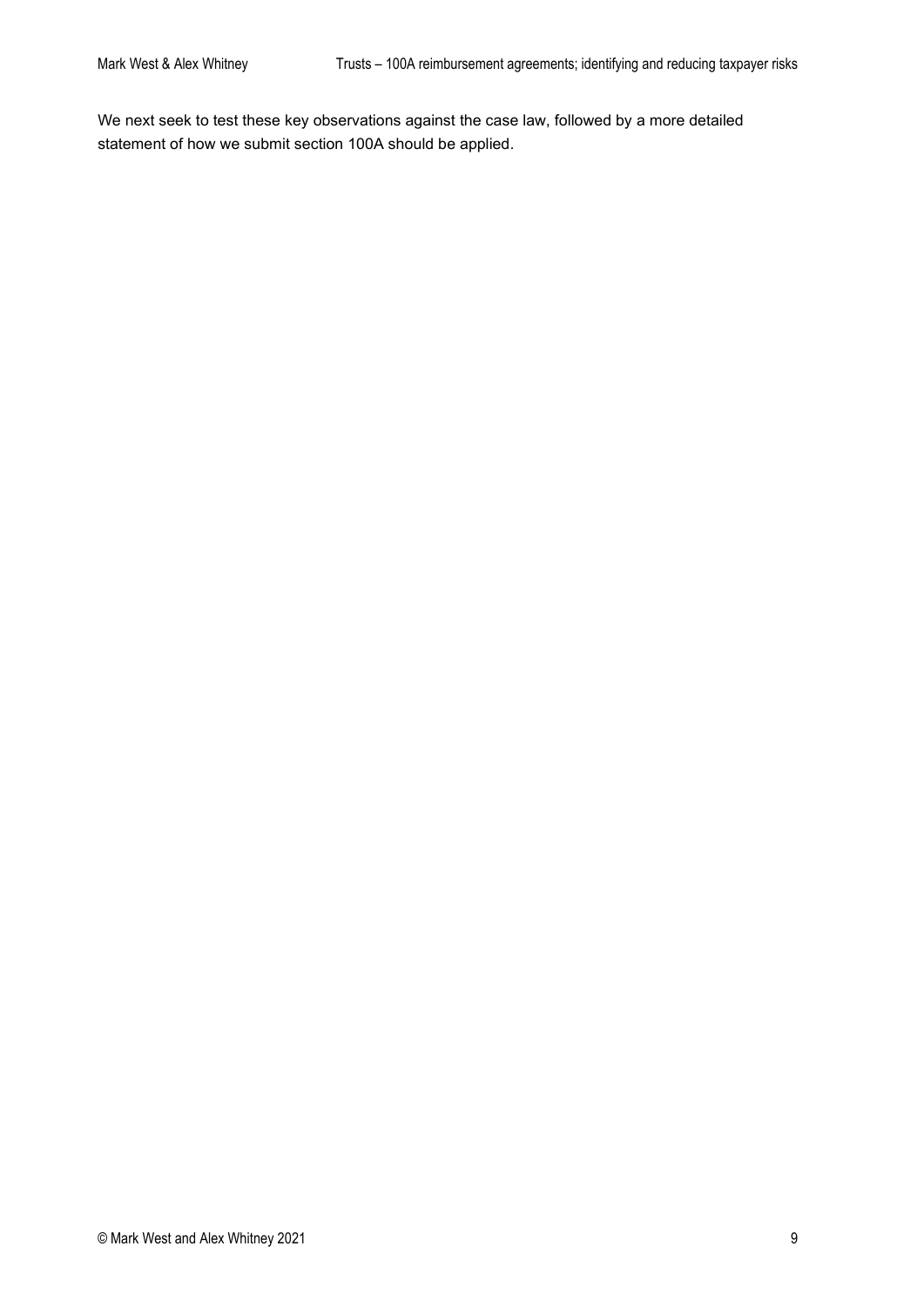# <span id="page-9-0"></span>**3 The cases considering section 100A**

There is unfortunately limited case law regarding section 100A generally, and no case law has addressed critical issues such as "ordinary family dealing" head on.

That being said, we think important details are dealt with in the section 100A cases that have been decided.

Because we will refer to details from these cases to support our detailed outline of how section 100A should be interpreted and applied, it is worthwhile first summarising and making relevant observations on these main cases here.

### <span id="page-9-1"></span>3.1 The section 260 cases

Discussions of section 100A invariably include discussions of section 260, being the precursor to Part IVA and the major anti avoidance provision of its time.

The relevance of the section 260 cases stems from *Newton v FCT*[4](#page-9-2) (*Newton*) in which Lord Denning considered that section 260 would not apply to arrangements capable of explanation as ordinary business or family dealings. This has been referred to as the "predication" issue – that if the arrangements could be predicated on ordinary family or business dealings, they would not be arrangements for the purpose of tax avoidance.

It is worth restating the wording of section 260 (as it was - our emphasis) in full:

Contracts to evade tax void

(1) Every contract, [agreement,](http://classic.austlii.edu.au/au/legis/cth/consol_act/itaa1936240/s159gp.html#agreement) or arrangement made or entered into, orally or in writing, whether before or after the commencement of [this Act,](http://classic.austlii.edu.au/au/legis/cth/consol_act/itaa1936240/s6.html#this_act) shall so far as it has or purports to have the purpose or effect of in any way, directly or indirectly:

- (a) altering the incidence of an[y income tax;](http://classic.austlii.edu.au/au/legis/cth/consol_act/itaa1936240/s6.html#income_tax)
- (b) relieving an[y person](http://classic.austlii.edu.au/au/legis/cth/consol_act/itaa1936240/s202a.html#person) from liability to pay any [income tax](http://classic.austlii.edu.au/au/legis/cth/consol_act/itaa1936240/s6.html#income_tax) or make an[y return;](http://classic.austlii.edu.au/au/legis/cth/consol_act/itaa1936240/s6.html#return)
- (c) defeating, evading, or avoiding any duty or liability imposed on an[y person](http://classic.austlii.edu.au/au/legis/cth/consol_act/itaa1936240/s202a.html#person) b[y this](http://classic.austlii.edu.au/au/legis/cth/consol_act/itaa1936240/s6.html#this_act) [Act;](http://classic.austlii.edu.au/au/legis/cth/consol_act/itaa1936240/s6.html#this_act) or
- (d) preventing the operation of [this Act](http://classic.austlii.edu.au/au/legis/cth/consol_act/itaa1936240/s6.html#this_act) in any respect;

be absolutely void, as against the [Commissioner,](http://classic.austlii.edu.au/au/legis/cth/consol_act/itaa1936240/s6.html#commissioner) or in regard to any proceeding under [this Act,](http://classic.austlii.edu.au/au/legis/cth/consol_act/itaa1936240/s6.html#this_act) but without prejudice to such validity as it may have in any other respect or for any other purpose.

(2) This section does not apply to any contract, [agreement](http://classic.austlii.edu.au/au/legis/cth/consol_act/itaa1936240/s159gp.html#agreement) or arrangement made or entered into after 27 May 1981.

<span id="page-9-2"></span><sup>4</sup> (1958) 98 CLR 1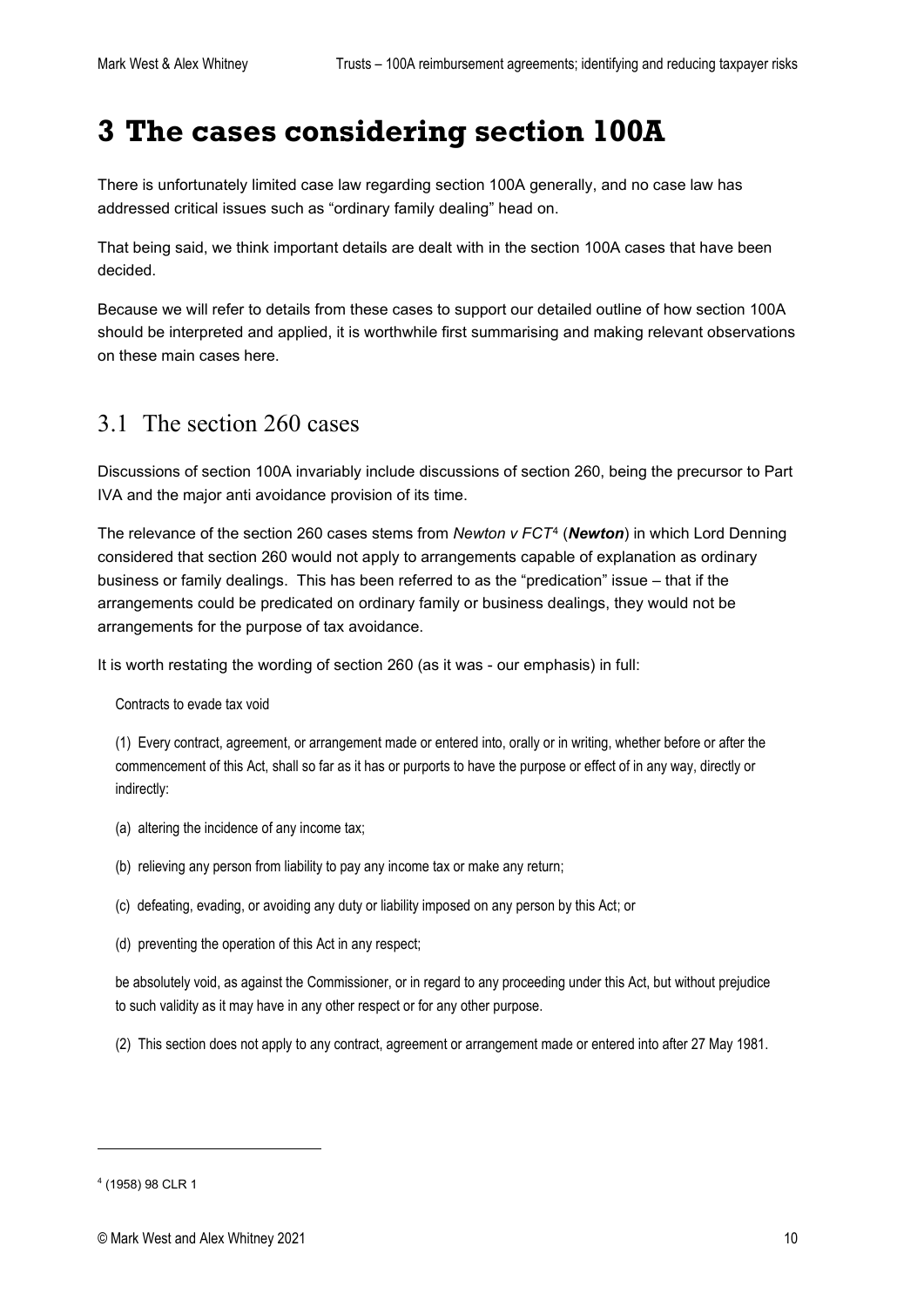In the context of this wording of section 260, it can be observed:

- the contract, [agreement,](http://classic.austlii.edu.au/au/legis/cth/consol_act/itaa1936240/s159gp.html#agreement) or arrangement, the subject of consideration for section 260, was one that (directly or directly) altered tax outcomes (e.g. moving assets so that income would flow differently); and
- Lord Denning's comments on an "ordinary business or family dealing" are specific to the section 260 context of excluding a tax related "purpose and effect", where the transactions were capable of explanation by reference to such ordinary business or family dealing,

If the relevant test being applied is **not** that of a tax related purpose and effect – as we submit is the case in the section 100A context – there is **no** basis to import such a "tax related purpose and effect" meaning into the use of wording similar to "ordinary business or family dealing" in that other, different context (i.e. such as the use of the wording "ordinary family or commercial dealing" in section 100A(13)).

Lord Denning's comments in *Newton* were endorsed repeatedly in subsequent section 260 cases. Those cases determined what would be ordinary family or business dealings **for the purpose of section 260.**

By way of two examples:

- *Peacock v FCT*[5](#page-10-0) confirmed that a husband bringing his wife (who did not have the relevant professional skills) into partnership to conduct his surveying business was ordinary family dealings.
- **Jones v FCT<sup>[6](#page-10-1)</sup>** confirmed that the redistribution of family assets, including business assets, was an ordinary family dealing.

The cases above are often referred to in interpretative attempts of "ordinary family dealing" in section 100A, however in our view they provide only limited assistance – because the context of section 100A is very different to that of section 260.

While these cases may demonstrate what is ordinary family dealings when distinguishing such transactions from those **with a tax related purpose or effect under section 260**, they do not bear directly on what are ordinary family dealings as an exclusion from reimbursement agreements under section 100A.

In dealings with the ATO in section 100A audits, we have had put to us such comments as the following, with reference made to *Jones v FCT*:

Ultimately, in this particular matter, the question falls on whether the Arrangement had the purpose of redistributing family assets within the family group or a purpose of gaining a tax advantage for [Taxpayer] by utilising his parents and children's lower marginal tax rates.

<span id="page-10-0"></span><sup>5</sup> 76 ATC 4375

<span id="page-10-1"></span><sup>6</sup> 77 ATC 4058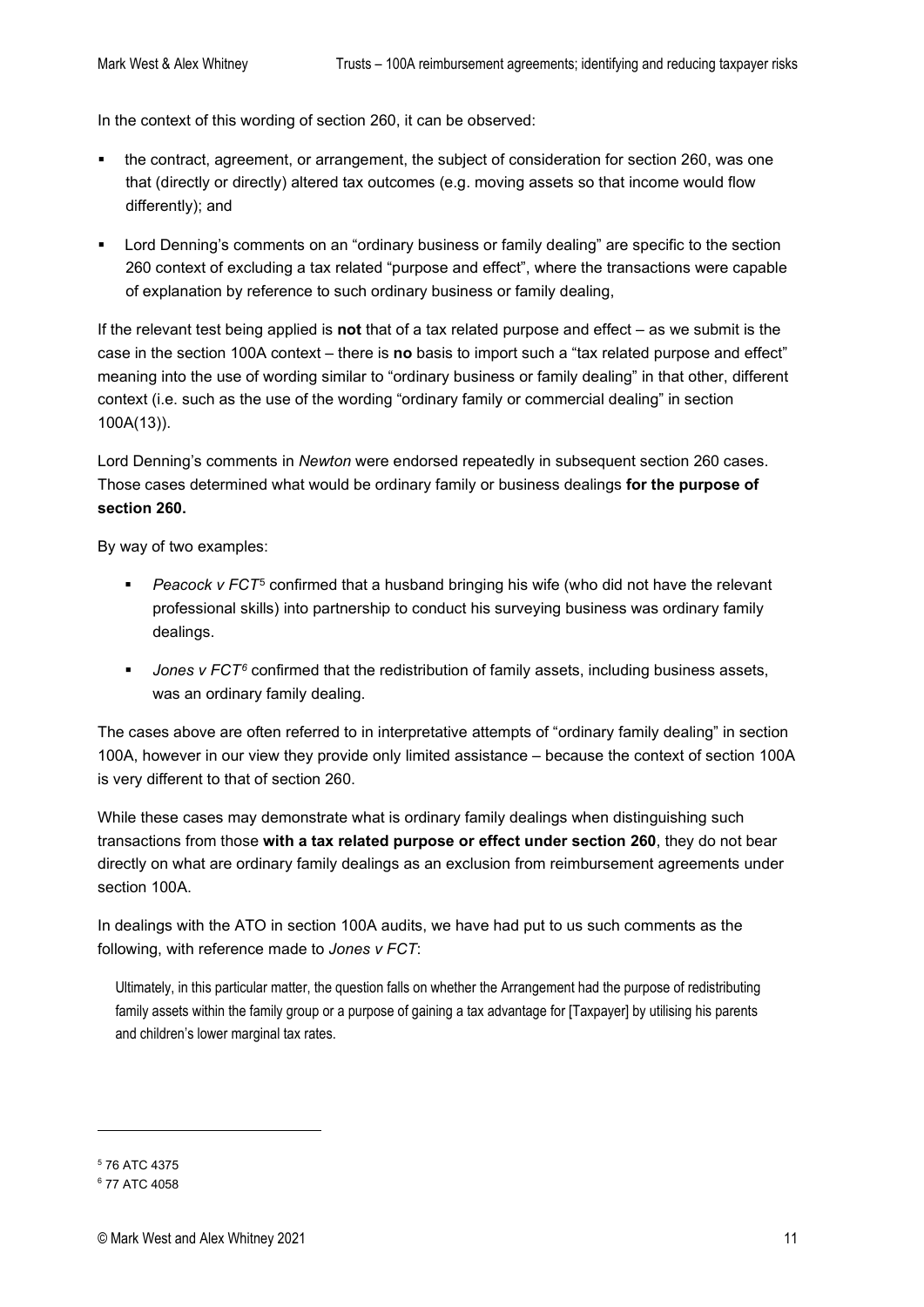This line of reasoning seeks to incorrectly import the purpose-based context of the meaning of "ordinary family dealing" as used in applying section 260, into the interpretation of that wording in the fundamentally different context of section 100A.

As we have identified above in our key observations on the wording of section 100A, in section 100A, the ordinary family and commercial dealing exclusion operates to limit a concept of agreement (reimbursement agreement) that relates to certain objectively stated **actions** taken (the consumption use of the beneficiaries entitlement) – **not** to limit a concept of agreement defined by the agreement's tax purpose or effect.

### <span id="page-11-0"></span>3.2 East Finchley

This brings us to the first true section 100A case, *East Finchley Pty Ltd v Commissioner of Taxation*[7](#page-11-1) (*East Finchley*) – although we note that even this case was decided on other grounds.

*East Finchley* was a decision by Justice Hill. Much of the reasoning in the case has subsequently been overruled by later cases. It is, however, relevant to review this case since it plays an important role in the history of how the courts have interpreted section 100A.

*East Finchley* concerned a scheme devised by the accountants of a discretionary family trust. East Finchley Pty Ltd was the trustee of the trust. In June 1983, East Finchley resolved to allocate a substantial portion of the income derived by the trust in the 1983 income year to 126 relatives of the husband and wife principals behind the trust. These relatives resided overseas in India and were allocated \$585 each – which was the tax free threshold for non-residents in the 1983 income year.

In July 1983, the husband travelled to India where the beneficiary overseas relatives lived and gave each of those relatives a pro forma letter notifying of their entitlement to a \$585 income allocation and arranged for them to sign another pro forma letter, authorising East Finchley to credit the allocation to a loan account in the relative's name in the trust's accounts. All but 15 beneficiaries signed the letters. No money changed hands and the trust kept the money in its bank account. The pro forma letters were devised by East Finchley's accountants who devised similar schemes for other clients.



126 Indian resident relatives

In August 1988, the trust decided to distribute to the non-resident beneficiaries the monies purportedly loaned to it. In the meantime, the Commissioner assessed East Finchley on the basis

<span id="page-11-1"></span><sup>7</sup> [1989] FCA720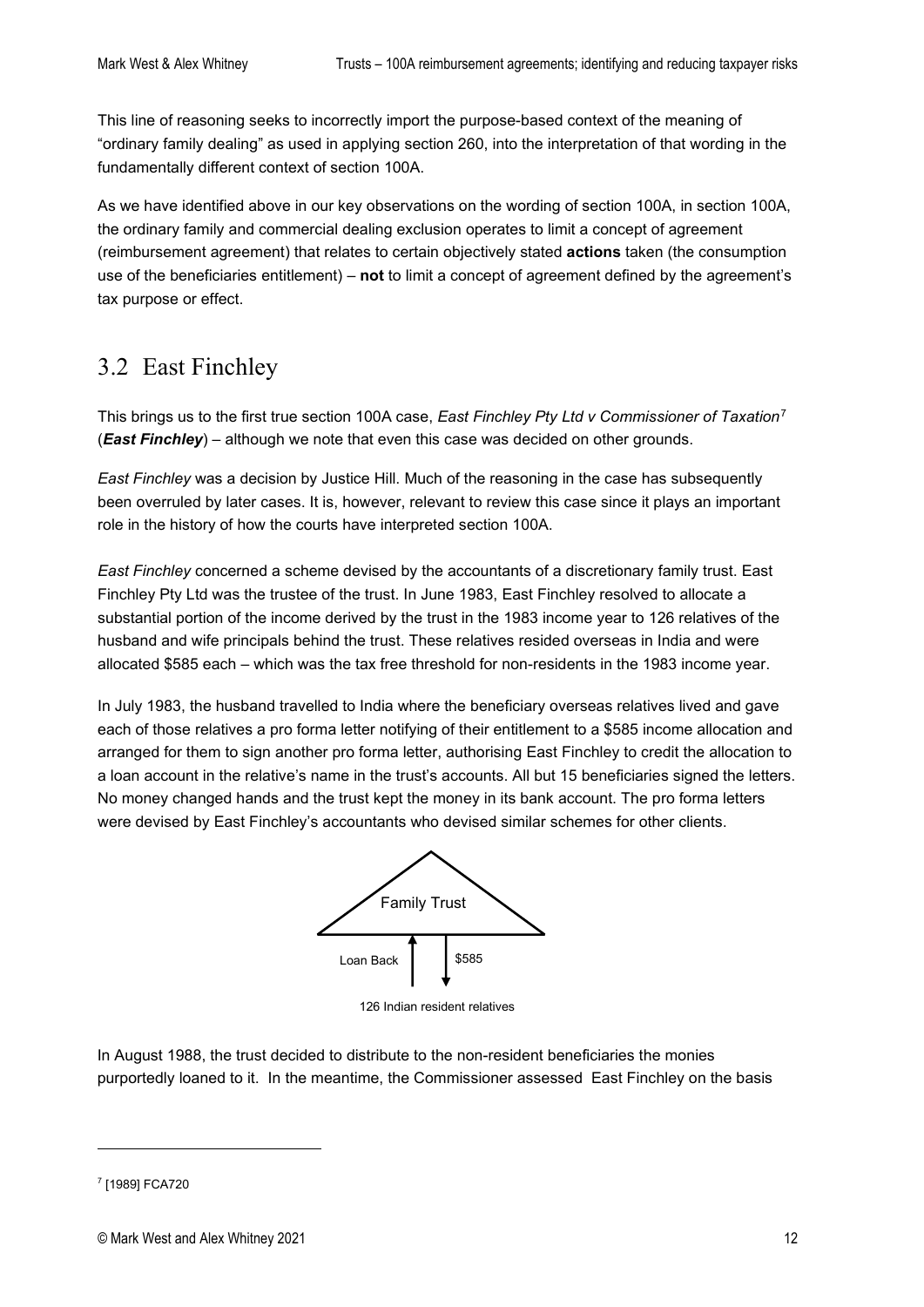that section 100A applied to the 1983 income distributions, such that East Finchley was assessable on that income under section 99A.

Justice Hill did **not** rule on whether section 100A applied to assess East Finchley on the 1983 trust income because there was a factual issue as to whether East Finchley's trustee resolution was legally effective. If it was not legally effective then the default beneficiaries of the trust would have been presently entitled to that trust income, rather than the non-resident beneficiaries. Justice Hill remitted the case back to the Administrative Appeals Tribunal (**AAT**) to consider these factual issues.

East Finchley (being the taxpayer in this case) attempted to argue that the arrangements involved no 'payment' of money and as such no 'reimbursement agreement'. Justice Hill rejected this argument holding that the consequence of the non-resident beneficiaries signing the pro forma letter was that there was an offset between East Finchley's obligation to pay the beneficiaries their entitlements and their agreement to lend the funds back to East Finchley. That offset was a 'payment' of money on which could form part of a reimbursement agreement.<sup>[8](#page-12-0)</sup>

This part of the *East Finchley* decision has not been challenged in later cases. It is relevant to how the flow of funds should be recognised, where beneficiaries direct consumption/use of their entitlements, in lieu of receiving that entitlement in cash, for the benefit of other family members, as contributions resolved to be made to trust corpus or for use in other ways.

In the context of this case where the reimbursement agreement involved the loan back of funds by the beneficiaries to the trust, Justice Hill suggested that for a reimbursement agreement to exist the beneficiaries needed to be a party to the arrangement.<sup>9</sup> At page 5294 of his judgment Justice Hill made the following comments:

'While I have no difficulty in accepting that a reimbursement agreement can be a non-legally binding arrangement, for sec. 100A(13) so says, I have some difficulty in accepting the possibility that there could be a reimbursement arrangement in the relevant sense where present entitlement arose in circumstances where the trustee hoped that he might be able to enter into an arrangement in the future with the beneficiary, that the beneficiary pay money to the trustee. In such a case it would be difficult to see how the necessary purpose in sec. 100A(8) would be present.

It will be recalled that sec. 100A(8) requires the purpose of entering into the relevant arrangement to be the reduction of a liability of some person to income tax. It requires the hypothesis to be formulated as to what income tax would become payable if the relevant agreement had not been entered into. Since the relevant agreement requires the payment of moneys to be made by some person, generally the beneficiary (in this case the payment clearly relied upon was a payment by the beneficiary to the trustee) it seems to me to be a matter of necessity that the relevant reimbursement agreement could only have been entered into where the beneficiary is in fact a party.'

Whilst there was evidence in this case that there was an arrangement between East Finchley and the principals of the trust, it was not clear whether the arrangement extended to the non-resident beneficiaries.

When this case came back before the AAT in *Case X40* 90 ATC 342, the AAT suggested that the arrangement whereby the non-resident beneficiaries were made presently entitled to the tax-free

<span id="page-12-0"></span><sup>8</sup> *East Finchley Pty Ltd v FCT* 89 ATC 5280 at 5291.

<span id="page-12-1"></span><sup>9</sup> *East Finchley Pty Ltd v FCT* 89 ATC 5280 at 5295.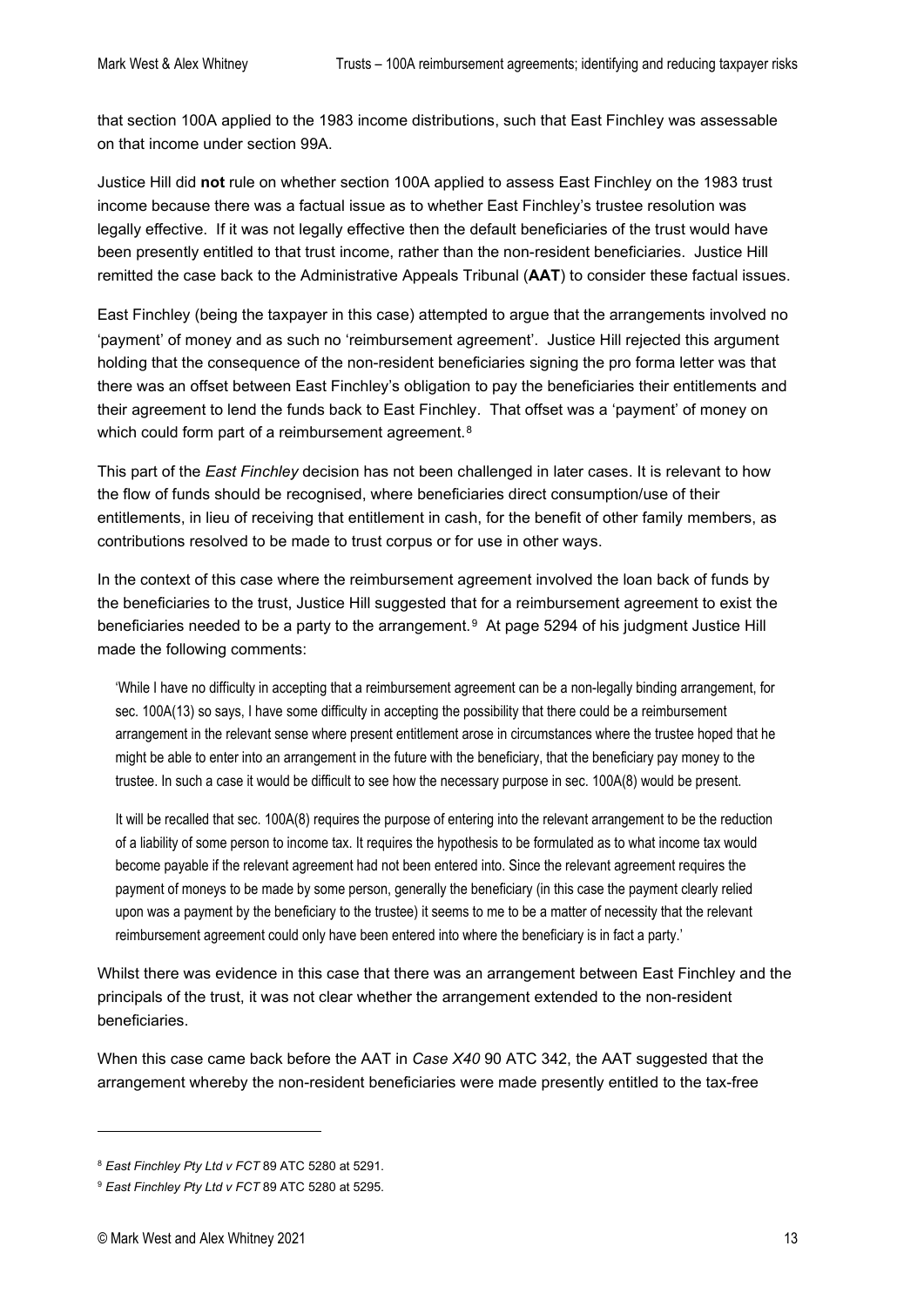threshold amount on the basis that each non-resident beneficiary would be asked to, and expected to, lend such moneys back to East Finchley was a 'reimbursement agreement'.

This was so notwithstanding that the beneficiaries were not parties to the arrangement.

Ultimately it was not necessary for the AAT to decide whether section 100A applied to the arrangement, because it already decided that East Finchley should be assessed on the trust income under section 98 ITAA 36 on the basis that there was no evidence to prove that East Finchley's trustee resolution to distribute to the non-resident beneficiaries was made prior to 1 July 1983 and the default income beneficiaries were two infant beneficiaries. Since these beneficiaries were under a legal disability, section 100A did not apply to their present entitlements.

The AAT did, however, suggest that, in the alternative, it would have considered that section 100A applied to assess East Finchley since the present entitlements of the non-resident beneficiaries arose by reason of transactions and circumstances that occurred in connection with the reimbursement agreement. In this respect the AAT's reasoning foreshadowed the later case of Idlecroft which overruled East Finchley and held that there was no need for a beneficiary to be a party to an agreement before it is classed as a reimbursement agreement.

### <span id="page-13-0"></span>3.3 Prestige motors

*Prestige Motors* concerned two separate reimbursement agreement arrangements.

The taxpayer, Prestige Motors Pty Ltd, carried on a profitable business in its own right as a wholesaler and retailer of cars. The principal of the taxpayer, Mr Perron, wanted to reduce the tax paid by the taxpayer on its profits and so two sets of transactions were entered into for this purpose, namely:

- a. transactions with Ronald Lyons Australia (Vic) Pty Ltd (**RLAV**) which was an unrelated loss company (**RLAV transactions**); and
- b. transactions with National Mutual Life Association (**NMLA**) which was a tax exempt entity (**NMLA transactions**).

#### **RLAV transactions**

The RLAV transactions are summarised in the following diagram: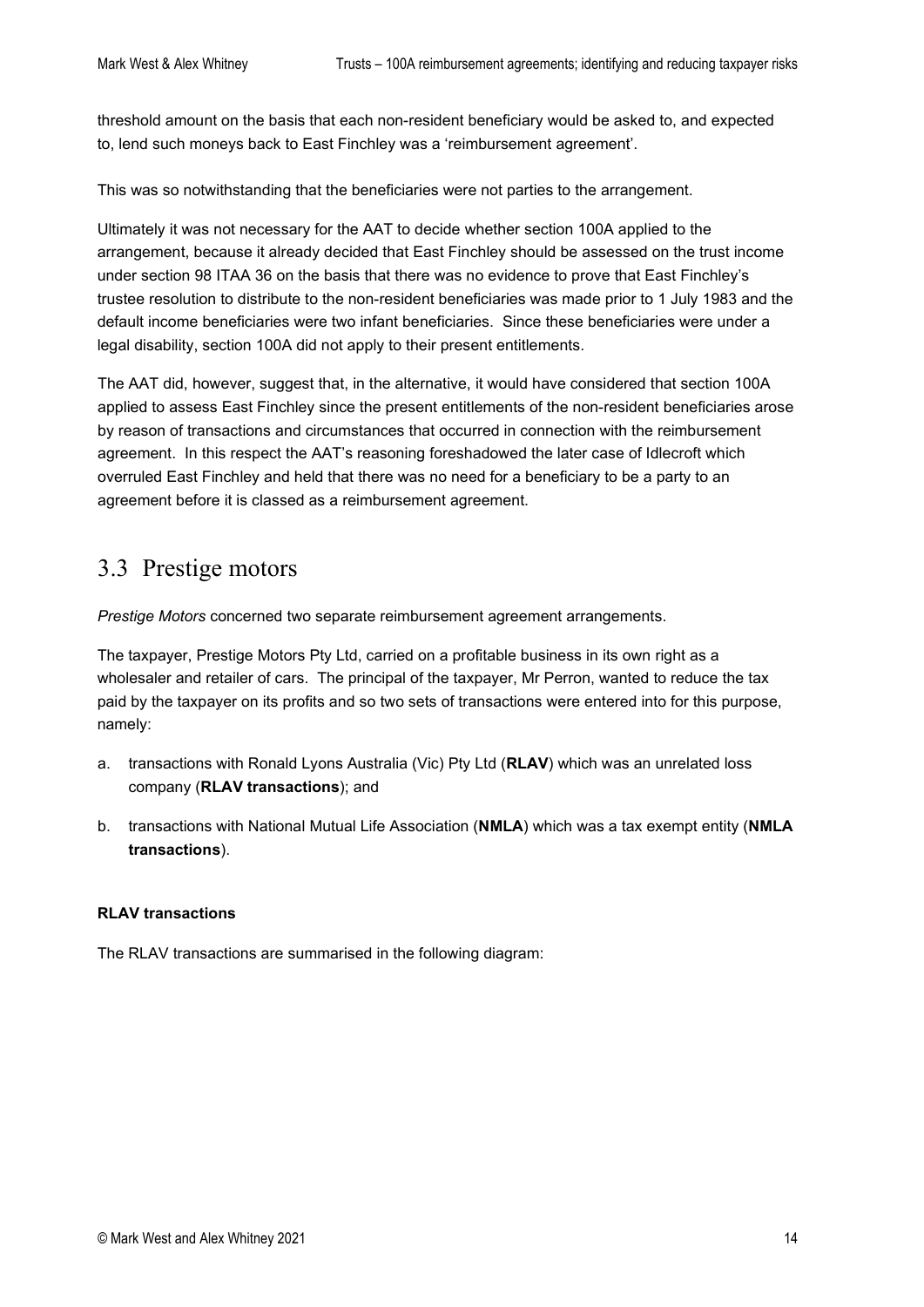

RLAV was an insolvent company with \$2.4 million in tax losses and \$8 million in debts. So that the taxpayer's profitable business could take advantage of these attributes the following steps were implemented:

- a. a Singapore company was established and RLAV's creditors assigned \$8 million of debts owed to them by RLAV to the Singapore company for nominal consideration. Whilst the directors of the Singapore company were not legally controlled by directors of the Perron group of companies, it was hoped that they would act in accordance with the wishes of the directors of the Perron group of companies;
- b. the Perron group finance company then lent \$1.8 million to RLAV to subscribe for 93.3% of the 'B' class units in a newly established trust, being the Prestige Toyota Trust;
- c. the Prestige Toyota Trust then used the subscribed funds to acquire Prestige Motors Pty Ltd's business;
- d. after the purchase of the business, the trustee of the Prestige Toyota Trust was changed to Prestige Motors Pty Ltd; and
- e. the interest payable on the \$8 million debt owed by RLAV to the Singapore company was then increased to 13.5% per annum. The judge at first instance found that there was an understanding with the directors of the Singapore company that the \$7 million funds paid as interest would remain with the Perron group of companies save for the payment of interest withholding tax.

The Commissioner argued that section 100A applied to tax Prestige Motors Pty Ltd as trustee of the Prestige Toyota Trust on the trust income to which RLAV was presently entitled since the above arrangements comprised a reimbursement agreement. In particular the Commissioner argued that the above transactions: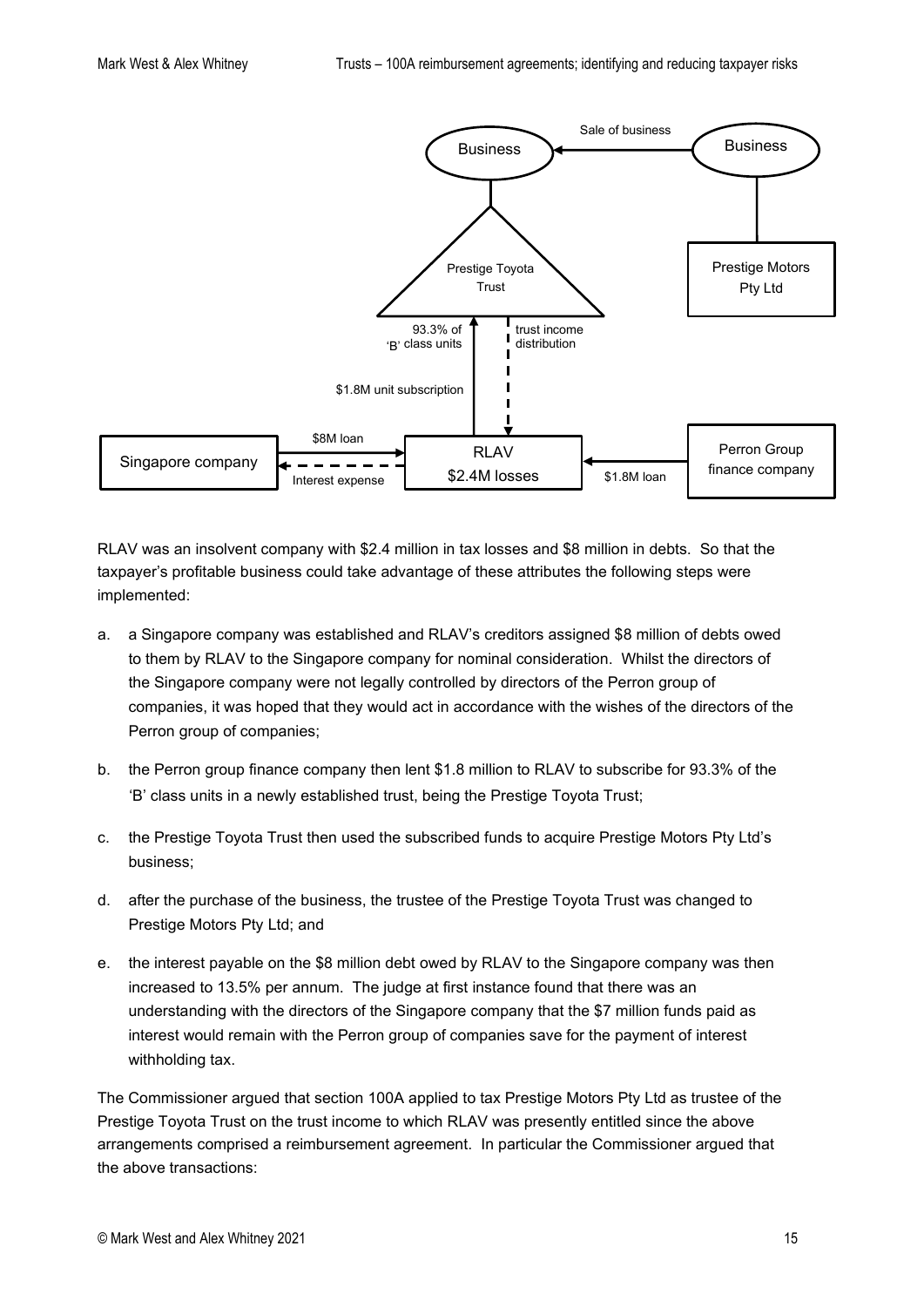- a. provided for the payment of money to a person other than a beneficiary in the following ways:
	- i. the payment of money to the trustee of the Prestige Toyota Trust by RLAV in return for its 'B' class units;
	- ii. the payment of money by the trustee of the Prestige Toyota Trust to Prestige Motors Pty Ltd as the vendor of the business;
	- iii. the payment of money to the Singapore company comprising the interest expense payments;
- b. the transactions were entered into with a tax avoidance purpose as they were aimed at reducing the tax payable on the business profits by diverting to RLAV (being a loss company) and in part to the Singapore company where only a 10% interest withholding tax would be paid on the profits.

The Commissioner alleged that the parties to this reimbursement agreement comprised Prestige Motors Pty Ltd, RLAV, the Perron group finance company, the Singapore company, Mr Perron, Mr Gadsdon (who was a director of Prestige Motors Pty Ltd and was primarily responsible for implementing the transactions) and Mr Fieldhouse who was the solicitor for the Perron group of companies.

The Full Federal Court agreed with the Commissioner and ruled that the RLAV transactions comprised a reimbursement agreement. In particular, the payment of interest by RLAV to the Singapore company was sufficient to meet the requirement that there be a payment of money to a person other than the beneficiary.

In this respect, the Full Federal Court noted that there is no requirement that an 'agreement' must be legally enforceable for there to be a 'reimbursement agreement'. If there was an understanding that the directors of the Singapore company would act in accordance with the wishes of the Perron group and that interest paid to it would remain available to the Perron group, that understanding would be an 'agreement' for these purposes<sup>[10](#page-15-0)</sup>.

Significantly the Full Federal Court rejected the taxpayer's argument that the trust in which the beneficiary had a present entitlement (such present entitlement being affected by section 100A) must be existence at the time the reimbursement agreement was entered into. The relevant trust in the case was the Prestige Toyota Trust and it was created as a part of the reimbursement agreement. The Full Federal Court held that it was not necessary for the trust to be in existence at the time of the reimbursement agreement is entered into, for there to be a reimbursement agreement.[11](#page-15-1) Accordingly, the creation of the relevant trust can be part of the reimbursement agreement.

The Full Federal Court also rejected the taxpayer's argument that for the reimbursement agreement to have a tax avoidance purpose, the beneficiary of the trust (being RLAV) needed to be a party to the agreement. The taxpayer had argued that there was no reimbursement agreement because RLAV was not a party to the overall transactions identified by the Commissioner because it was not

<span id="page-15-0"></span><sup>&</sup>lt;sup>10</sup> FCT v Prestige Motors Pty Ltd as trustee of the Prestige Toyota Trust 98 ATC 4241 at 4257.

<span id="page-15-1"></span><sup>&</sup>lt;sup>11</sup> *FCT v Prestige Motors Pty Ltd as trustee of the Prestige Toyota Trust* 98 ATC 4241 at 4259 to 4260.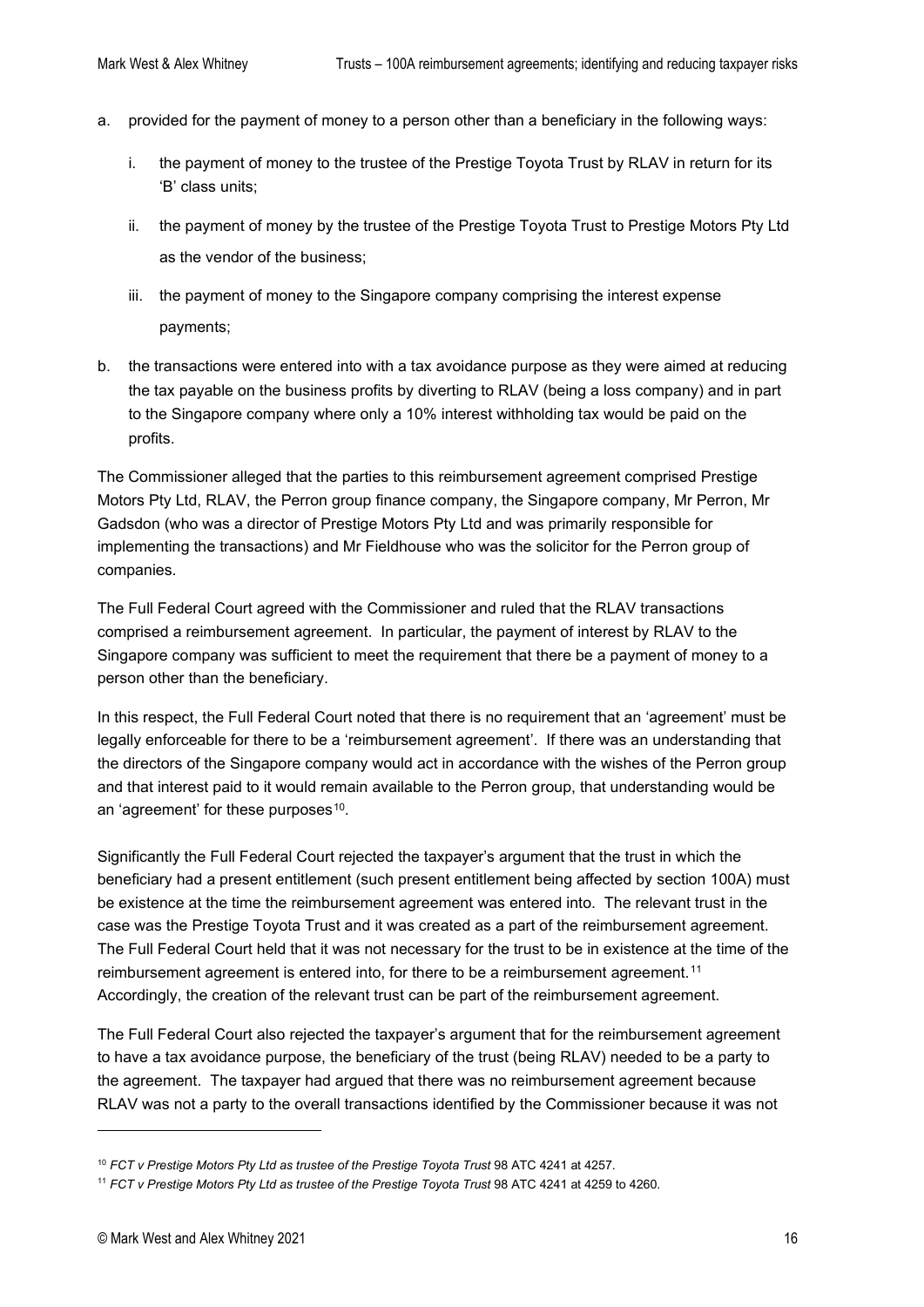involved in the assignment of its debts to the Singapore company or in the establishment of the Prestige Toyota Trust.

The Full Federal Court rejected this argument and ruled that there was no requirement to restrict section 100A(8) to a beneficiary or trustee of the trust concerned.<sup>[12](#page-16-0)</sup> This is because section 100A(9) makes it clear that the requirement of a tax avoidance purpose can be met by any of the parties who entered into the reimbursement agreement. Here each of Mr Gadsdon, Mr Fielding and Mr Perron had the relevant tax avoidance purpose since the RLAV transactions were formulated by the former two parties with the assent of Mr Perron, with the intention of reducing tax on the business profits.

#### **NMLA transactions**

The NMLA transactions can be summarised diagrammatically as follows:



The NMLA transactions involved the issue of special units to NMLA which was an income tax exempt association. Broadly, the transactions involved Mr Perron making a written offer NMLA to subscribe for special units in the Prestige Toyota Trust which would provide NMLA with a guaranteed return of 18%. The terms of the special units issued entitled NMLA to set income distributions over seven and half years, after which the units would become worthless and would not be entitled to participate in any assets, capital or future profits of the Prestige Toyota Trust. There were two issues of special units to NMLA on these terms. To facilitate the issue of the special units, the trust deed for the Prestige Toyota Trust had to be amended.

The Prestige Toyota Trust used the unit subscription funds to acquire land from Prestige Motors Pty Ltd used in the business carried on by the Prestige Toyota Trust and to make interest free unsecured loans to entities associated with the Prestige Toyota Trust.

<span id="page-16-0"></span><sup>&</sup>lt;sup>12</sup> FCT v Prestige Motors Pty Ltd as trustee of the Prestige Toyota Trust 98 ATC 4241 at 4261.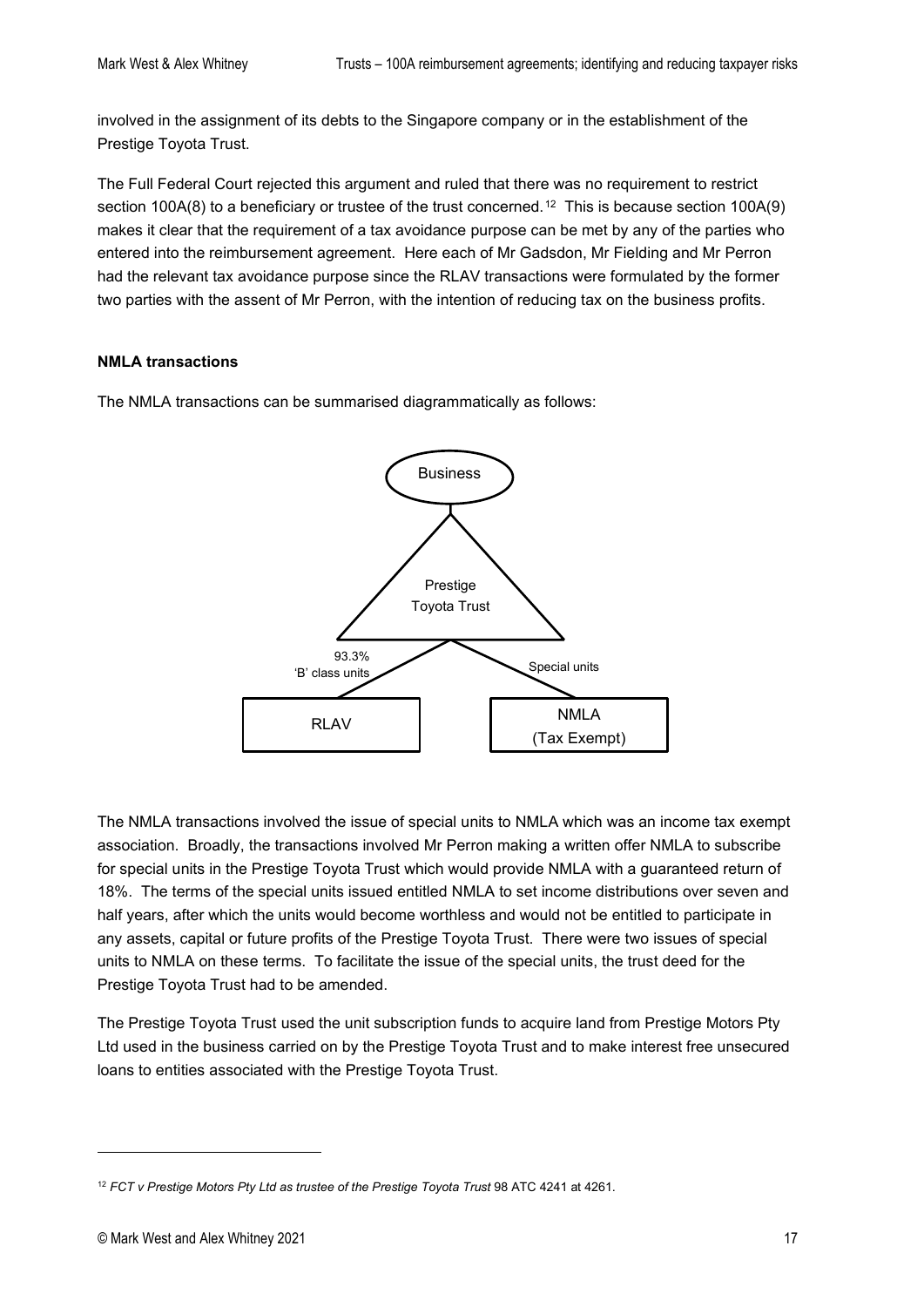At first instance the primary judge found that there was a reimbursement agreement in the NMLA transactions because it involved NMLA paying the Prestige Toyota Trust money for the special class units. The fact that NMLA effectively received interest on the investment (being the 18% rate of return) did not alter this fact. The primary judge also found that parties to the NMLA transactions had the relevant tax avoidance purpose of implementing the transactions so that RLAV who would have otherwise been liable to pay tax on the income distributed on the special class units, was not so assessed. Those parties included Mr Perron who made the written offers to NMLA, Prestige Motors Pty Ltd as trustee of the Prestige Toyota Trust and Mr Gadsdon.

#### **Not ordinary commercial dealings**

The Full Federal Court found, against the taxpayer, that both the RLAV and NMLA transactions were **not** ordinary commercial dealings.

But, importantly, in doing so, it stated<sup>[13](#page-17-0)</sup>:

The wording of the exclusion in s 100A(13) derives from the judgment of Lord Denning, on behalf of the Privy Council, in Newton & Ors v FC of T (1958) 11 ATD 442 at 445; (1958) 98 CLR 1 at 8. There his Lordship, in discussing s 260 of the ITAA, contrasted an arrangement implemented in a particular way to avoid tax with "transactions that are capable of explanation by reference to ordinary business or family dealing".

There is a danger that, when words used in a judgment are translated into the legislation, the change of context may alter the meaning of the words from that which they originally bore. It is clear from both the judgment of the Privy Council and from the language of the High Court on the same case (FC of T v Newton (1957) 96 CLR 578) that s 260 was regarded as involving a dichotomy. A transaction was either stamped as one entered into to avoid tax or as one about which it could be predicted that it was entered into in the course of ordinary family or commercial dealing. In the former case the transaction was caught by s 260; in the latter case it was outside the section. We do not need to decide in the present case whether s 100A imports a similar dichotomy. In particular we do not need to decide whether if an agreement is shown to have been "entered into in the course of ordinary commercial dealing", the operation of s 100A is spent, regardless of whether the commercial purpose was subsidiary to the purpose of tax avoidance. In our view, none of the transactions was entered into in the course of ordinary commercial dealing.

By this statement, the court was expressly questioning whether tax purpose is relevant to limiting the meaning of an ordinary commercial dealing. The final two sentences of these comments indicate that Hill and Sackville JJ concluded the arrangements in *Prestige Motors* were not 'ordinary commercial dealings' *without* reliance on purpose.

They made following comments in their judgement that noted various features of the arrangements (both the RLVA and the NMLA transactions) and about how a tax may have relevance to those features. But the plain statement above is that they did **not** rely on balancing competing purposes.

They determined the status of "ordinary commercial dealings" on another basis.

From their following comments, that basis can be seen to be the objectively "non-ordinary" commercial characteristics of the whole of the arrangements.

<span id="page-17-0"></span><sup>&</sup>lt;sup>13</sup> FCT v Prestige Motors Pty Ltd as trustee of the Prestige Toyota Trust 98 ATC 4241 at 4262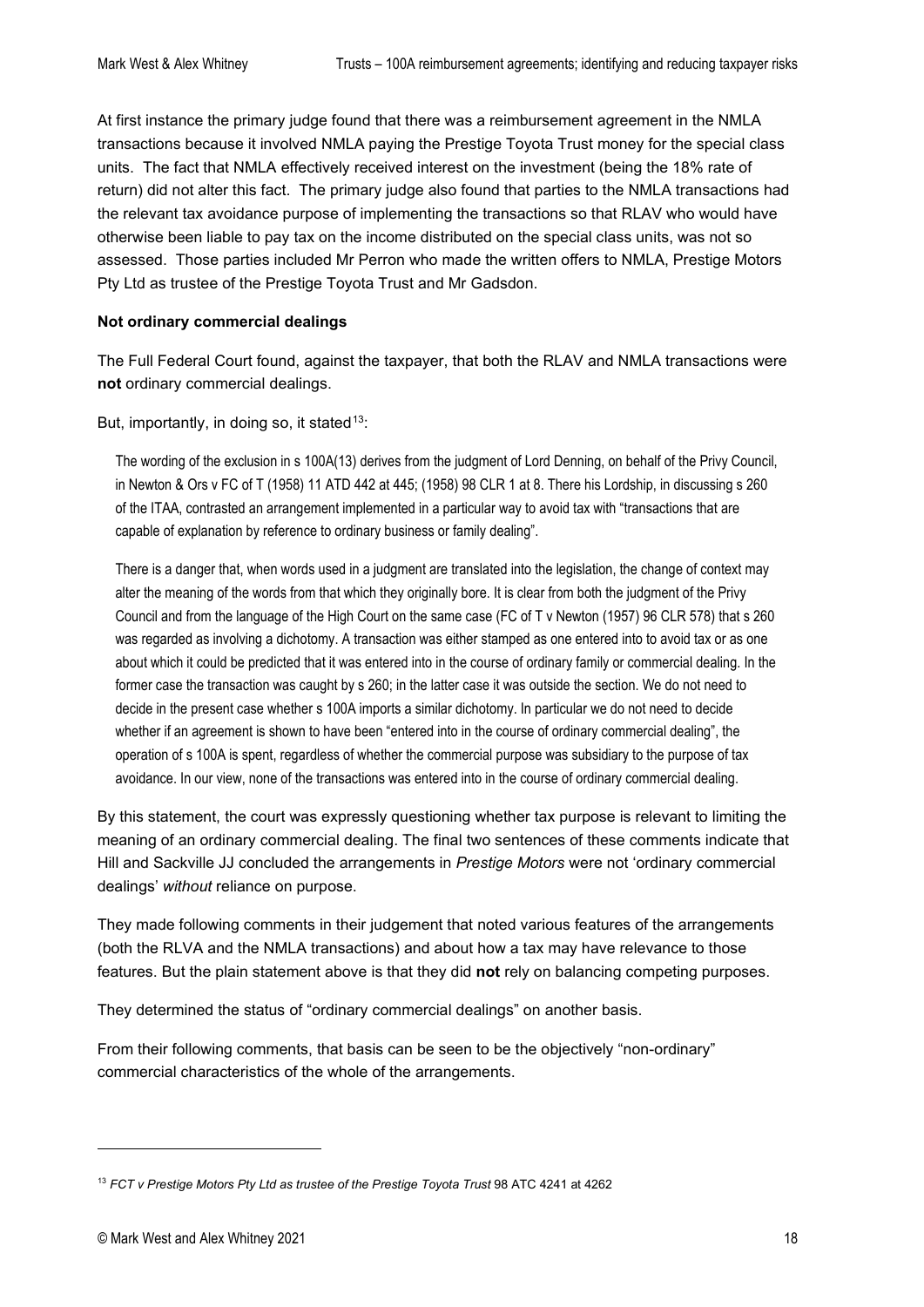The RLAV transactions were said to involve further steps that went beyond a straightforward business sale - this included Prestige Motors Pty Ltd replacing the old trustee of the Prestige Toyota Trust, the issue of 'B' class units to RLAV, distributions of income on those units to RLAV, RLAV utilising its losses and making interest payments to the Singapore company to reduce the tax payable on those income distributions and the factual finding that the directors of the Singapore company would act in the interests of the Perron group of companies.

It was observed that *"the sale could be seen as one element of a larger one-off transaction designed to avoid tax"[14](#page-18-0)* but that observation (about design) does not alter that the conclusion (that the ordinary commercial dealing did not apply), was made on the objective "non-ordinary" characteristics that went beyond a straightforward business sale – and **not** by reference to tax purpose itself.

On the NMLA transactions, the Full Federal Court rejected the taxpayer's arguments and at pages 4262 to 4263 made the following comments:

'*The NMLA transactions involved the companies and individuals within the Perron group, on the one hand, and NMLA, on the other. Whether the agreement was in the course of ordinary commercial dealing might be answered differently depending upon whether the issue is addressed from the perspective of Prestige or other entities within the Perron group, or from NMLA's perspective. Section 100A(13) does not make it explicit how the issue is to be determined when what is said to be a reimbursement agreement involves parties which have dealt at arm's length with those whose purpose is to avoid liability to pay income tax. In our view, the question is to be addressed, at least principally, from the point of view of those who have that purpose. If it were otherwise, s 100A could be rendered nugatory in its application*  to classic cases of trust stripping, since in such a case the introduced beneficiary may well *enter the agreement in the course of its ordinary commercial dealings.*'

Despite the references to tax purpose in this explanation of the point of view from which the status of ordinary commercial dealings was to be determined, the concluding comments still make clear that the unusual objective characteristics of the NMLA transactions (including the sourcing of the funding outside the group, the collapsing nature of the units), not the tax purpose, decided the matter:

But the mere fact that the moneys subscribed by NMLA were employed by Prestige (as trustee of the Trust) to acquire title to the land, does not establish that there was any commercial necessity or justification for the transaction. As Mr Slater pointed out, the Trust was a substantial creditor of other companies in the Perron group and could have funded the acquisition of the properties by an intra-group exchange of cheques. As with the 1981 NMLA transaction, Prestige did not discharge the onus of showing that there was a commercial reason to raise capital from outside the group. Having regard to the substantial completion of the 1981 NMLA transaction (by means of the final large distribution to NMLA in June 1984), the similarities in the form of the two transactions (including the ``collapsing'' nature of the units) and the obvious tax advantages to the Trust, the appropriate conclusion is that the agreement was entered into only for the purpose of enabling Perron Investments, as the holder of the ``A'' class units, to avoid liability to income tax on the Trust income that otherwise would have been distributed to it. The agreement was not entered into in the course of ordinary commercial dealing.

<span id="page-18-0"></span><sup>&</sup>lt;sup>14</sup> FCT v Prestige Motors Pty Ltd as trustee of the Prestige Toyota Trust 98 ATC 4241 at 4262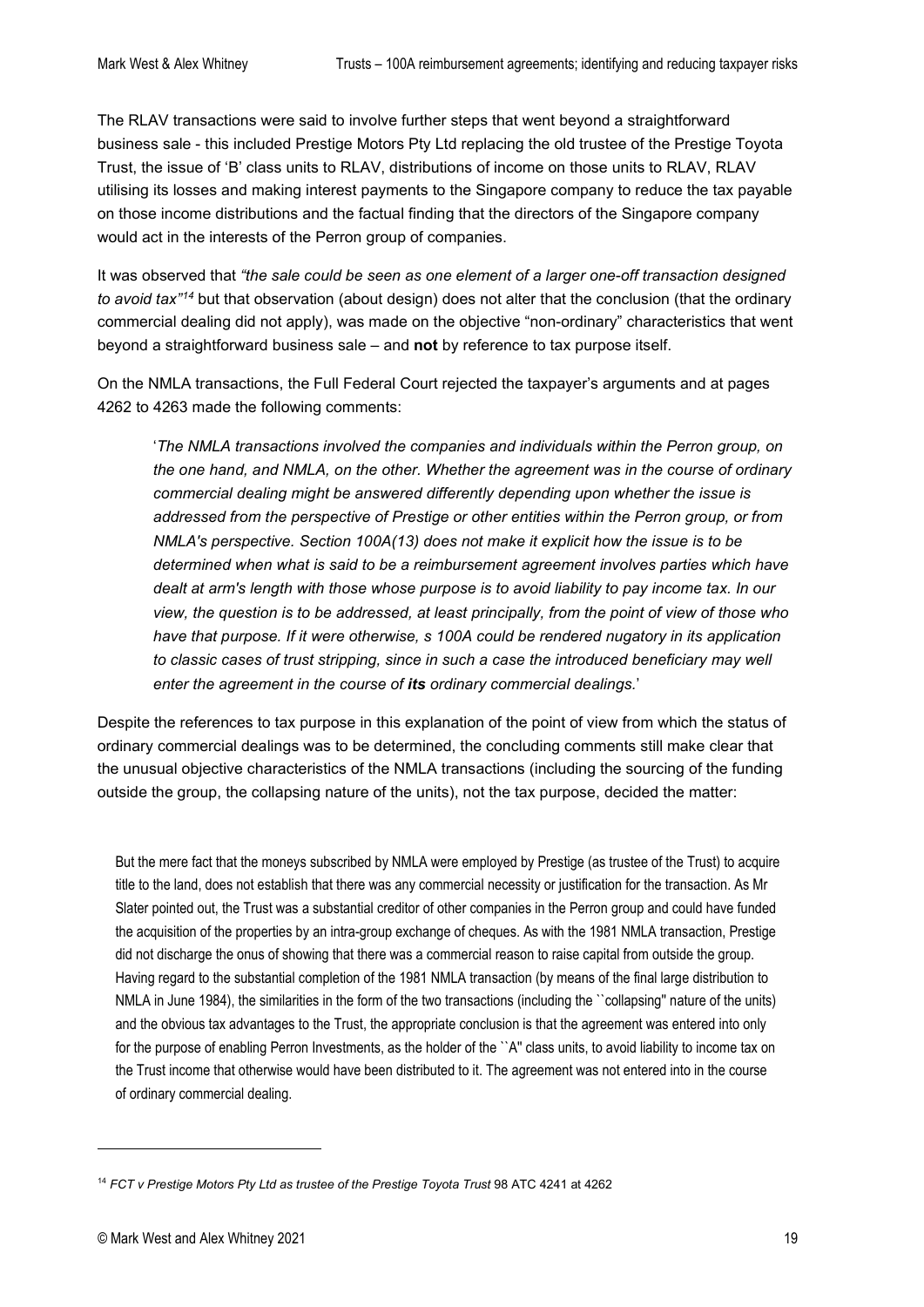In our experience, the *Prestige Motors* case is the case most sought to be relied upon by the ATO in its push to expand the scope of application of section 100A.

But *Prestige Motors* is **not** authority for the importation of a concept of tax purpose into the meaning of ordinary commercial dealing, much less ordinary family dealing.

The express words of the Full Federal Court cited above, warning about the importation of dichotomy in commercial or family dealings between those that have a (dominant) tax purpose versus those being ordinary, are clear – and the court's decision is consistent with this expressly stated position.

### <span id="page-19-0"></span>3.4 Idlecroft

The taxpayers in this case comprised the trustees of three discretionary family trusts who entered into joint venture agreements with Westside Commerce Centre Pty Ltd as trustee of the Hendon Unit Trust (**HUT**) to develop a property. Under the joint venture agreements the taxpayers agreed to fund HUT's property development activities by adding HUT as a beneficiary of their respective trusts and then distributing trust income to HUT. HUT had accumulated losses to offset against such income. Save for the actual payment of 12% of the income distributions to the HUT, the three discretionary family trusts retained the remaining balance of their income distributions to use for other purposes.



Hendon Unit Trust added as a beneficiary of Trusts 1, 2 and 3

The taxpayers conceded that where the addition of HUT as a beneficiary of their respective trusts was legally effective then the joint venture agreements would be reimbursement agreements affected by section 100A ITAA 36.

The taxpayers argued, however, based on Justice Hill's comments in *East Finchley* that section 100A ITAA 36 could not apply in the case of two of the trusts because the addition of HUT as a beneficiary was not legally effective in those cases. The consequence of this was that the default income beneficiaries were presently entitled to the trust income and not HUT. The taxpayers argued that there was no reimbursement agreement because as Justice Hill as suggested in *East Finchley* for there to be a reimbursement agreement there had to be an agreement with the default beneficiaries and this agreement had to be made before the present entitlement arose.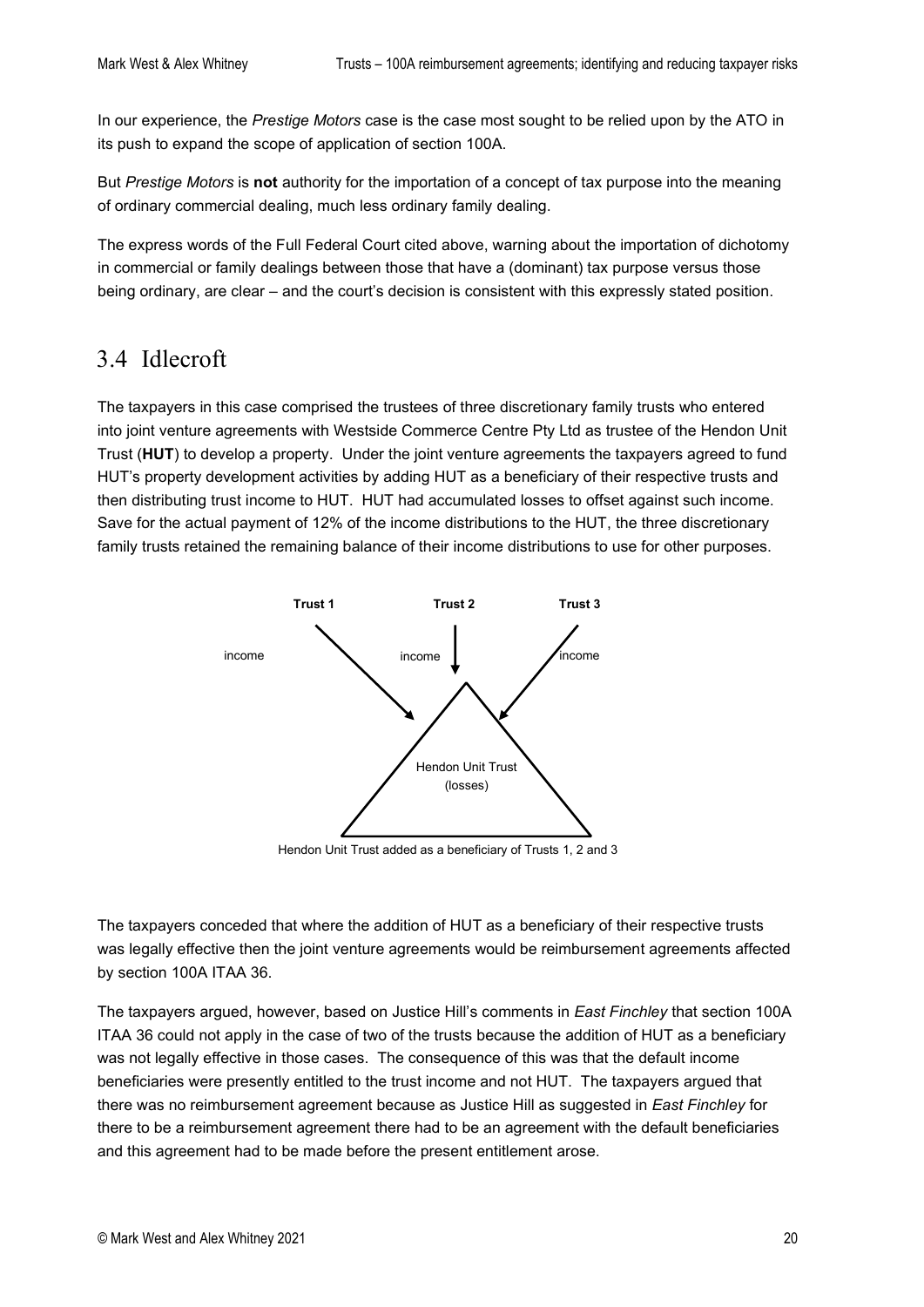The Full Federal Court rejected the taxpayers' argument, holding that the statutory definition of an 'agreement' in section 100A(13) ITAA 36 was broad and does not require the beneficiary who had the present entitlement to be a party to any arrangement or understanding. In this respect the Full Federal Court relied on the decision of *Prestige Motors* where a reimbursement agreement was found to be exist in relation to a trust that not yet been formed at the time of the reimbursement agreement, and in which case no beneficiary relationship had yet been created.

The fact that the present entitlement of the default beneficiaries did not exist at the time of the reimbursement agreement was also considered not to be relevant. Section 100A can apply where a present entitlement 'arose by reason of any act, transaction or circumstance that occurred in connection with, or as a result of, a reimbursement agreement'.[15](#page-20-1) At page 4647 of its judgment the Full Federal Court held that this wording provides for a broad 'but for' test of causation:

'That is to say, if one of the consequences of the act, transaction or circumstance were to result in any way from the designated criteria then it would be within the language of the section. Furthermore, it is not only the agreement that must be considered but also any circumstance or act that occurred "in connection with" or "as a result of" the reimbursement agreement.'

The Full Federal Court held that there was a connection between the default beneficiaries' present entitlement and the reimbursement agreement, since but for the invalid appointments of income to HUT which were connected with the reimbursement agreement, the default beneficiaries would not have gained their present entitlement. The fact that the default beneficiaries' present entitlements arose as a consequence of the terms of the trust deed, was not relevant because the required connection between the reimbursement agreement and the present entitlement was already met.

#### <span id="page-20-0"></span>3.5 Raftland

*Raftland* involved a scheme to reduce tax via the 'purchase' of a loss trust. The principals behind the Raftland Trust were the Heran brothers who carried on a profitable building business. To reduce tax they in substance acquired an unrelated trust (the E & M Unit Trust) which had more than \$4 million of accumulated revenue losses.

<span id="page-20-1"></span><sup>15</sup> Section 100A(1) ITAA 36.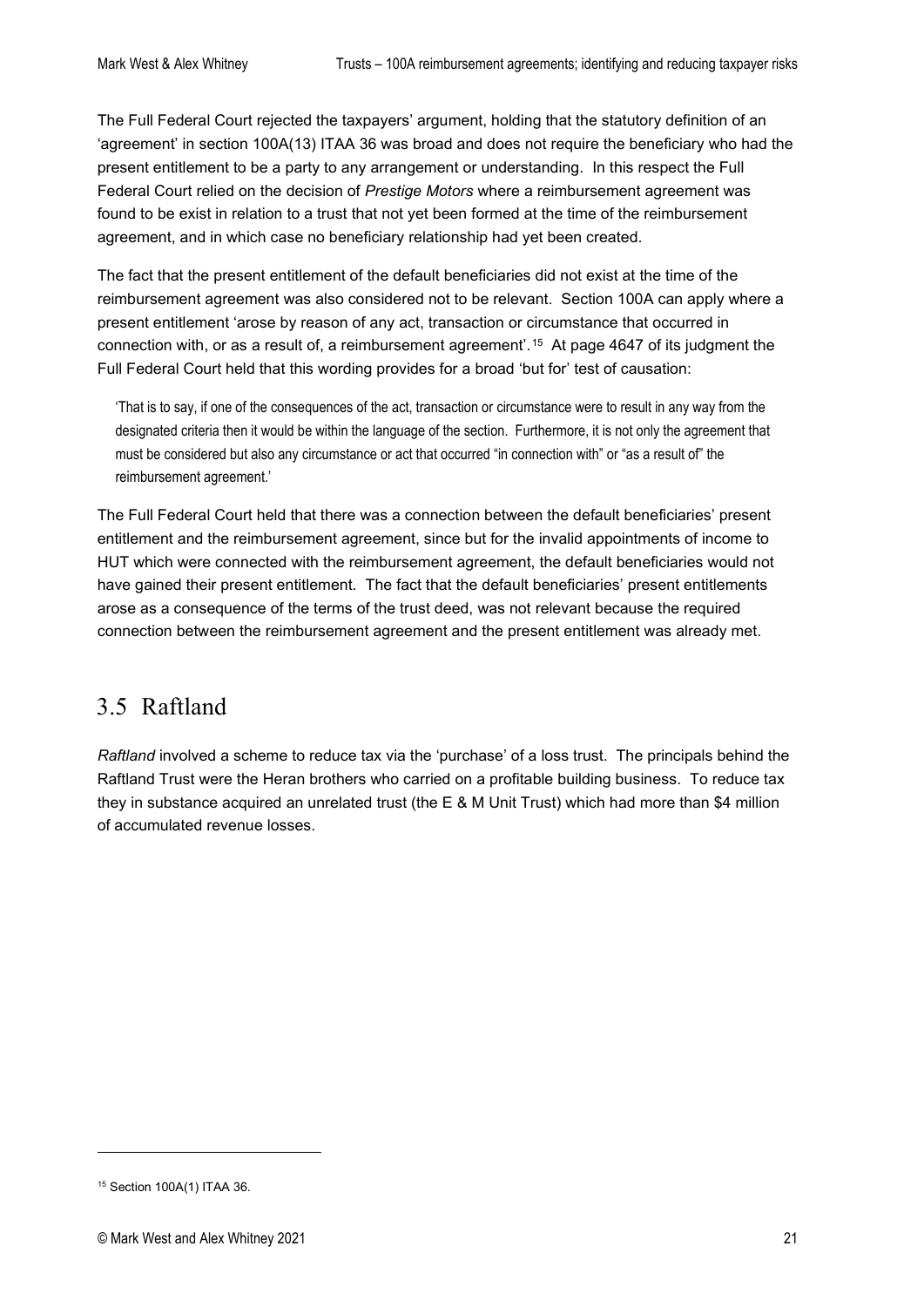

Broadly the steps involved in the scheme that they undertook were as follows:

- a. On 30 June 1995:
	- i. Raftland Trust (a discretionary trust) was established with Raftland Pty Ltd as trustee. Raftland Pty Ltd was a company controlled by the Heran brothers;
	- ii. the trustee of the Brian Heran Discretionary Trust (**BHD Trust**) then made the Raftland Trust presently entitled to \$2.849 million trust income derived in the 1995 income year. This income distribution was not actually paid to the Raftland Trust and was instead left as an unpaid present entitlement. The BHD Trust then lent the \$2.849 million funds to Heran Projects Pty Ltd; iii. Mr Carey who was the trustee of the E & M Unit Trust was replaced with Raftland Pty Ltd.

The unit holders of the E & M Unit Trust were related family trusts of Mr Carey's parents. This unit holding was not altered by the scheme;

iii. the Raftland Trust then made two income distributions of \$250,000 and \$2.599 million to the trustee of the E & M Unit Trust. Only the \$250,000 distribution was actually paid out to the E & M Unit Trust which then on paid it to Mr Carey's related family trust (being a unit holder of the E & M Unit Trust). In effect this \$250,000 was the purchase price paid to acquire the E &

M Unit Trust and its accumulated losses (\$30,000 of this purchase price was paid to Carey's accountants for facilitating the transaction). The \$2.599 million income distribution was left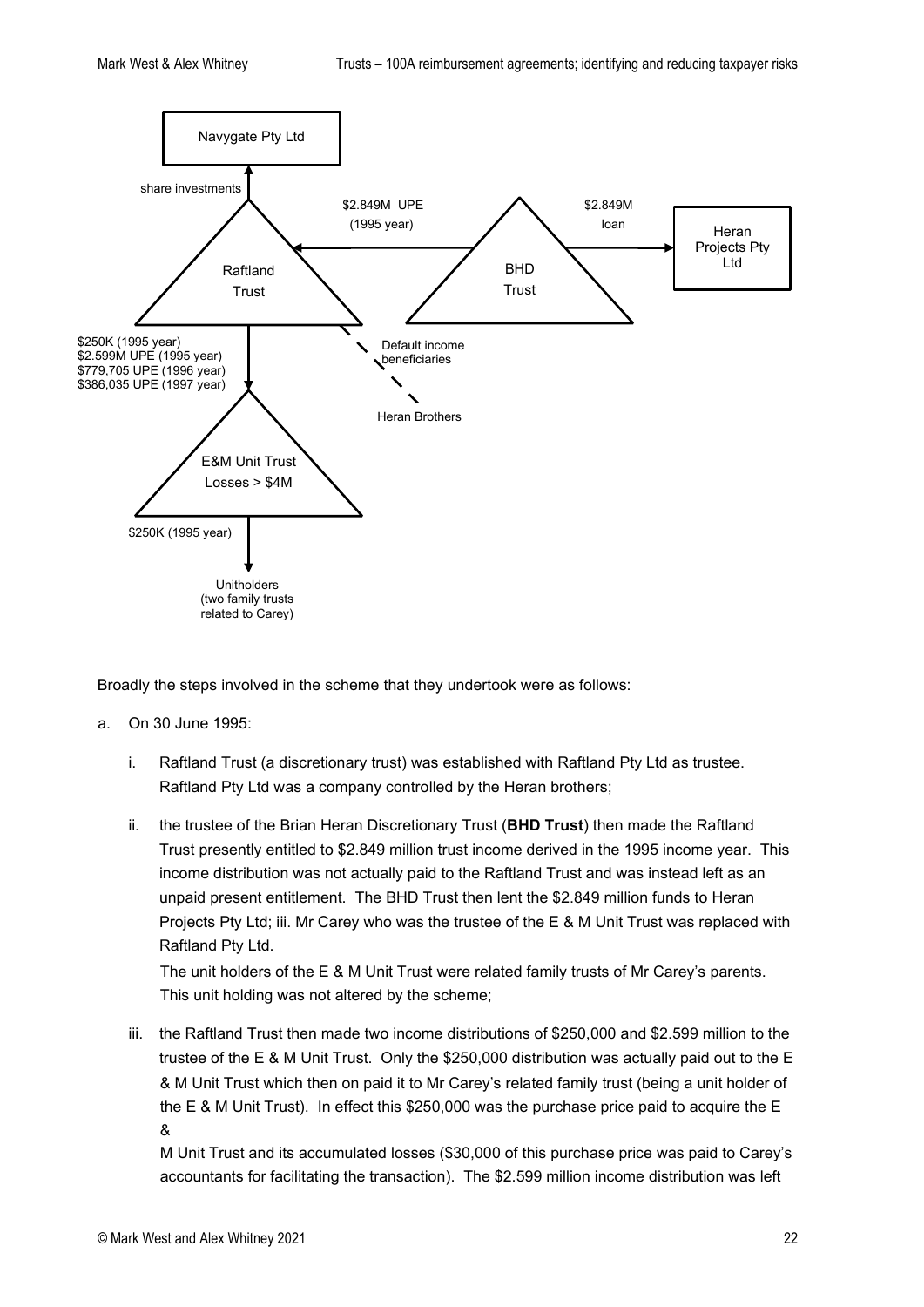as an unpaid present entitlement and the Raftland Trust used those funds to make share investments in another company related to the Heran brothers (being Navygate Pty Ltd);

- iv. the E & M Unit Trust then offset its accumulated losses against the \$2.849 million income distributions it received from the Raftland Trust such that no tax was paid on those distributions.
- b. In the 1996 and 1997 income years further trust income distributions were made to the Raftland Trust from the BDH Trust and another Heran controlled trust. The Raftland Trust on-distributed those income distributions to the E & M Unit Trust so that it could offset its accumulated revenue losses against those distributions as well. As in the 1995 income year, none of these income distributions were actually paid out to the E & M Unit Trust. Rather the funds were retained in the Raftland Trust and BDH Trust and used in the same way as outlined above for the 1995 income year.

The Commissioner sought to assess Raftland on the 1995, 1996 and 1997 income distributions it purported to distribute to the E & M Unit Trust under section 99A ITAA 36 on the basis that the distributions were shams. The Commissioner then argued that the consequence of the distributions being legally ineffective was that the Heran brothers became presently entitled to the income distributions as the default income beneficiaries and section 100A applied such that that present entitlement is disregarded with the result that Raftland was taxable on the trust income under section 99A ITAA 36.

The High Court agreed with the Commissioner's contention that the 1995, 1996 and 1997 income distributions were shams and accordingly had no legal effect. This was because the evidence showed that the intentions of the parties (being the Heran brothers and the principals behind the E & M Unit Trust) was that \$250,000 was all that the beneficiaries of the E & M Unit Trust would ever receive from the Raftland Trust – that \$250,000 being the purchase price for acquiring the E & M Unit Trust's trust losses. Since there was no intention on the part of the trustee of the Raftland Trust, the settlor of the Raftland Trust or the beneficiary (being the trustee of the E & M Unit Trust) that the 1995, 1996 and 1997 income distributions were actually have to legal effect, the income distributions were shams.

The effect of this ruling was that the Heran brothers then became presently entitled to the Raftland Trust's trust income for the 1995, 1996 and 1997 income years as they were default income beneficiaries under the Raftland Trust.

The High Court agreed with the reasoning of Justice Keifel at first instance in the Federal Court in relation to the application of section 100A. Justice Keifel found that there was a reimbursement agreement because a benefit was gained by the BDH Trust and Heran Projects Pty Ltd from the arrangement where the Raftland Trust did not pay out its income distributions to the E & M Unit Trust and left them as unpaid present entitlements. That benefit was that the BDH Trust did not have to pay out the Raftland Trust's unpaid present entitlement and so it did not have to call on Heran Projects Pty Ltd to repay its loan. At the same time the parties to the scheme enjoyed the tax benefits of offsetting the income distributions against the E & M Unit Trust's accumulated losses.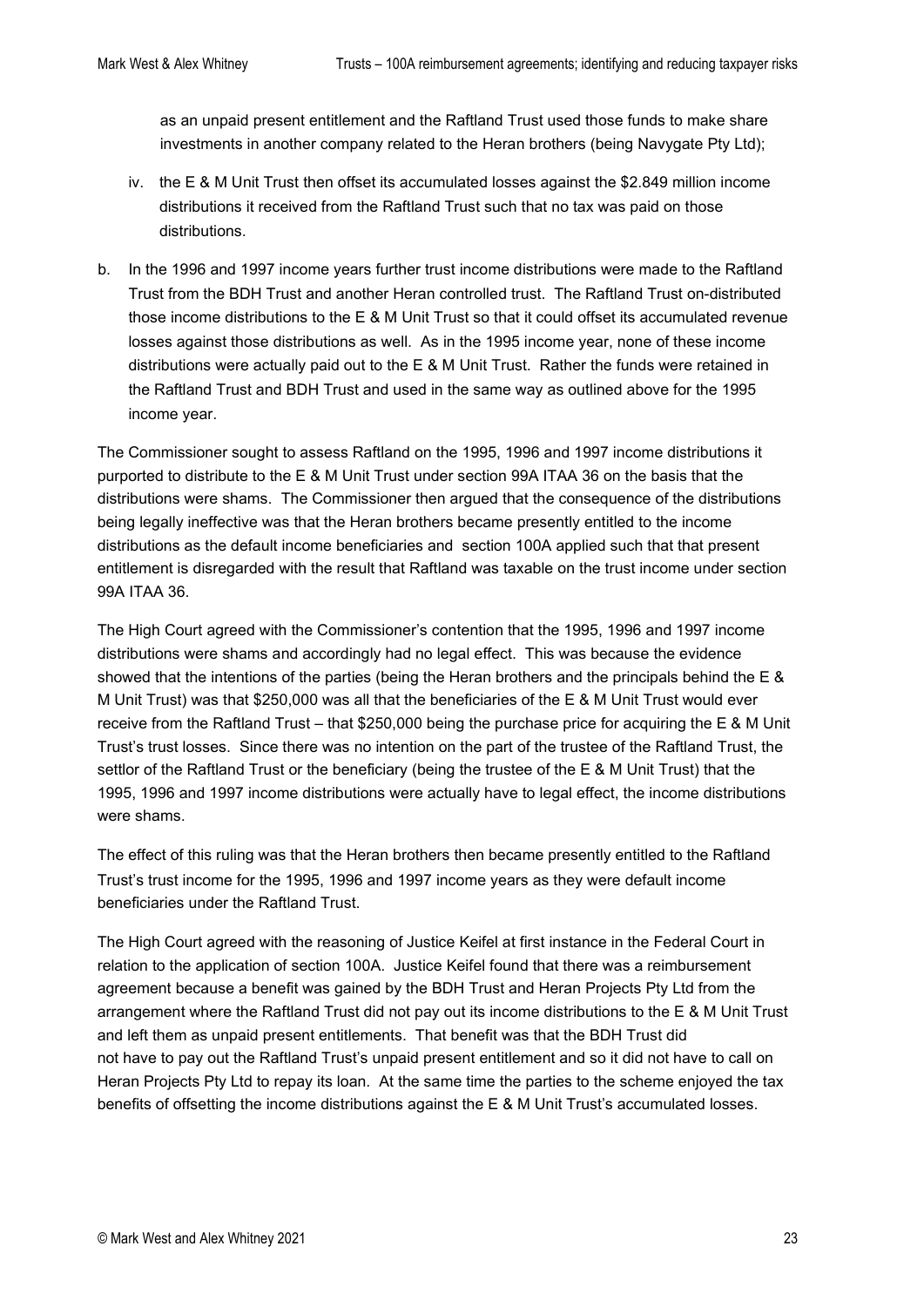Applying the reasoning in *Idlecroft* Justice Kiefel found that there was the required connection between the Heran brothers' present entitlements as default income beneficiaries because but for the ineffective income distributions (which were made pursuant to the reimbursement agreement), the Heran brothers' present entitlements would not have arisen. The fact that the Heran brother's default income entitlements arose out of the trust deed did not alter this connection.

Section 100A(3A) which is the provision that applies to chains of trusts did not operate to prevent section 100A applying in this case. This was because section 100A(3A) ITAA 36 only applies where the beneficiary that has the present entitlement is a trustee of another trust. The relevant beneficiaries in *Raftland* were the Heran brothers in their own personal capacities.

#### <span id="page-23-0"></span>3.6 Case law – some summary observations

The above case law review indicates that the concept of a 'reimbursement agreement' is extremely broad in that:

- a. a payment of money can include an offset (*East Finchley*). This can apply both against a taxpayer but also means that beneficiaries do not need to receive cash to have received their entitlement;
- b. there is no requirement that the 'agreement' be legally enforceable, a non-binding understanding is enough (*Prestige Motors*);
- c. there is no requirement that the trust exist at the time the reimbursement agreement is entered into (*Prestige Motors*);
- d. the relevant tax avoidance purpose can be garnered from any party to the reimbursement agreement and it is not necessary that either the trustee of the relevant trust or the relevant beneficiary have that purpose (*Prestige Motors*). As lack of a tax purpose operates as an exclusion (only) from the scope of a reimbursement agreement, the effect of this wide approach to identifying tax purpose is that the exclusion is very narrow;
- e. there is no need for the beneficiary with the relevant present entitlement to trust income, to be a party to the reimbursement agreement (*Idlecroft* and *Raftland*);
- f. in determining whether a present entitlement arose out of a reimbursement agreement one uses a broad 'but for' test, i.e. but for the transactions which form part of the reimbursement agreement would the present entitlement have arisen? Additionally, such an approach is wide enough to capture present entitlements of default beneficiaries (*Idlecroft* and *Raftland*);
- g. the concept of sham trust distributions can be used in conjunction with section 100A to impose tax on a trustee (*Raftland*): and
- h. the ordinary commercial dealing exclusion from reimbursement agreement can be applied without importing a dichotomy between those dealings that have a (dominant) tax purpose versus those being ordinary (*Prestige Motors*).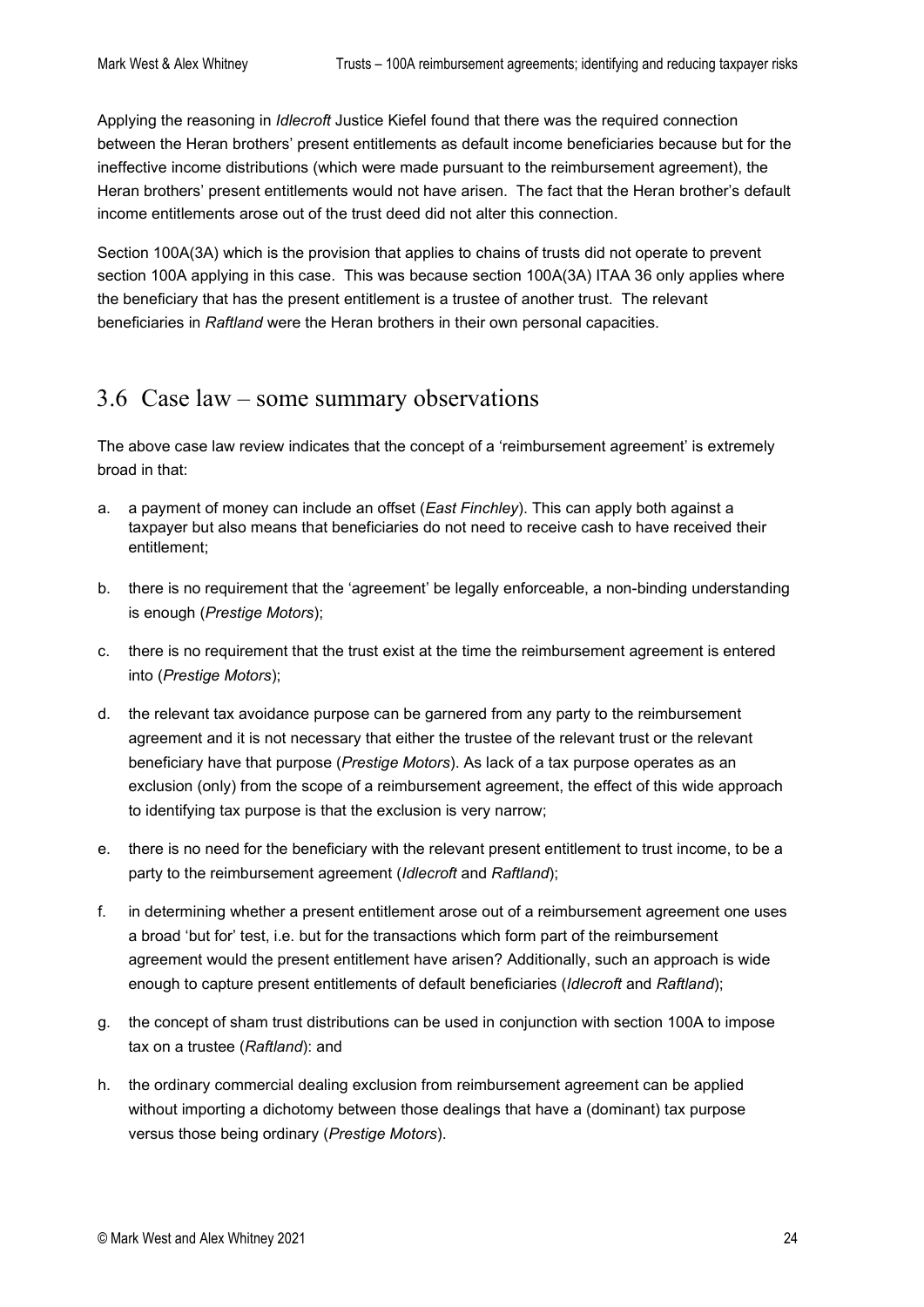# <span id="page-24-0"></span>**4 Statutory interpretation case law**

It is also relevant to highlight some of the case law on statutory interpretation, given there is disagreement between the ATO and taxpayers about how section 100A – particularly how the "ordinary family and commercial dealing" exclusion - should be interpreted.

#### <span id="page-24-1"></span>4.1 General

The following passage from the judgment of French CJ and Hayne J in *Certain Lloyd's Underwriters Subscribing to Contract No IHOOAAQS v Cross[16](#page-24-2)* is a typically accepted statement of the basic principles:

[23] It is as well to begin consideration of this issue by re-stating some basic principles. It is convenient to do that by reference to the reasons of the plurality in Alcan (NT) Alumina Pty Ltd v Commissioner of Territory Revenue (2009) 239 CLR 27 ; 73 ATR 256 : 'This court has stated on many occasions that the task of statutory construction must begin with a consideration of the text itself. Historical considerations and extrinsic materials cannot be relied on to displace the clear meaning of the text. The language which has actually been employed in the text of legislation is the surest guide to legislative intention. The meaning of the text may require consideration of the context, which includes the general purpose and policy of a provision, in particular the mischief it is seeking to remedy.

[24] The context and purpose of a provision are important to its proper construction because, as the plurality said in Project Blue Sky Inc v Australian Broadcasting Authority : 'the primary object of statutory construction is to construe the relevant provision so that it is consistent with the language and purpose of all the provisions of the statute.' That is, statutory construction requires deciding what is the legal meaning of the relevant provision 'by reference to the language of the instrument viewed as a whole,' and 'the context, the general purpose and policy of a provision and its consistency and fairness are surer guides to its meaning than the logic with which it is constructed.'

The following comments by French CJ (who was not part of the plurality cited above) from *Alcan (NT) Alumina Pty Ltd v Commissioner of Territory Revenue[17](#page-24-3)* also reflect that same accepted general approach to interpreting a statute:

The starting point in consideration of the first question is the ordinary and grammatical sense of the statutory words to be interpreted having regard to their context and the legislative purpose. That proposition accords with the approach to construction characterised by Gaudron J in Corporate Affairs Commission (NSW) v Yuill [172 CLR 319 at 340] as:

" … dictated by elementary considerations of fairness, for, after all, those who are subject to the law's commands are entitled to conduct themselves on the basis that those commands have meaning and effect according to ordinary grammar and usage."

In so saying, it must be accepted that context and legislative purpose will cast light upon the sense in which the words of the statute are to be read. Context is here used in a wide sense referable, inter alia, to the existing state of the law

<span id="page-24-2"></span><sup>16</sup> [2015] HCA 52 at 23 and 24

<span id="page-24-3"></span><sup>17</sup> [2009] HCA 41 at 4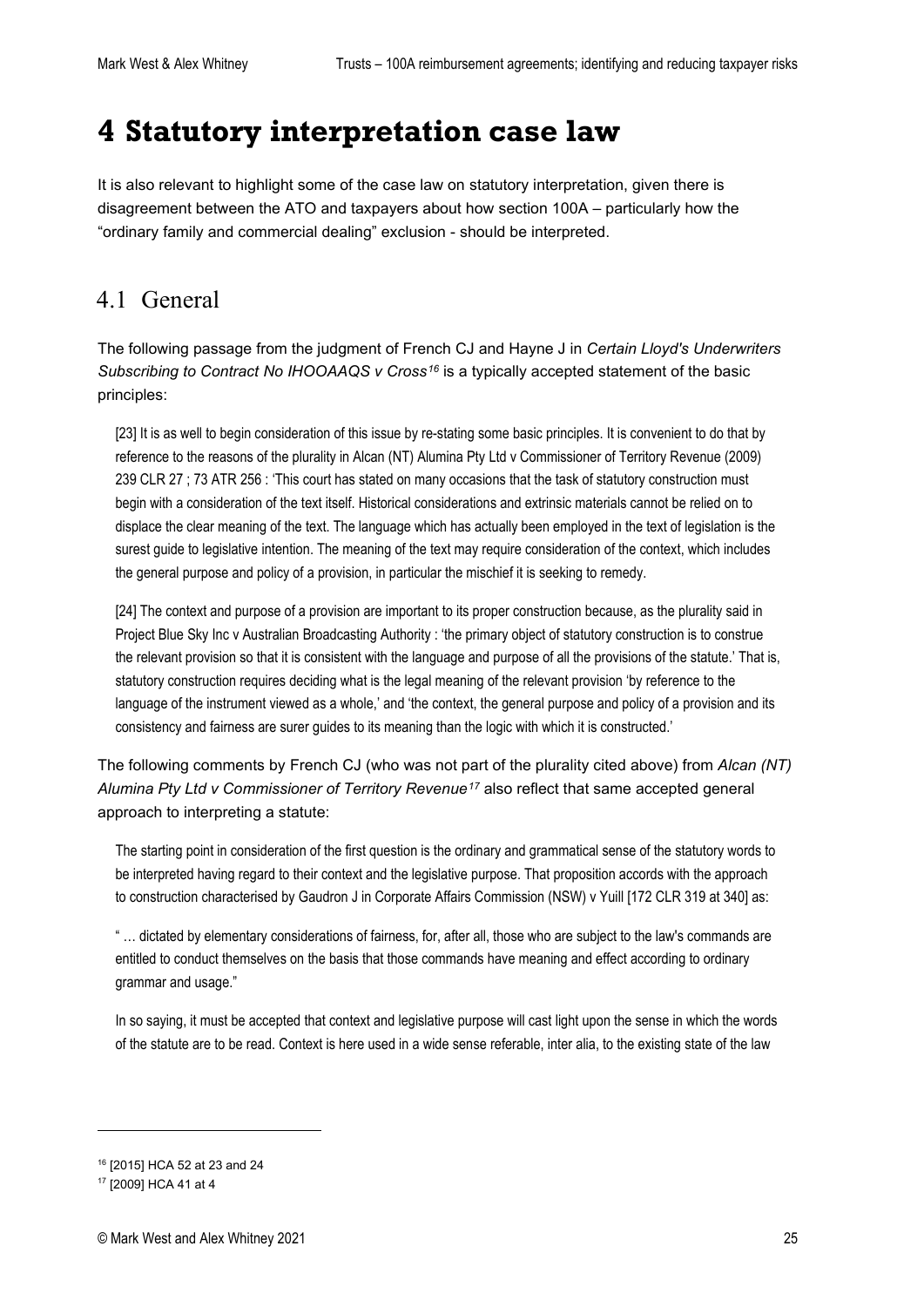and the mischief which the statute was intended to remedy. [\[CIC Insurance Ltd v Bankstown Football Club Ltd \(1997\)](https://www.checkpointau.com.au/maf/app/fulldocument?startChunk=1&epos=1&tocGuid=AUNZ_CASES_TOC%7C%7CI732b514a5af211e28e86d4295b0ab413&tocDs=AUNZ_CASES_TOC&pcs=AUNZ_CA_TAXRP&bcguid=AUNZ_TOC%7C%7CI497a923ba6b03f27ba6679c9326d32db&endChunk=1&srguid=i0ad62903000001751ee1d3964cd56676&isTocNav=true&predefinedRelationshipsType=fullDocRetrieval&docguid=I9fedd3e39d6b11e0a619d462427863b2&ao=#FTN-6)  187 CLR 384 at 408 per Brennan [CJ, Dawson, Toohey and Gummow](https://www.checkpointau.com.au/maf/app/fulldocument?startChunk=1&epos=1&tocGuid=AUNZ_CASES_TOC%7C%7CI732b514a5af211e28e86d4295b0ab413&tocDs=AUNZ_CASES_TOC&pcs=AUNZ_CA_TAXRP&bcguid=AUNZ_TOC%7C%7CI497a923ba6b03f27ba6679c9326d32db&endChunk=1&srguid=i0ad62903000001751ee1d3964cd56676&isTocNav=true&predefinedRelationshipsType=fullDocRetrieval&docguid=I9fedd3e39d6b11e0a619d462427863b2&ao=#FTN-6) JJ]

#### <span id="page-25-0"></span>4.2 Interpreting a specific term – *Hunger Project Australia*

A case where the use of a specific term from one context was rejected when sought to be applied in another was *Commissioner of Taxation v Hunger Project Australia[18](#page-25-1)*. In that case, the relevant term was "public benevolent institution". Relevant extracted comments follow:

[38] Whilst past judicial statements concerning the ordinary meaning of a word or expression can often assist in divining the meaning of the word or expression, the common understanding of the meaning of an expression may change over time depending on the particular expression in question. When the question is whether a particular institution is a public benevolent institution, the answer depends on the common or ordinary understanding of the expression at the relevant time. The question is not to be approached as a legal question to be dealt with by the mechanical application of past authority, irrespective of the present current understanding of the expression in the currently spoken English language: Ambulance Service (NSW) v Deputy Commissioner of Taxation (2002) 50 ATR 496 at [40]-[42] (**Ambulance Service**).*[19](#page-25-2)*

…

[41] As for the reliance on s 8(5) of the EDA Act, it is difficult to see how the terms of a different Act dealing with a different taxation regime can assist in divining the common or ordinary meaning of the expression public benevolent institution in the FBTA Act. The fact that in 1928 the legislature chose to separately exempt from estate duty, inter alia, a "public benevolent institution" and a "fund established and maintained for providing money for the use of such institutions" does not mean that the common understanding of a public benevolent institution over eighty years later cannot include an institution that is primarily involved in fund raising.*[20](#page-25-3)*

…

[45] We should add that we do not consider that it is correct to approach the issue of the ordinary meaning or common understanding of an expression used in a statute as if the answer can necessarily be gleaned from the apparent intention of Parliament in the statute, or other statutes that may use the expression. As Allsop J, as his Honour then was, put it in Ambulance Service at [80], the inquiry is not "a legal question based on defined criteria or a question the answer to which is capable of being divined from the intention of Parliament in a statute, but, rather, to be part of an enquiry as to the meaning or usage of a phrase in the language, though one illuminated by legal authority."*[21](#page-25-4)*

This approach adopted by the Full Federal Court in *Hunger Project* is entirely consistent with the doubts expressed in *Prestige Motors* - that the meaning of "ordinary family or commercial dealing" in section 100A today cannot be draw from *Newton's* case (decided 62 years ago), with its tax purpose orientation derived from the "purpose or effect' context in section 260 (a different section, which did not itself even include those words – they were only used in the judgement).

<span id="page-25-1"></span><sup>18</sup> [2014] FCAFC 69

<span id="page-25-2"></span><sup>19</sup> [2014] FCAFC 69 at paragraph 38

<span id="page-25-3"></span><sup>20</sup> [2014] FCAFC 69 at paragraph 41

<span id="page-25-4"></span> $21$  [2014] FCAFC 69 at paragraph 45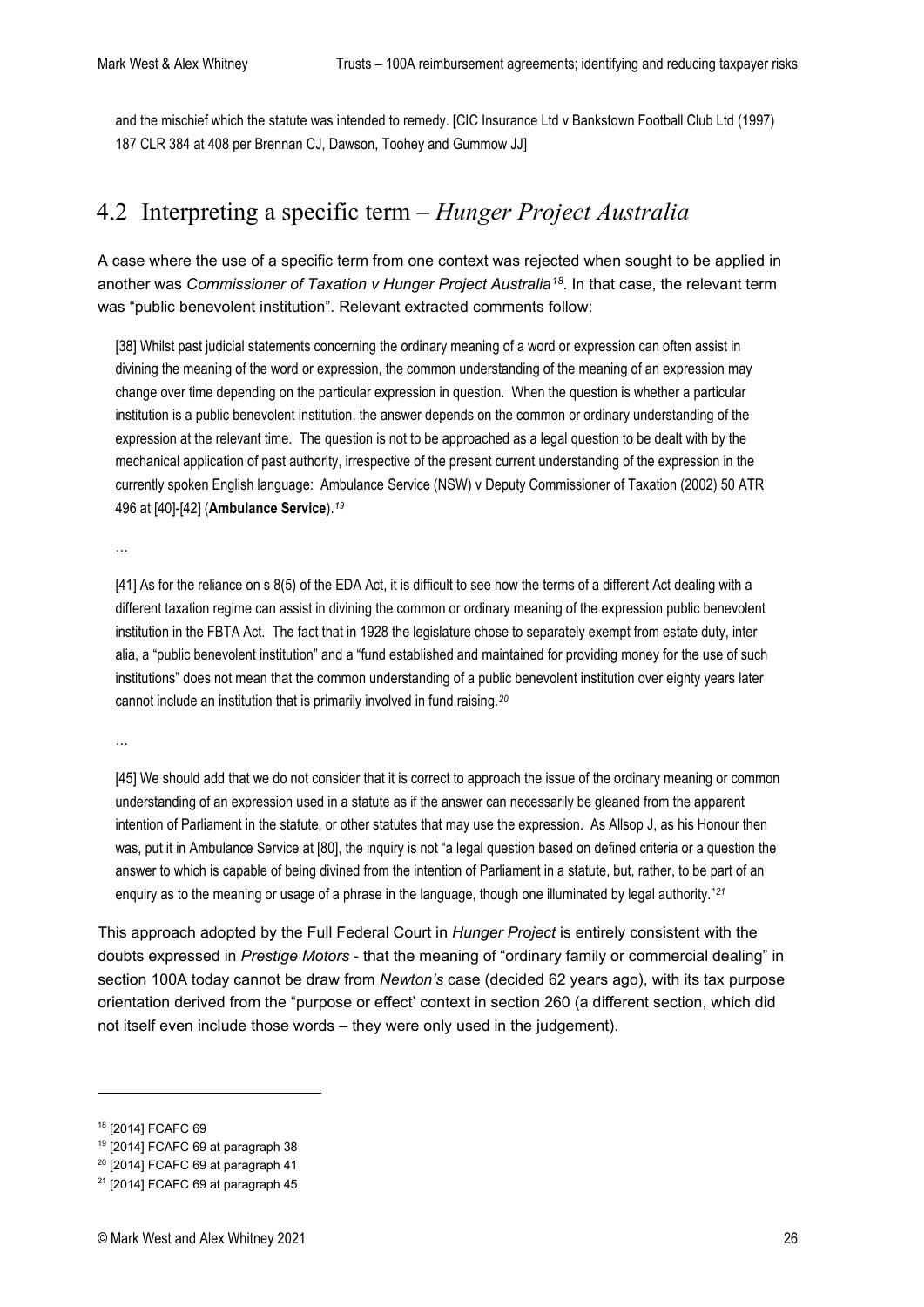The proper wording and context of section 100A and the "*present current understanding of the expression"* (from paragraph 40 as extracted above), must be taken into account when applying the exclusions from reimbursement agreements based on "ordinary family or commercial dealing".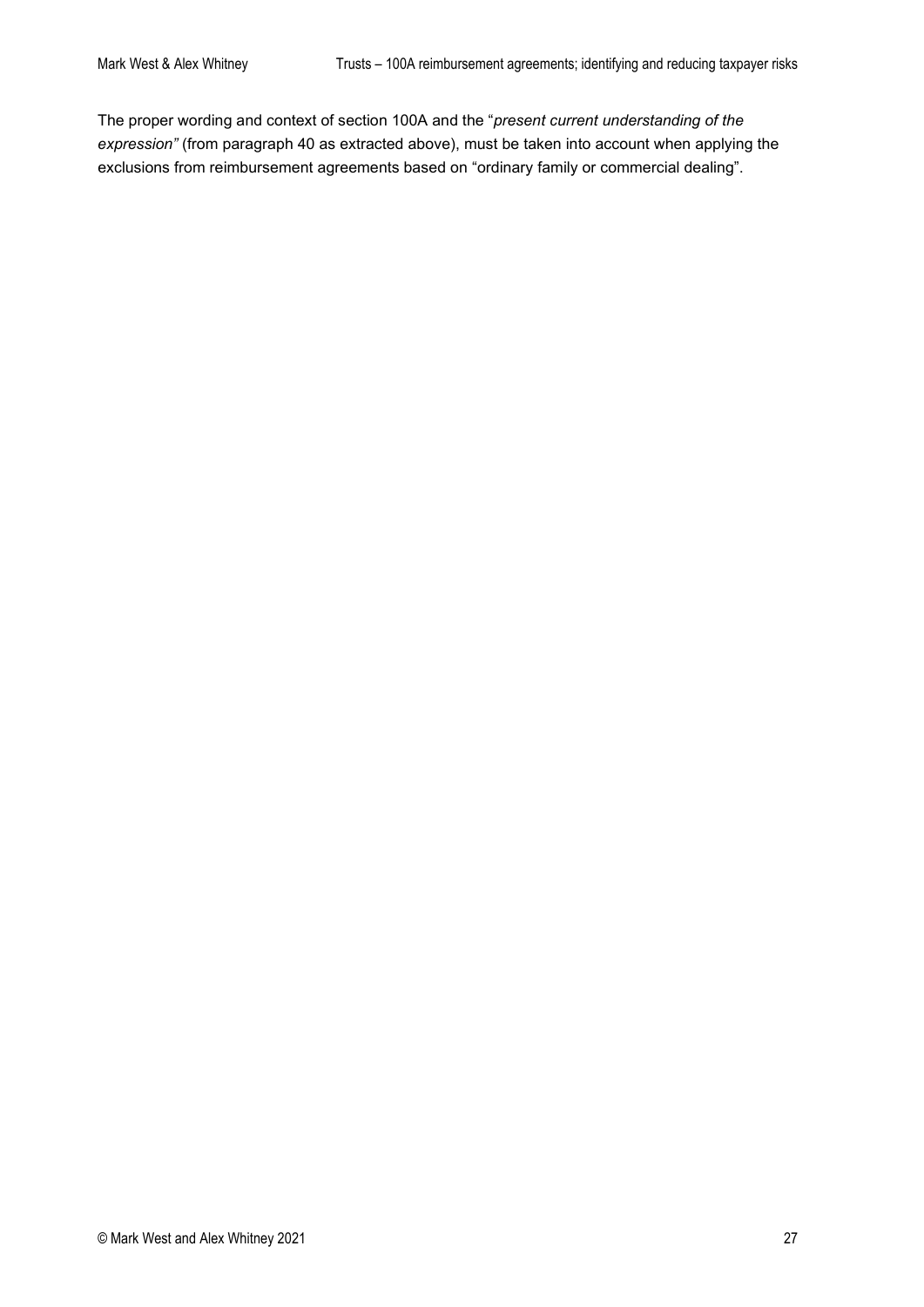# <span id="page-27-0"></span>**5 Step by step guide to applying section 100A and observations**

From the structure of Section 100A, and from the comments in the case law (particularly *Prestige Motors*), it is the authors' view that section 100A must be applied in a methodical, step by step process. To summarise that process by way of flow or step chart:

| <b>Step</b>    | <b>Section reference</b>                                         | <b>Description</b>                                                                                                                                                        | If yes                                                                                            | If no                          |
|----------------|------------------------------------------------------------------|---------------------------------------------------------------------------------------------------------------------------------------------------------------------------|---------------------------------------------------------------------------------------------------|--------------------------------|
| 1              | Section 100A(1)(a)                                               | Is there a beneficiary under<br>a trust estate, who is not<br>under a legal disability, that<br>is presently entitled to a<br>share of the income of the<br>trust estate? | Move to step 2                                                                                    | Section 100A<br>does not apply |
| $\overline{2}$ | Section 100A(13) -<br>definition of<br>agreement                 | Is there an "agreement,<br>arrangement or<br>understanding"?                                                                                                              | Move to step 3                                                                                    | Section 100A<br>does not apply |
| 3              | Section 100A(7) -<br>definition of<br>reimbursement<br>agreement | Did the agreement provide<br>for a payment or transfer of<br>property to another person<br>other than the beneficiary?                                                    | Move to step 4                                                                                    | Section 100A<br>does not apply |
| 4              | Section 100A(13) -<br>definition of<br>agreement                 | Is the agreement entered<br>into in the course of<br>ordinary family dealings or<br>ordinary commercial<br>dealings?                                                      | The arrangement is<br>not an "agreement"<br>and section 100A<br>does not apply                    | Move to step 5                 |
| 5              | Section 100A(8) -<br>tax purpose                                 | Was the agreement not<br>entered into for the purpose<br>of reducing the income tax<br>payable of "a person"?                                                             | The arrangement is<br>not a<br>"reimbursement<br>agreement" and<br>section 100A does<br>not apply | Move to step 6                 |
| 6              | Section 100A(1)(b)                                               | Did the beneficiaries<br>entitlement arise out of the<br>reimbursement agreement?                                                                                         | Section 100A applies                                                                              | Section 100A<br>does not apply |

Put another way, the questions in respect of a trust entitlement (1 above) are:

- whether there is a "reimbursement agreement" (2 and 3 above) but excluding (a) where ordinary family or commercial dealings (4 above) and (b) where no tax purpose (5 above) and; and then
- whether the present entitlement "arose out of' or "arose by reason of" that agreement (or any act, transaction or circumstance that occurred in connection with, or as a result of the agreement) (6 above).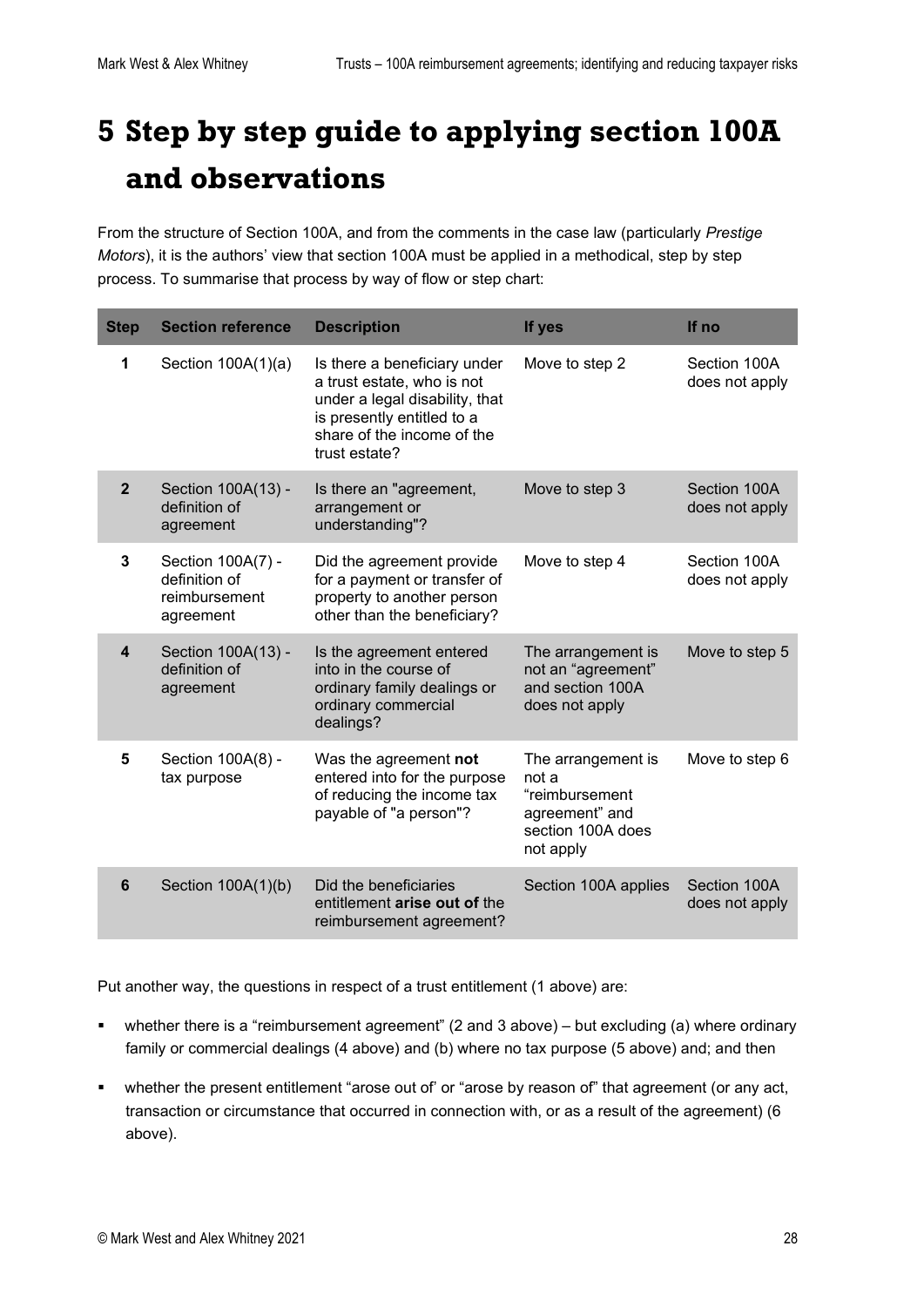Diagrammatically, we suggest the section 100A concept of what agreements are included as reimbursement agreements can be represented as:

**100A Reimbursement Agreement** – starting point is an agreement *that [provides](http://classic.austlii.edu.au/au/legis/cth/consol_act/itaa1936240/s317.html#provide) for certain specific actions - the payment of money or the [transfer](http://classic.austlii.edu.au/au/legis/cth/consol_act/itaa1936240/s102aab.html#transfer) of [property](http://classic.austlii.edu.au/au/legis/cth/consol_act/itaa1936240/s100a.html#property) to, or the provision of [services](http://classic.austlii.edu.au/au/legis/cth/consol_act/itaa1936240/s102aab.html#services) or other benefits for, a [person](http://classic.austlii.edu.au/au/legis/cth/consol_act/itaa1936240/s202a.html#person) or [persons](http://classic.austlii.edu.au/au/legis/cth/consol_act/itaa1936240/s202a.html#person) other than the beneficiary or the beneficiary and another [person](http://classic.austlii.edu.au/au/legis/cth/consol_act/itaa1936240/s202a.html#person) or other [persons.](http://classic.austlii.edu.au/au/legis/cth/consol_act/itaa1936240/s202a.html#person) Tax purpose or effect not relevant.*

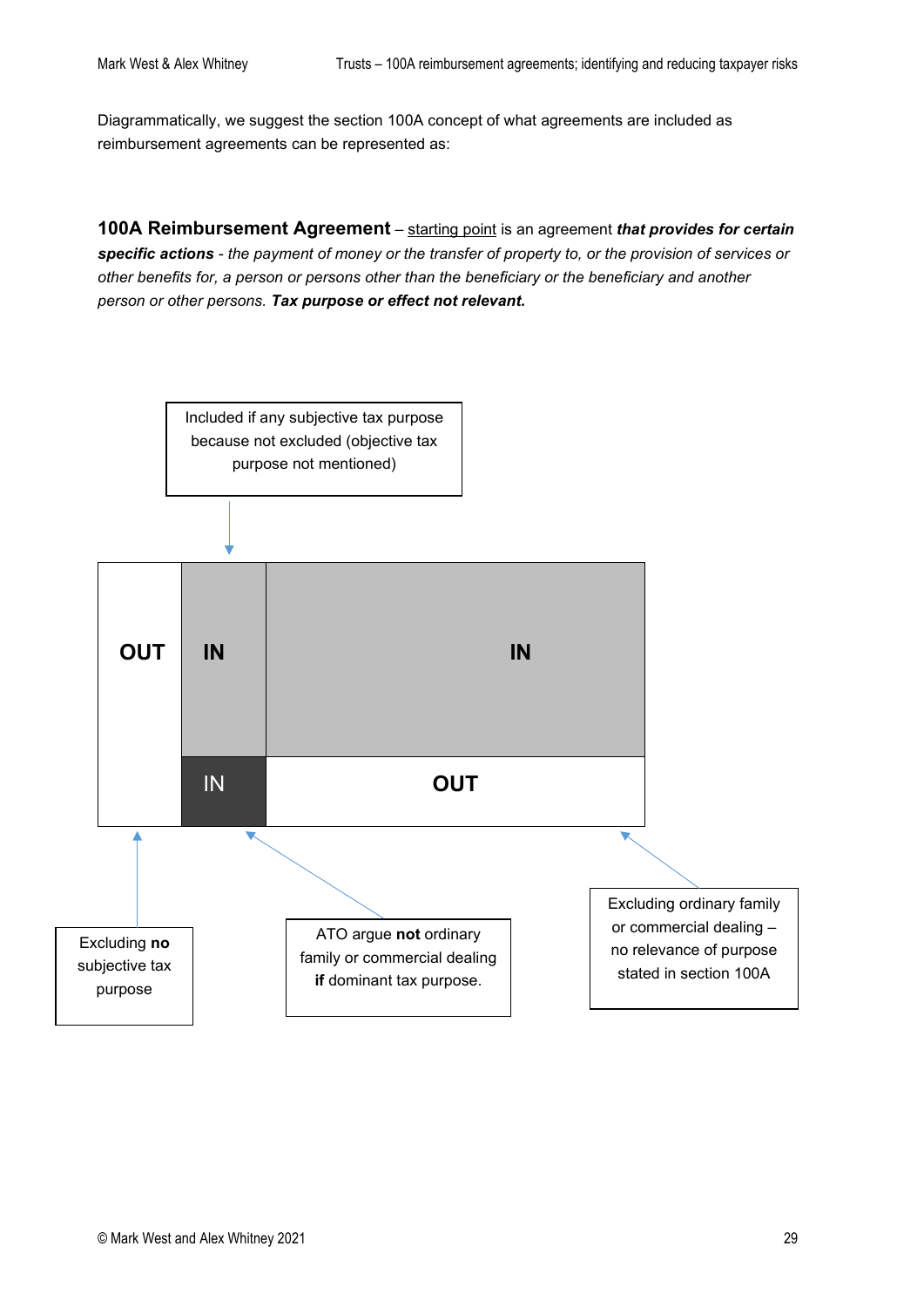In contrast, agreements, arrangements or schemes included for other anti-avoidance provisions, such as the previous section 260 and current Part IVA, can be represented as:

**Section 260/Part IVA Arrangement/Scheme** - starting point is an arrangement/scheme that has the **purpose or effect of altering tax.**



From the above, we submit the most common decision points in an application of section 100A will be:

- whether the actions in consuming/using the trust entitlement (which cause there to be a potential reimbursement agreement) are simply a unilateral act by the beneficiary – and so are not **provided for** as part of an **agreement** that can be a reimbursement agreement (2 and 3 above); and
- whether any agreement that did provide for those actions in consuming/using the trust entitlement is, in any case, excluded - because it was entered into in the course of **ordinary family or commercial dealings** (4 above); and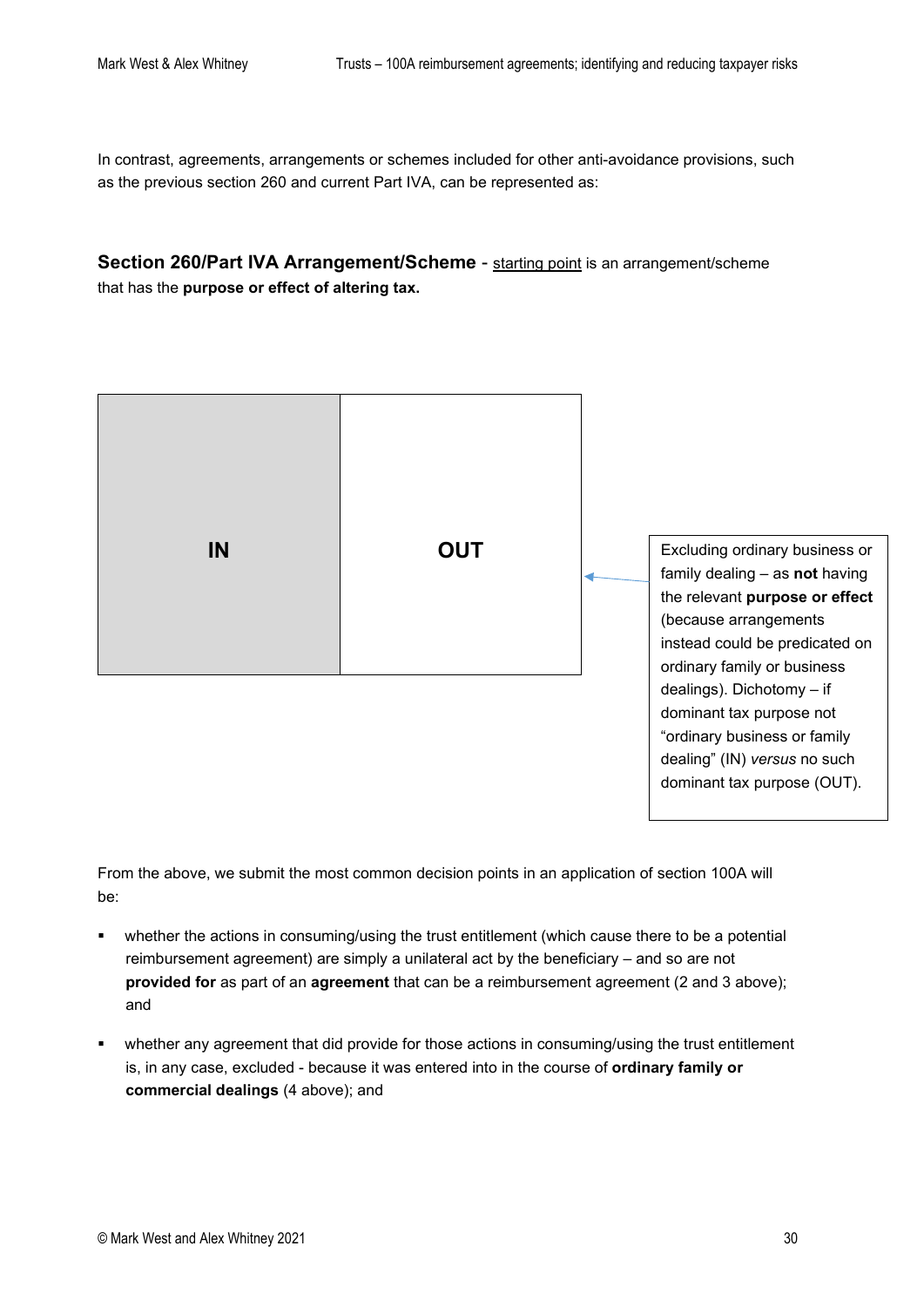whether the present entitlement **arose out of** or **arose by reason of** the reimbursement agreement (or any act, transaction or circumstance that occurred in connection with, or as a result of the agreement) (6 above).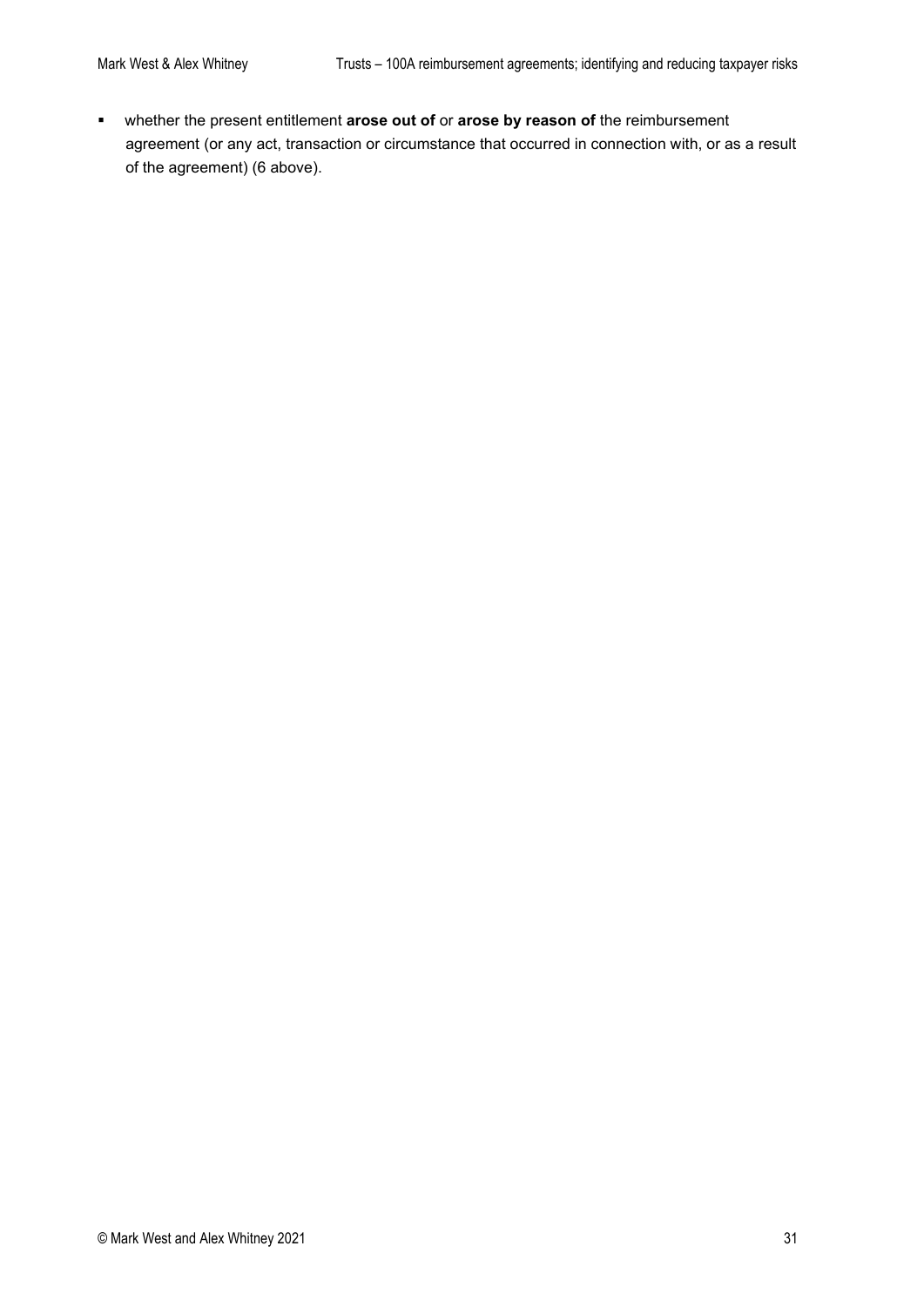## <span id="page-31-0"></span>**6 Agreement and reimbursement agreement**

The meaning of the complete phrase "reimbursement agreement" is drawn from two provisions within section 100A:

- section 100A(13), which provides a definition for "agreement"; and
- section 100A(7) which sets out when an agreement becomes a reimbursement agreement.

Those sections, when considered together, set out when a set of arrangements will be a reimbursement agreement.

### <span id="page-31-1"></span>6.1 What is an "agreement" in section 100A(13)?

Section 100A(13) defines "agreement as follows (our emphasis):

"any **agreement, arrangement or understanding**, whether formal or informal, whether express or implied and **whether or not enforceable**, or intended to be enforceable, by legal proceedings, but does not include an agreement, arrangement or understanding entered into in the **course of ordinary family or commercial dealing**."

There are three features to note in the definition:

- "agreement, arrangement or understanding" is very broad drafting which is likely to capture most if not all arrangements;
- whether or not there is an enforceable arrangement is irrelevant this means informal arrangements such as non-binding discussions between parties are potentially an agreement for the purposes of section 100A; and
- finally, an arrangement is *not* an agreement where it is entered into in the course of ordinary family or commercial dealings – which is considered under its own heading below.

The phrase "agreement, arrangement or understanding" is drafted very broadly and was likely intended to be drafted very broadly.

There is no case law which sets out what, if any, limits exist on this broad drafting.

The immediate comparison which comes to mind is the definition of "scheme" for the purposes of Part IVA. 'Scheme' is defined in section 177A as follows:

'"scheme" means:

(a) any agreement, arrangement, understanding, promise or undertaking, whether express or implied and whether or not enforceable, or intended to be enforceable, by legal proceedings; and

(b) any scheme, plan, proposal, action, course of action or course of conduct.'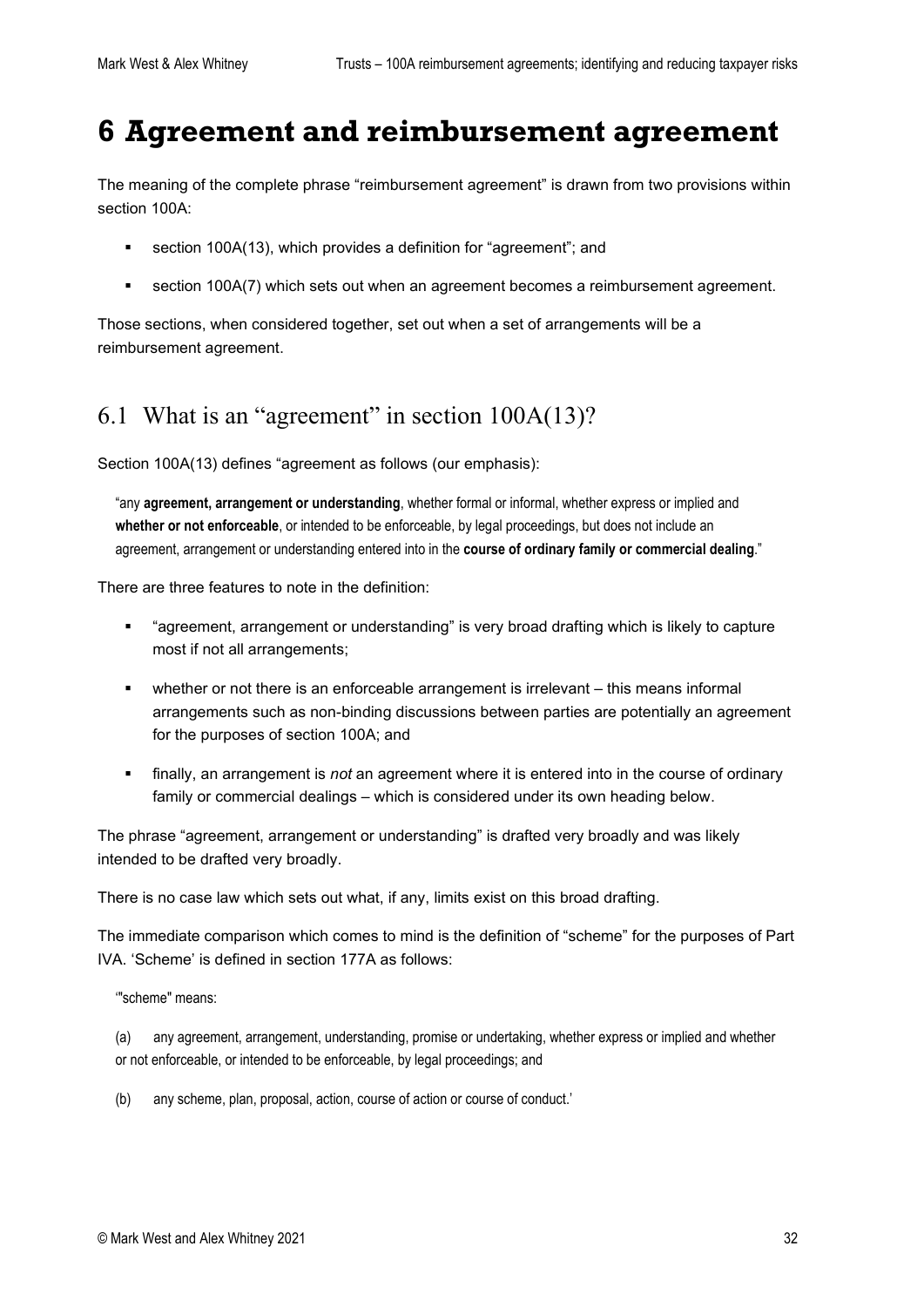As readers will know, this definition is very broad – and its very broad application has been confirmed repeatedly by the courts. **Paragraph (b) of the definition in particular allows for unilateral actions to constitute a scheme**.[22](#page-32-0) For example, you do not need another person involved to have a "plan".

A scheme even can include ordinary family or business dealings (this is obviously a very key distinction between Part IVA and section 100A).<sup>[23](#page-32-1)</sup>

In our view, the definition of agreement within section 100A is narrower than "scheme" in Part IVA, even putting aside the express exclusion of ordinary family or commercial dealings for section 100A. In particular, the absence of an equivalent of section 177A(b) in section 100A potentially narrows the possible application of section 100A.

Unilateral schemes can be caught by Part IVA in part because of section 177A(b) including language such as "plan", "course of action" or "course of conduct". The absence of similar language in section 100A begs the question whether section 100A can apply where the claimed arrangement consists solely of unilateral acts.

For example:

- a trustee making distribution decisions without the input of other parties, an inherently unilateral act (as the beneficiary does not have to consent to having amounts of income or capital appointed to them); and
- a beneficiary deciding what they then do with their entitlement, as their genuinely unilateral decision.

Conversely, precedent exists to establish that an arrangement must involve two or more parties.[24](#page-32-2) This principle was cited with approval in the context of section 100A in *East Finchley*. Even the widest term "understanding", listed as it is with "agreement" and "arrangement", would require an understanding between two or more people.

It is likely the ATO response to a taxpayer putting this argument forward would be to point towards a pattern of behaviour between trustees and beneficiaries within a family – such as repeated occurrences over years of distributions to beneficiaries who then allow the funds that the distribution represents to be used for the benefit of/controlled by other family members.

But if each of the trustee and the beneficiary truly act unilaterally in their decisions to distribute and to not call upon payment respectively, such a pattern of conduct still does not constitute an - *agreement, arrangement or understanding, whether formal or informal, whether express or implied and whether or not enforceable, or intended to be enforceable, by legal proceedings.*

While the correspondence of such unilateral behaviour for the mutual benefit would not be creditable in non-family (commercial) situations, it is entirely to be expected in family situations.

This exclusion from the meaning of reimbursement agreement of unilateral actions, in reinforced by the use of "provides for", as discussed below.

<span id="page-32-0"></span><sup>22</sup> *Howland-Rose v FCT* (2002) 49 ATR 206

<span id="page-32-1"></span><sup>23</sup> *Peabody v FCT* (1992) 24 ATR 58

<span id="page-32-2"></span><sup>24</sup> *FCT v Lutovi Investments Pty Ltd* (1978) 140 CLR 434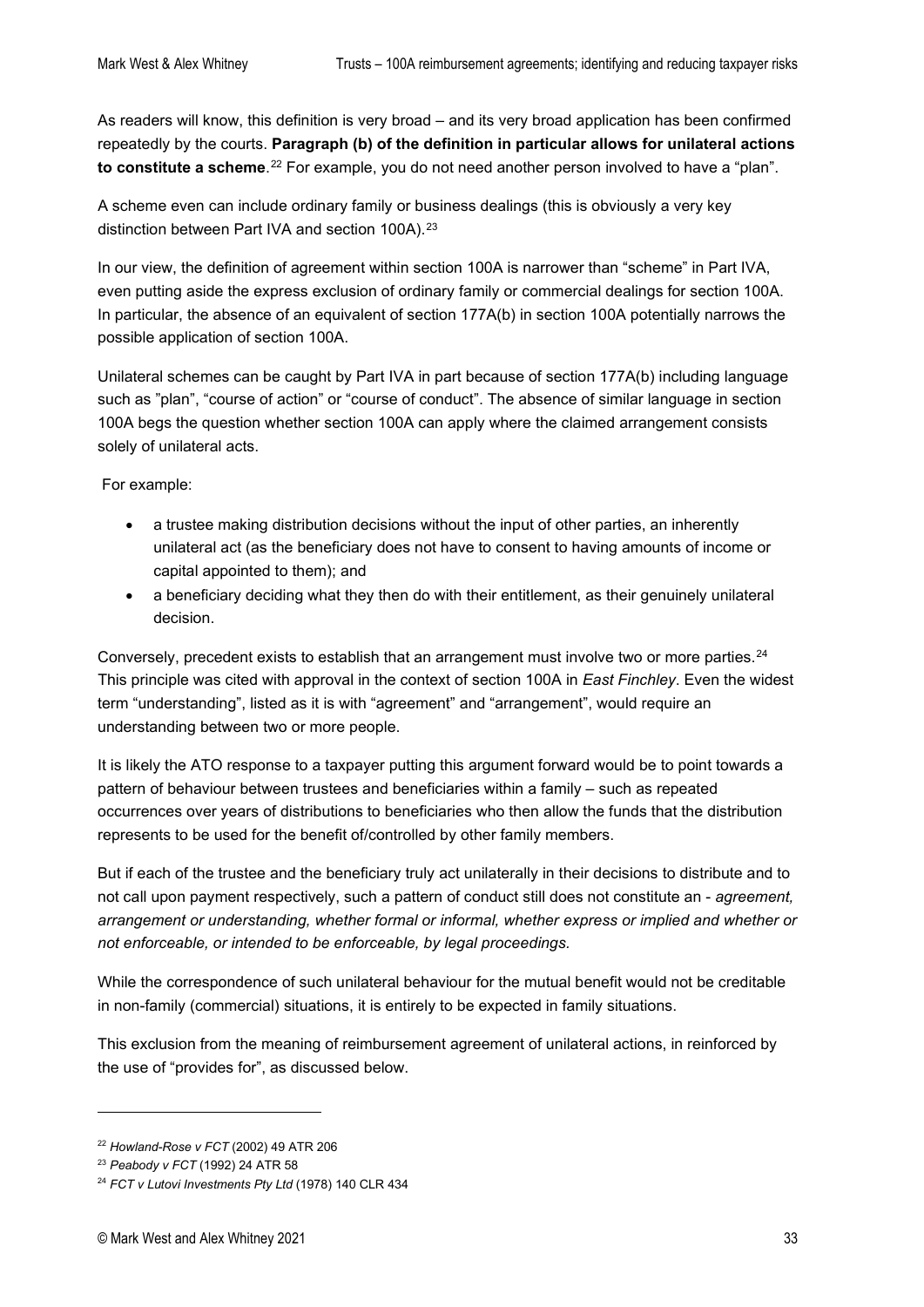# <span id="page-33-0"></span>6.2 Reimbursement agreements are concerned with "providing for" consumption/use

We will return later to the concepts of ordinary family dealings and ordinary commercial dealings, critical as they are to the definition of agreement in section 100A(13), but we first wish to discuss the legal consequence of the drafting of section 100A(7) – the immediate definition of a "reimbursement agreement".

#### To repeat:

*"(7) Subject t[o subsection](http://classic.austlii.edu.au/au/legis/cth/consol_act/itaa1936240/s102aab.html#subsection) (8), a reference in this section, in relation to a beneficiary of a [trust estate,](http://classic.austlii.edu.au/au/legis/cth/consol_act/itaa1936240/s102aab.html#trust_estate) to a reimbursemen[t agreement](http://classic.austlii.edu.au/au/legis/cth/consol_act/itaa1936240/s100a.html#agreement) shall be read as a reference to a[n agreement,](http://classic.austlii.edu.au/au/legis/cth/consol_act/itaa1936240/s100a.html#agreement) whether entered into before or after the commencement of this section, tha[t provides](http://classic.austlii.edu.au/au/legis/cth/consol_act/itaa1936240/s317.html#provide) for the payment of money or th[e transfer](http://classic.austlii.edu.au/au/legis/cth/consol_act/itaa1936240/s102aab.html#transfer) o[f property](http://classic.austlii.edu.au/au/legis/cth/consol_act/itaa1936240/s100a.html#property) to, or the provision o[f services](http://classic.austlii.edu.au/au/legis/cth/consol_act/itaa1936240/s102aab.html#services) or other benefits for, [a person](http://classic.austlii.edu.au/au/legis/cth/consol_act/itaa1936240/s202a.html#person) o[r persons](http://classic.austlii.edu.au/au/legis/cth/consol_act/itaa1936240/s202a.html#person) other than the beneficiary or the beneficiary and another [person](http://classic.austlii.edu.au/au/legis/cth/consol_act/itaa1936240/s202a.html#person) or other [persons.](http://classic.austlii.edu.au/au/legis/cth/consol_act/itaa1936240/s202a.html#person)"*

A "reimbursement agreement" therefore involves an agreement that:

- **provides for** certain actions or outcomes;
- those actions or outcomes are a payment of money, transfer of property, provision of services or other benefit to pass to a person other than the beneficiary that is presently entitled.

The "provides for" element, fits with the views we have expressed above that, despite the wide meaning given to an "agreement", there must be two or more parties to that agreement. The agreement must be more than the internal thinking of an individual. It must be directed towards causing – providing for - the payment of money, transfer of property, provision of services or other benefit to pass to a person other than the beneficiary that is presently entitled.

We submit that the internal thinking of individuals (about a unilateral act they may choose to take) does not cause/provide for anything. Only some co-operation with at least one other can actually "provide for" the outcomes listed.

As for the outcomes listed, it needs to be fully appreciated that they are simply the everyday ways a person will *always* consume or use their assets or choose to pass value to another person.

When a person:

- buys something in a shop they "pay money" to another person.
- pays a bill for themselves or a relative they "pay money' and/or "provide benefits' to another person.
- donate money they "pay money" to another person.
- give a gift of property they "transfer property".
- help in the family business they "provide services".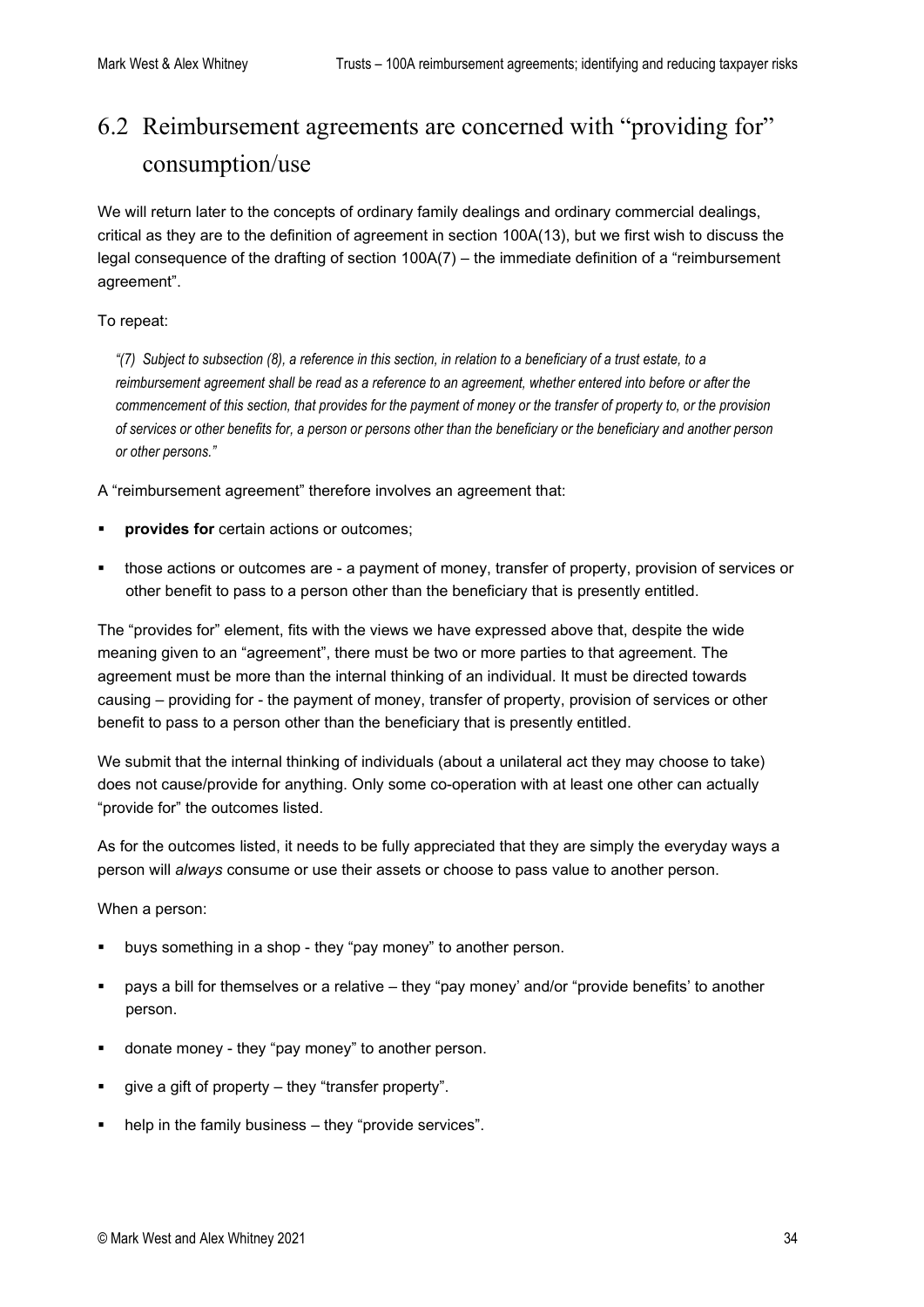The scope of these outcomes is vast. But they are "just' (plain) outcomes. They are not coloured by or added to, by any tax purpose. (The narrow "no subjective tax purpose' exclusion operates later and separately.)

The main limitations to this extraordinarily wide potential scope of section 100A "reimbursement agreements" come by:

- the need that these outcomes be **provided for** in *an agreement* (partly discussed above, and with the **ordinary family and commercial dealings exclusion** discussed below); and
- the need that the subject trust entitlement **arise out of** *that agreement* (discussed below).

These limitations narrow section 100A to its intended effect.

But the starting point of these **outcomes** - as the essence of what defines a "reimbursement agreement" - is very significant to how section 100A should be interpreted.

Any analysis of section 100A faithful to the words of the section, must start with these objectively stated outcomes uncoloured by any purpose – and then narrow the scope of the section's application only in accordance with the limitations/exclusions stated in the text of the section. There are no further inclusions based on tax purpose. The only mention of tax purpose is for the (narrow) subjective nontax purpose exclusion.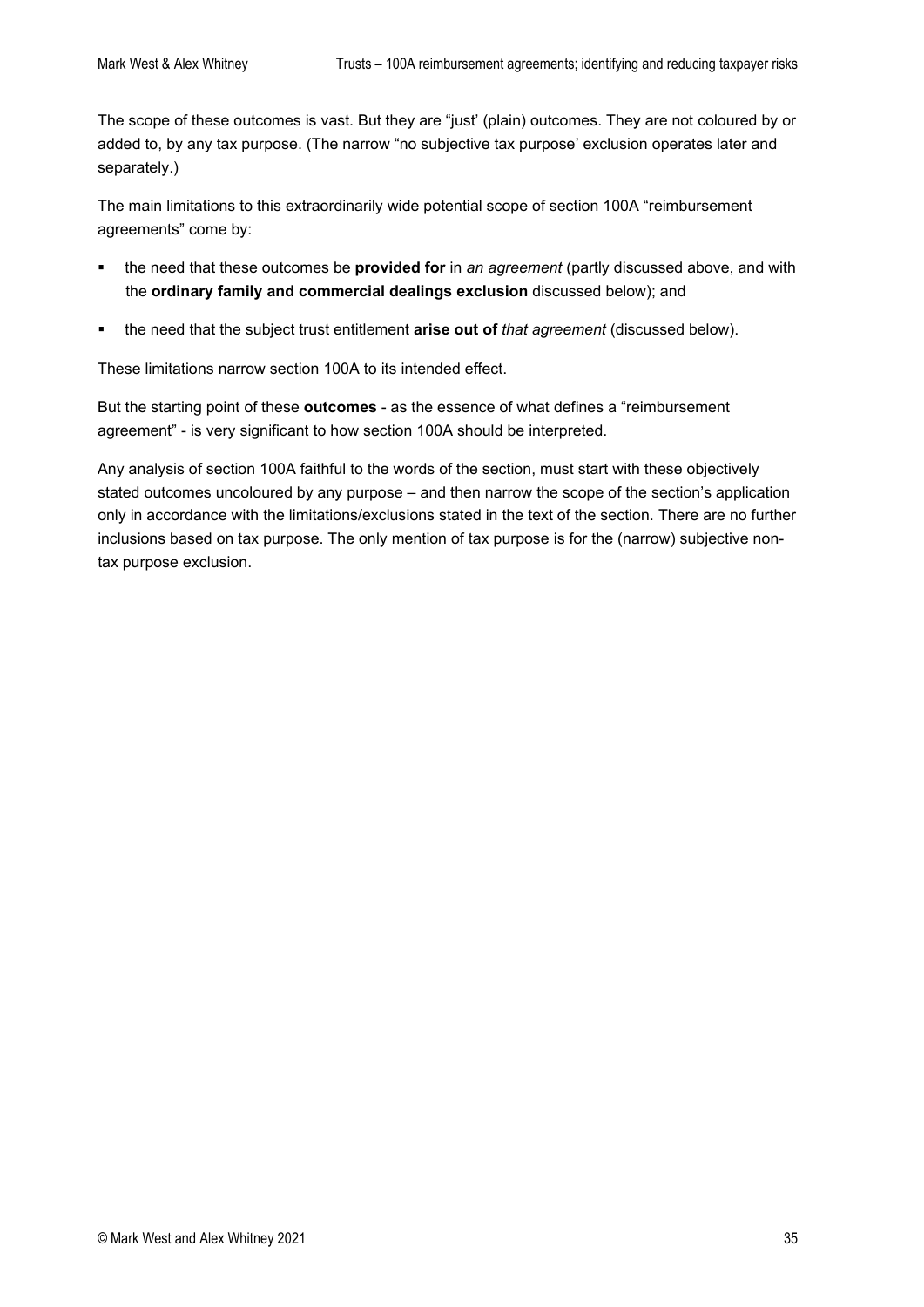# <span id="page-35-0"></span>**7 Ordinary family or commercial dealings**

An arrangement is not an agreement for section 100A purposes if it is entered into for the purposes of an ordinary family dealing or ordinary commercial dealing. These two (separate) exclusions for ordinary family dealings and ordinary commercial dealings are likely to be a key area of dispute in any section 100A matter involving a family and require detailed consideration.

The relative paucity of case law considering the meaning of ordinary family dealings or ordinary commercial dealings leaves taxpayers and their advisors with a number of unanswered questions as to what exactly are "ordinary family dealings" and "ordinary commercial dealings" and how those concepts are applied within the context of section 100A.

It is necessary to start with an understanding of where the expressions "ordinary family dealings" and "ordinary commercial dealings" originated from – however for the reasons we discuss further below, this historical understanding is in our view of limited assistance in interpreting the expressions "ordinary family dealings" and "ordinary commercial dealings" in the context of section 100A.

### <span id="page-35-1"></span>7.1 Irrelevance of the *Newton* meaning of ordinary family (or commercial) dealings

As already noted in respect of the section 260 cases above, discussion around ordinary family dealings and ordinary commercial dealings traditionally starts with *Newton's* case.

**However**, it is our view that *Newton's* case provides little *useful* guidance in how to interpret section 100A, despite arguably being the judicial origin of the expression "ordinary family dealings" or "ordinary commercial dealings".

*Newton's* case was based on section 260, which was concerned with voiding arrangements entered into to avoid taxation. As a starting point, it should be noted that the section involved in that case (section 260) made no reference to ordinary family or business dealings.

Instead, ordinary family or business dealings was considered by the Privy Council in *Newton* in the context of the concept of "predication" – a concept which is no longer the core of the anti-avoidance rules (including section 100A). In *Newton*, the Privy Council considered that for section 260 you must be able to predicate that the arrangement was for the purpose of avoiding tax, if it was "*capable of explanation by reference to ordinary business or family dealings*" then the arrangement was **not** predicated on the avoidance of tax, meaning section 260 could no longer apply.

This was a relevant dichotomy, **when considering section 260**. If the arrangement could be explained as an ordinary family dealing, it was held not to be for the purpose of avoiding tax, where purpose or effect was the relevant issue in the Privy Council's consideration of section 260. The section included those "purpose or effect" (of reducing tax) words when identifying the *contract, [agreement,](http://classic.austlii.edu.au/au/legis/cth/consol_act/itaa1936240/s159gp.html#agreement) or arrangement* to which it applied.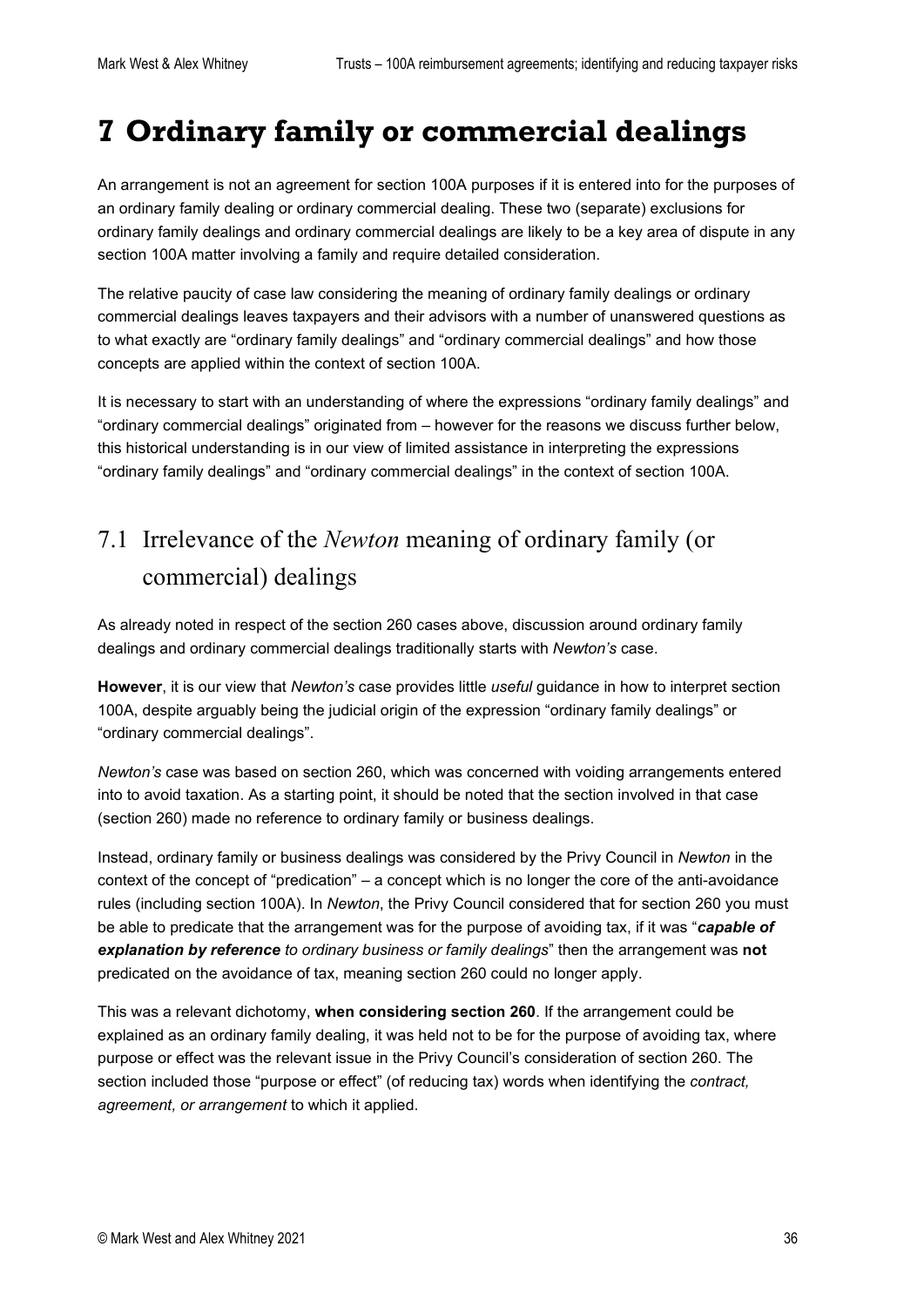This context of the now somewhat mothballed idea of "predication", in our view, materially impacts the value of *Newton* in considering what "ordinary family dealings" and "ordinary commercial dealings" are in the different context of section 100A.

The comments already noted above by Hill and Sackville JJ in *Prestige Motors* are a strong basis for hesitancy in seeking to rely on *Newton*. Those comments are repeated below in full below (our emphasis):

"**There is a danger that, when words used in a judgment are translated into the legislation, the change of context may alter the meaning of the words from that which they originally bore**. It is clear from both the judgment of the Privy Council and from the language of the High Court on the same case ( *FCT v Newton* (1957) 96 CLR 578 ) that **s 260 was regarded as involving a dichotomy**. A transaction was either stamped as one entered into to avoid tax or as one about which it could be predicted that it was entered into in the course of ordinary family or commercial dealing. In the former case the transaction was caught by s 260 ; in the latter case it was outside the section. **We do not need to decide in the present case whether s 100A imports a similar dichotomy.** In particular we do not need to decide whether if an agreement is shown to have been "entered into the course of ordinary commercial dealing" , the operation of s 100A is spent, regardless of whether the commercial purpose was subsidiary to the purpose of tax avoidance. In our view, none of the transactions was entered into in the course of ordinary commercial dealing."

This is a most important paragraph in *Prestige Motors*. It starts by striking a note of caution that seeking to import the meaning of words used in the context of *Newton's* case into section 100A may lead to a misinterpretation – a prescient warning, in our view, given the comments below.

The paragraph then goes on to query whether section 100A imports the same dichotomy as section 260 – i.e. the predication issue.

The justices in *Prestige Motors* **explicitly refrained from ruling whether such a dichotomy existed.** But the fact the justices felt that they could determine that the dealings were not ordinary commercial dealings *without* ruling on this dichotomy is itself informative.

At the very least, it means *Prestige Motors* is authority that finding a tax (avoidance) purpose is not necessary for section 100A to apply. The dealings under consideration can be found to not be "ordinary" on other bases.

Unfortunately, *Prestige Motors* left unanswered the question whether a tax (avoidance) purpose *can be* a relevant consideration in determining whether an arrangement is (not) an ordinary family or commercial dealing.

But, equally, *Prestige Motors* is certainty *not* authority that a tax (avoidance) purpose alone prevents dealings from being ordinary (family or) commercial dealings.

The irrelevancy of the *Newton* sourced meaning of "ordinary family or business dealings" (with its "purpose and effect' orientation) to an interpretation of that terms in section 100A is supported (and beyond the mere warning in *Prestige Motors*) by the statutory interpretation cases discussed earlier. Those cases require:

 *"that the task of statutory construction must begin with a consideration of the text itself"-* and the text of section 100A does not require *or allow* the introduction of a tax purpose element into the meaning of "ordinary family or commercial dealings". It does not allow it, because to introduce that purpose element restricts the scope of the "ordinary family or commercial dealings" exclusion, so as to impermissibly expand the scope of section 100A *on a basis not to be found in the text*.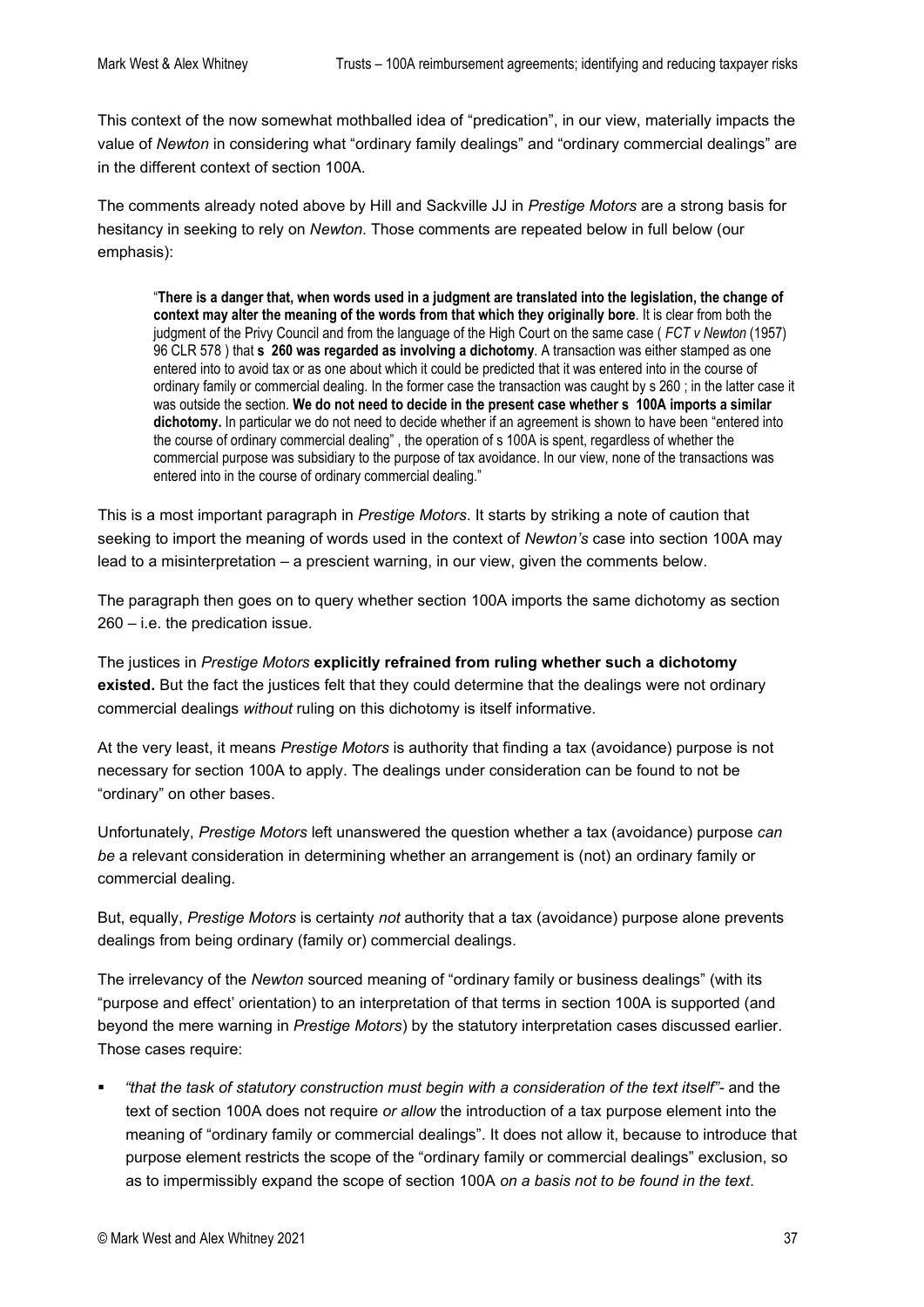*Hunger Project Australia* (decided after *Prestige Motors*) is authority against the very thing warned against by Hill and Sackville JJ in *Prestige Motors* - the importation of the meaning of a term from a completely different statutory context (and time). For section 100A, that is the importation of the meaning of "ordinary family and commercial dealings" from the section 260 context with its purpose based dichotomy.

### <span id="page-37-0"></span>7.2 Characteristics, not purpose

Again, as discussed in our earlier consideration of *Prestige Motors*, from the comments in the judgement following the extract above, the bases on which the ordinary commercial dealings exclusion was held not to apply were the objectively "non-ordinary" commercial characteristics of the whole of the arrangements.

Our view is that this is the correct way to apply section 100A – that it is the **characteristics** of an arrangement, **not the purpose** of the arrangement that determines whether it is an ordinary family or commercial dealing. In this way, weighing ordinary family dealings could be considered to be similar to weighing the nature of a deduction. It is the "essential character" of an expense that determines its nexus as incurred to derive income or in the course of carrying on a business, not the intention.

We raise this analogy because, that principle makes the deduction provisions workable, *consistent with the legislative text*, without overstating the factual analysis needed to apply the tax law.

It is to be expected a similar workable approach, *consistent with the legislative text of section 100A*, would be sought and favoured by the courts.

#### **The structure of the text in section 100A is relevant**

Earlier this paper we discussed what we see as the structure of section 100A and how the provision should be applied.

Of relevance here is the separation of tax avoidance purpose matters into a separate subsection 100A(7). In our view, this is a strong indication that a consideration of purpose is not part of interpreting "agreement" as defined in section 100A(13).

In effect, our reading of section 100A is that a consideration of whether an agreement has a tax avoidance purpose only occurs once the reader is satisfied that there is an "agreement" at all (as defined in section 100A(13), which of course excludes arrangements that are ordinary family or commercial dealings). This means the consideration of *purpose* is a separate exercise to the consideration of ordinary family or commercial dealings.

This, in turn, supports that it is the *characteristics* of the arrangement that determine whether it is an ordinary family dealing or ordinary commercial dealing, not the *purpose* of those dealings.

The simplest example of this is a disposal of an asset for no consideration – the characteristics of that disposal (that is, the absence of consideration) could contribute to an objective conclusion that it is not an ordinary commercial dealing, because it is inherently uncommercial to dispose of an asset for no consideration. Inversely, the characteristic of "no consideration" may lead to the conclusion that an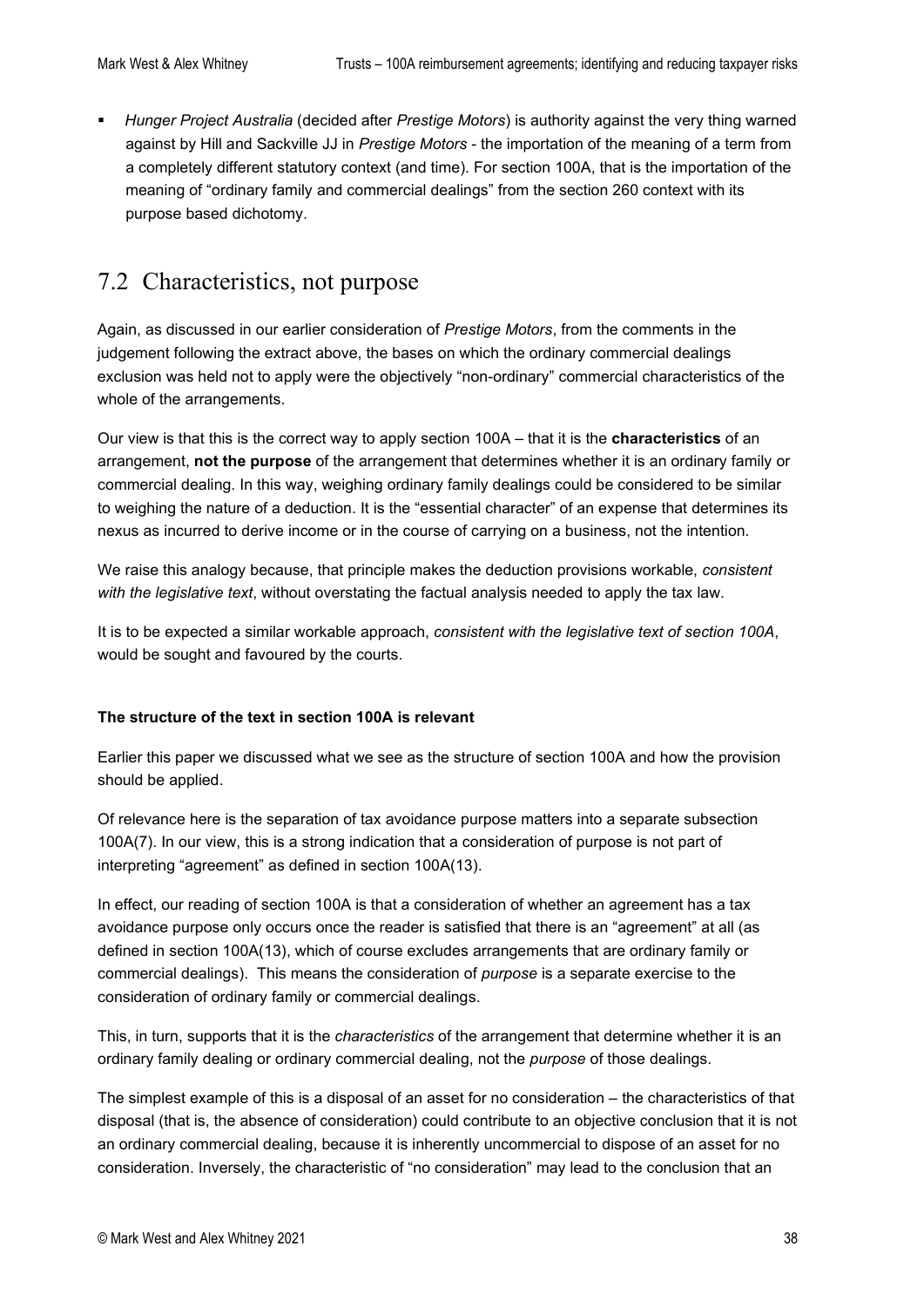arrangement is an ordinary family dealing, because it is an ordinary characteristic of family dealings not to require consideration.

*Prestige Motors* supports this conclusion. It is how that case was actually decided – per our earlier discussion of the case.

### <span id="page-38-0"></span>7.3 What characteristics are "ordinary" in family dealings?

The concept of ordinary family dealings then requires further detailed thought.

As opposed to ordinary commercial dealings, "ordinary family dealings" has had effectively no judicial consideration – any case where it could have been an issue was instead decided on other grounds.

In line with the comments in *Prestige Motors*, taxpayers seeking to rely on the ordinary family dealings exclusion should expect to have to convince the courts that the arrangements are in fact explainable as – have objective characteristics of – "ordinary" family dealings.

In attempting to discharge that onus, there are a number of unanswered questions when it comes to ordinary family dealings which have to be confronted – for example, whether "ordinary" suggests that it is an objective test on a "whole-community" basis, or whether "ordinary' refers to what is ordinary for a specific family (i.e. is it a subjective test).

In the context of other areas of law, in particularly succession law, the courts have been willing to consider what we would refer to as "natural law". For example, the development of family provision applications (by which a family member may seek a greater share of a deceased's estate) had its origin in a view that a parent had a natural obligation to make provision for their child or spouse. This "natural law" obligation was an obligation that the courts thought appropriate to enforce.

The authors of this paper query whether, in considering what constitutes ordinary family dealings in the context of section 100A, the courts would cast back to these "natural law" principles.

We would argue that it is an ordinary family dealing *in a modern context* for;

- for the "caretakers" of family wealth (typically parents) to be trusted to manage the family wealth for best possible return and use – conduct which is undertaken based on the very natural goal of seeking to maximise family wealth through prudent management to, among other things, ensure sufficient finances for future emergencies, care for family members who cannot finance their own care (due to age, illness or mental incapacity) or preserve value for successive generations of the family.
- for all family members to contribute to the family wealth not just parents to children, also adult children to parents/wider family.
- for unexpended the family wealth to be returned to/concentrated in a family trust, including possibly the family trust from which the trust entitlements originally flowed – as that trust structure, by which no one family member owns that wealth, may best provide (non-tax based) protection against the risks of claims against any one family member.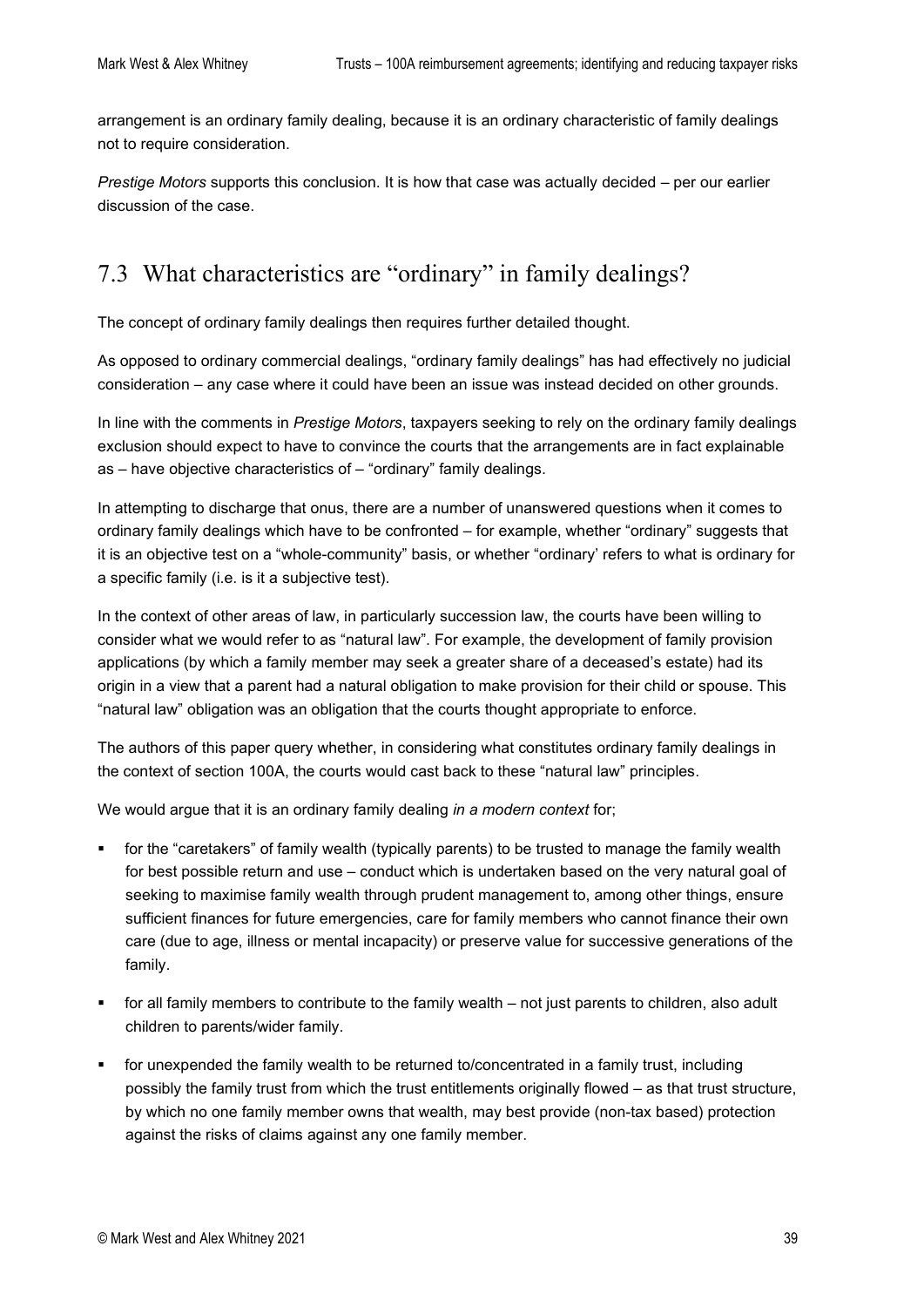Family members, including beneficiaries of family trusts, can naturally be expected to cooperate in these endeavours for the simple reason that families have long term emotional connections. If a more mercenary view is required, family members do so because, by participating in this management, the family member can expect benefits to return to them if they require them in the future, due to illness or incapacity, or through intergenerational wealth transfer. Either way, joint management and consumption of their assets and income it is what families do, in the ordinary course.

If a family cooperating to prudently preserve and deploy its wealth is ordinary, then the scenario where a trustee makes a beneficiary presently entitled to income, that beneficiary not calling on that entitlement to be paid, but instead allowing the value that entitlement represents to be used for family purposes, should (in the authors' view) be taken to be an ordinary family dealing.

It is also part of this family co-operation that family members often do not require a detailed accounting of their entitlements - as long as there is trust in the "caretakers" of the family wealth (typically parents).

Ideally, the authors hope the courts interpret "ordinary family dealings" in section 100A as an objective concept by reference to a typical family.

The alternative, a subjective basis or requiring evidence of what is ordinary for each individual family, would require families to detail and provide evidence of internal family dealings – which by their nature are intensely private matters (e.g. affected by illness, divorce, relationship issues, etc) – in the public domain of the courts.

Referring again back to the treatment of deductions where subjective purpose is sometimes considered where the objective nexus is not apparent, it may be that the courts will establish an objective concept by reference to a typical family but entertain specific and subjective evidence of what is ordinary in a particular family where the facts vary from that objective concept.

### <span id="page-39-0"></span>7.4 Examples

At this point, a couple examples might assist.

#### **Example 1**

Consider the following facts:

- Anna Bloggs is a partner of Bloggs and Associates, a professional partnership.
- Anna Bloggs is the trustee of her practice trust, Bloggs Practice Trust.
- Anna Bloggs' father (Jeff Bloggs) is elderly and infirm and requires frequent care but still has legal capacity.
- The Bloggs Practice Trust, is a source of funds that can pay for Jeff Bloggs' ongoing care requirements.
- Anna Bloggs, in her capacity as trustee for the Bloggs Practice Trust, resolves to distribute \$180,000 of income to her father. Jeff Bloggs is informed of his right to demand payment of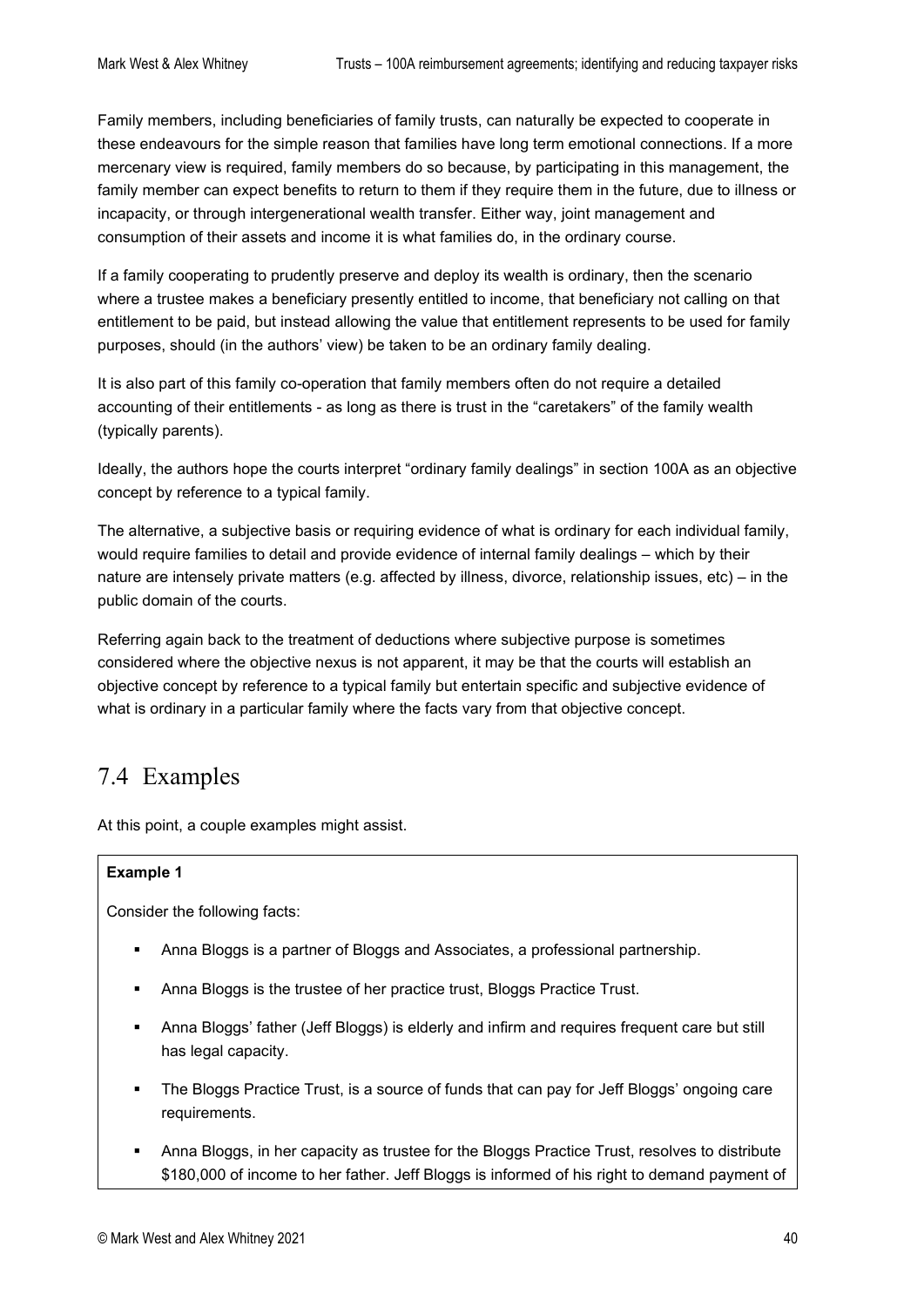the entitlement but chooses not to exercise it. Trusting his daughter completely, he instead confirms/directs that his entitlement is satisfied by its application within the family in the manner controlled by Anna Bloggs and that if there is any unapplied balance, that that balance be contributed as corpus to the Bloggs Practice Trust (for future use within the family). Jeff does not require a detailed accounting of the application of his entitlement**.**

- Jeff Bloggs and Anna Bloggs agree that the cost of paying Jeff Bloggs' ongoing care will be part of the application of the entitlement owed to Jeff Bloggs.
- The parties pay no heed to how these transactions should be accounted for during the year – which is not unusual for family dealings.

Applying section 100A:

- there is a present entitlement to a beneficiary (section 100A(1)(a) is satisfied).
- if the actions of Anna and Jeff are not unilateral actions, there may be an agreement between Anna Bloggs, Jeff Bloggs, and potentially the care provider (the first limb of the definition of agreement in section 100A(13) is satisfied).
- again, if the actions of Anna and Jeff are not unilateral actions, the agreement may also be taken to **provide for** the payment of money to a person other than the beneficiary Jeff Bloggs (Anna or the care provider).
- Anna Bloggs knew that distributing income to Jeff Bloggs would reduce the total income tax payable on the earnings of the Bloggs Practice Trust – hence the "no tax purpose" exclusion does not apply.
- To be discussed next if Anna would have distributed to Jeff anyway, fully accepting he may demand his entitlement be fully paid in cash, then the trust entitlement may not **arise out of the reimbursement agreement.**
- Anna Bloggs knew that she could have distributed all the income to herself and paid her father's care expenses out of her own after tax income.

Assuming the "unilateral action" or "arose out of" points do not prevent section 100A applying, the question then is whether this arrangement is an ordinary family dealing.

If you accept the (*Newton* based) view that *a dealing driven by a tax purpose cannot be an ordinary family dealing*, the arrangement in this example would not be an ordinary family dealing – because the decision to offset the care expenditure against Jeff's entitlement was arguably driven by the lower tax cost.

This to our mind is an incorrect outcome. We would argue:

A taxpayer/family is not forced by section 100A to adopt an approach that results in the maximum amount of tax payable (i.e. that Anna receive the entitlement).

Any agreement about outcomes by which Jeff allows his entitlement to be applied to family purposes, including to his own care, has been entered into in the course of *objectively* ordinary family dealings. It is usual that families will share and collectively consume family resources, as part of supporting each other.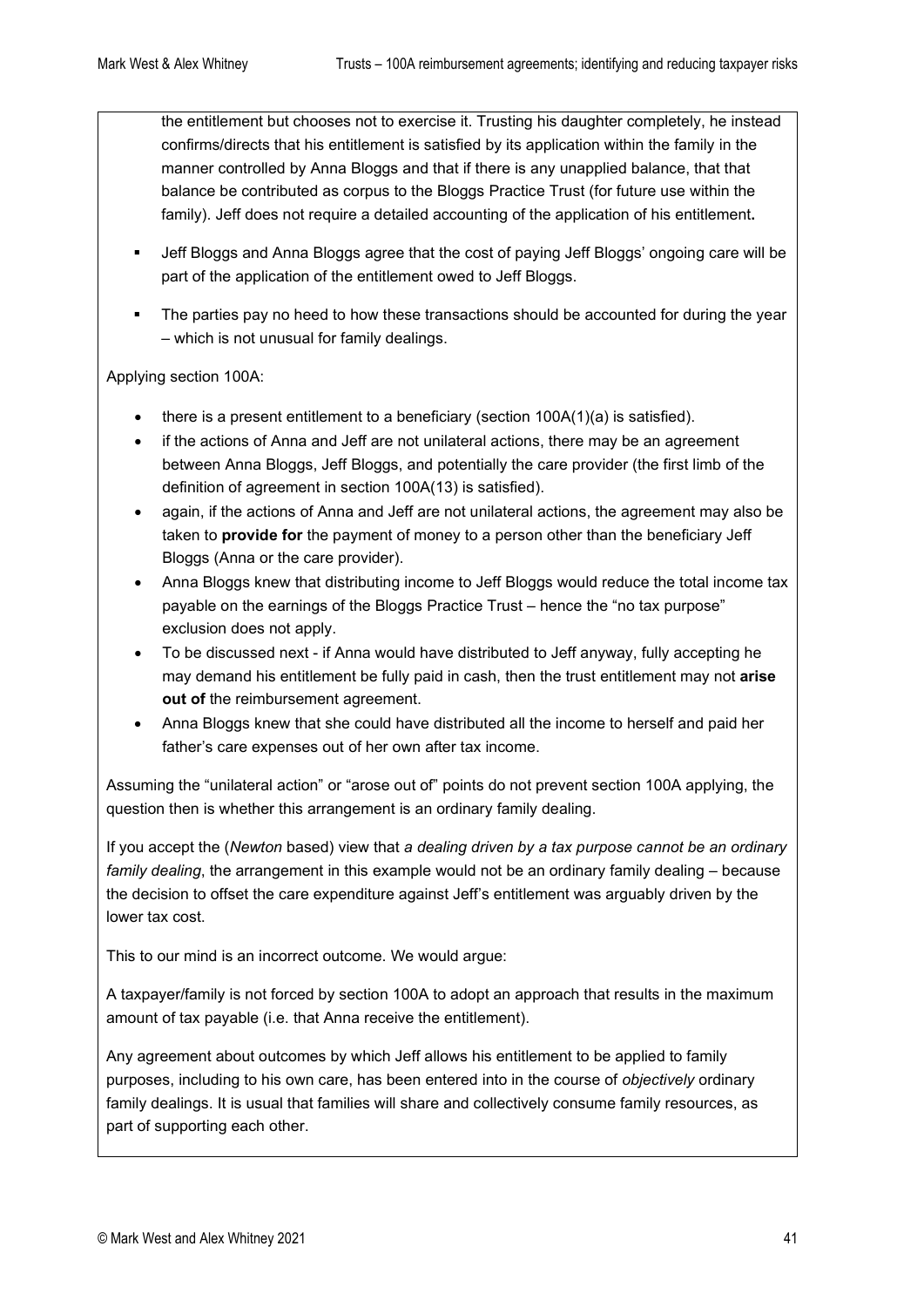In such a family context, such sharing and the disinterest by Jeff in a detailed accounting of the application of his entitlement, is not an indicator of any artifice or sham or of "non-ordinary" family dealings. It merely reflects the trust within the family.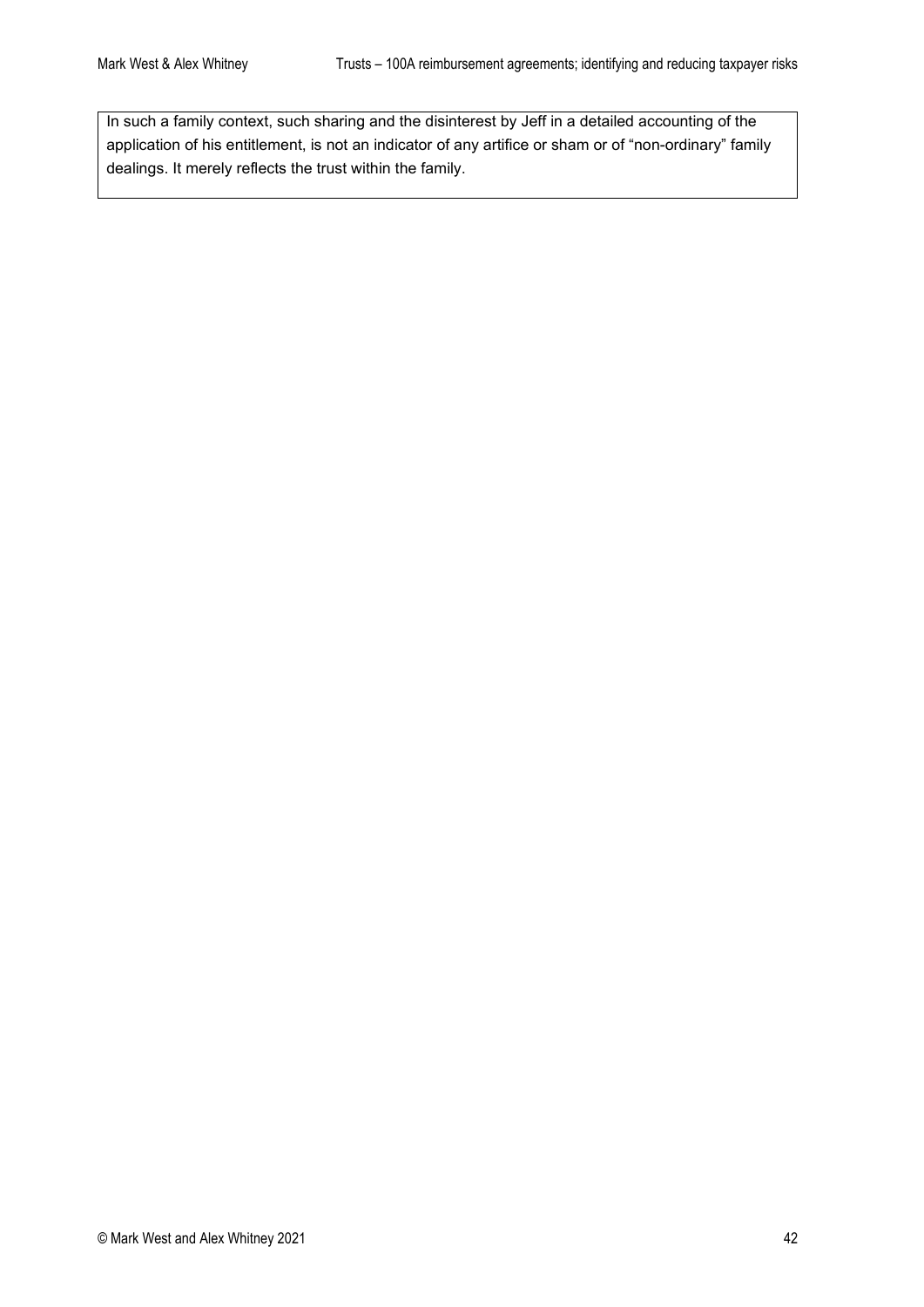#### **Example 2**

Consider the following facts:

- David Blacksmith is a partner of Blacksmith and Associates, a professional partnership.
- David Blacksmith is the trustee of both his practice trust, Blacksmith Practice Trust and the Blacksmith Family Trust.
- David has a wife Mary who works part-time.
- David and Mary have two audit children studying full-time at university, one of whom is living at home and one of whom is in a serious relationship with and is living with their de facto partner. Both children work in casual jobs while studying.
- The family shares and consumes its resources collectively, so that the two children are supported by the family.
- In this context, the David, as trustee, typically distributes the income from the Blacksmith Practice Trust each year to each family member to bring their taxable income up to \$180,000, with the excess shared between David and Mary.
- No family member receives any Centrelink support.
- **The parties pay no heed to how these transactions should be accounted for during the year** – which is not unusual for family dealings.
- However, the family is also concerned to accumulate, protect and manage the family assets generated from income not immediately used/consumed, against potential claims that may be made (including from relationship breakdown).
- Each family member is advised each year of their trust entitlement and their right to demand that entitlement in cash - but typically authorises how any monies have been used within the family during the year and directs any unexpended entitlement be contributed into the Blacksmith Family Trust for future family use.

Applying section 100A:

- there is a present entitlement to a beneficiary (section  $100A(1)(a)$  is satisfied).
- if the actions of David and the other family beneficiaries are not unilateral actions, there may be an agreement between them (the first limb of the definition of agreement in section 100A(13) is satisfied).
- again, if the actions of David and the other family beneficiaries are not unilateral actions, the agreement may also be taken to **provide for** the payment of money to a person other than the beneficiary (the rest of the family or the Blacksmith Family Trust).
- David Blacksmith knew that distributing income across the family would reduce the total income tax payable on the earnings of the Blacksmith Practice Trust – hence the "no tax purpose" exclusion does not apply.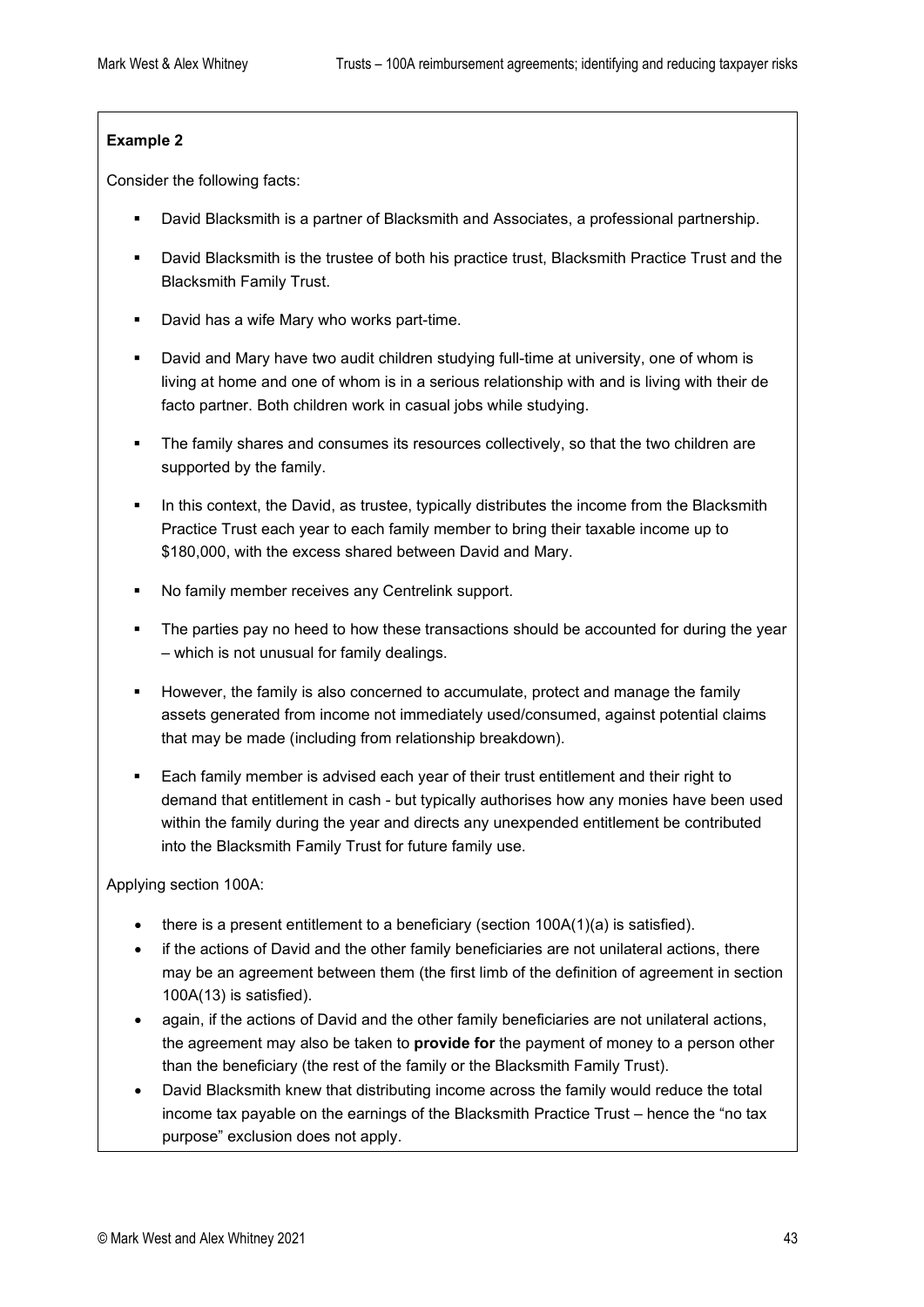• To be discussed next - if David would have distributed across the family anyway, fully accepting they may each may demand their entitlements be fully paid in cash, then the trust entitlement may not **arise out of** the reimbursement agreement.

Again assuming the "unilateral action" or "arose out of" points do not prevent section 100A applying, the question then is whether this arrangement is an ordinary family dealing.

If you accept the (*Newton* based) view that *a dealing driven by a tax purpose cannot be an ordinary family dealing*, the arrangements in this example would likely not be ordinary family dealings – because the decision to decision to distribute across the family was driven by the lower tax cost.

This to our mind is an incorrect outcome. We would argue:

A taxpayer/family is not forced by section 100A to adopt an approach that results in the maximum amount of tax payable (i.e. that David, or David and Mary, only receive the entitlement).

Any agreement about outcomes by which the family – including the two adult children – allow their entitlements to be applied to general family purposes, including for their own individual support, has been entered into in the course of *objectively* ordinary family dealings. It is usual that families will share and collectively consume family resources, as part of supporting each other.

In such a family context, such sharing and the disinterest by the individual family members in a detailed accounting of the application of their entitlements, is not an indicator of any artifice or sham or of "non-ordinary" family dealings. It merely reflects the trust within the family.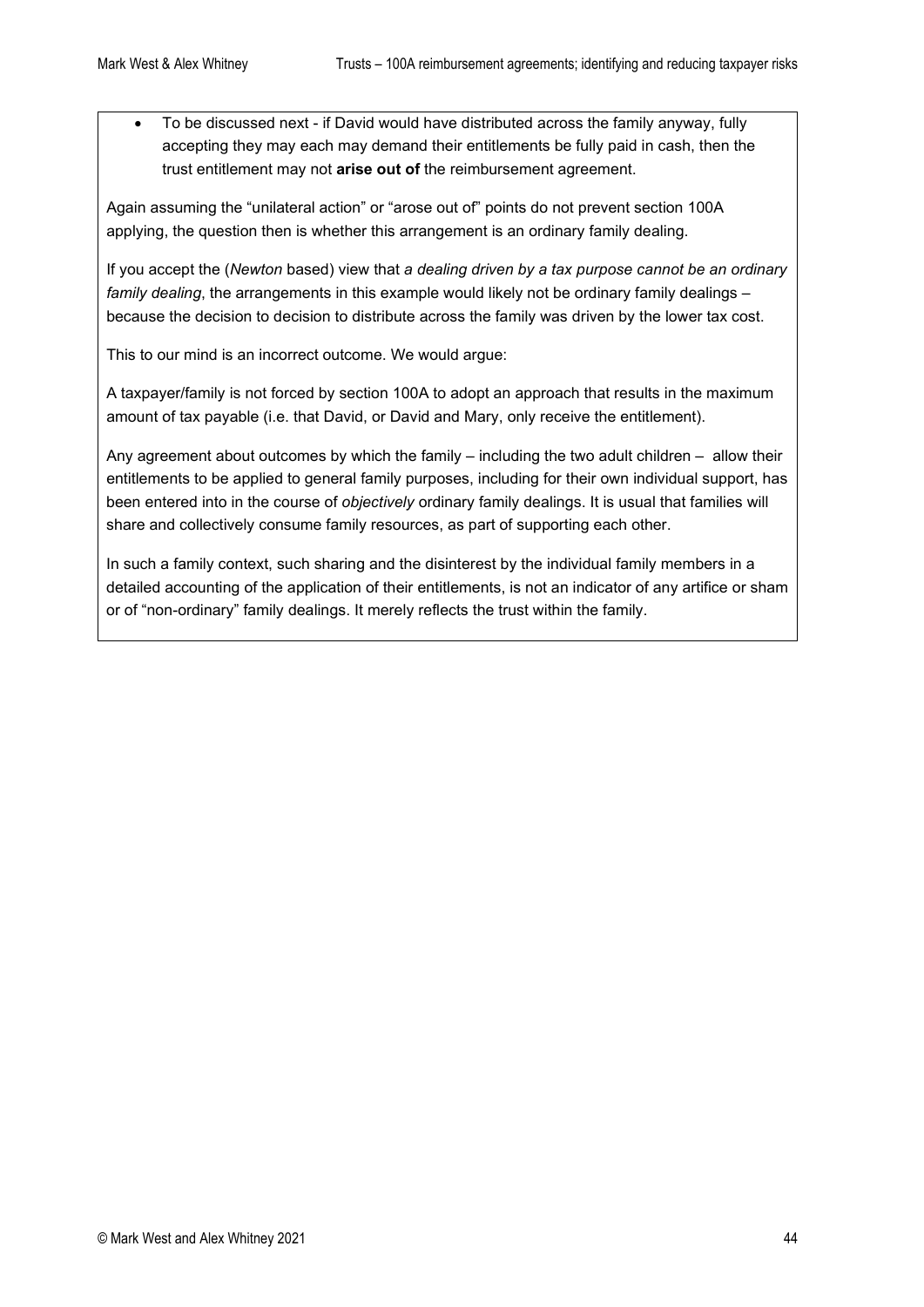# <span id="page-44-0"></span>**8 Entitlement arose out of**

### <span id="page-44-1"></span>8.1 Even if an agreement – does "arose out of" nexus exist?

The subject present entitlement must be one that "arose out of' or "arose by reason of" the reimbursement agreement (or any act, transaction or circumstance that occurred in connection with, or as a result of the agreement).

Even if a reimbursement agreement is held to exist and to include the distribution decision, it may be that the distribution to the beneficiary would have still been made, regardless of the way the beneficiary consumed or used their trust entitlement (that consumption/use being the essence of the reimbursement agreement).

This is a further reflection of the way that family members may act unilaterally, but co-operatively in their mutual interests, as discussed in respect of the meaning of "agreement".

Recall the comments above, based on *Idlecroft* and *Raftland*, that in determining whether a present entitlement arose out of a reimbursement agreement, one uses a broad "but for" test.

That is - but for the transactions which form part of the reimbursement agreement - would the present entitlement have arisen?

While it may have limited application in commercial situations, within a family, the controllers of a trust may often still be prepared to distribute to a family member:

- where there is an understanding or expectation of how the beneficiary would likely use their entitlement;
- but where it is still accepted the family member would be entirely free to use their entitlement at their sole discretion.

In those circumstances, can it correctly be said that the entitlement (the distribution decision) **arose out of** the reimbursement agreement?

If the trustee would have distributed the same way – for family reasons – regardless, we would submit not. In that case, the distribution would have been made and the entitlement would have arisen even if the reimbursement agreement had not existed.

Acceptance - for personal reasons of family affection, family obligation, etc – of the "risk" of the family member not complying with any understanding or expectation, breaks the "arose out of" nexus between any reimbursement agreement and the creation of the entitlement.

In such circumstances, it could **not** be said that - **but for** the transactions which form part of the reimbursement agreement - the present entitlement would not have arisen.

These are important issues that need addressing in family situations in determining whether a present entitlement is one that "arose out of' or "arose by reason of" any claimed reimbursement agreement.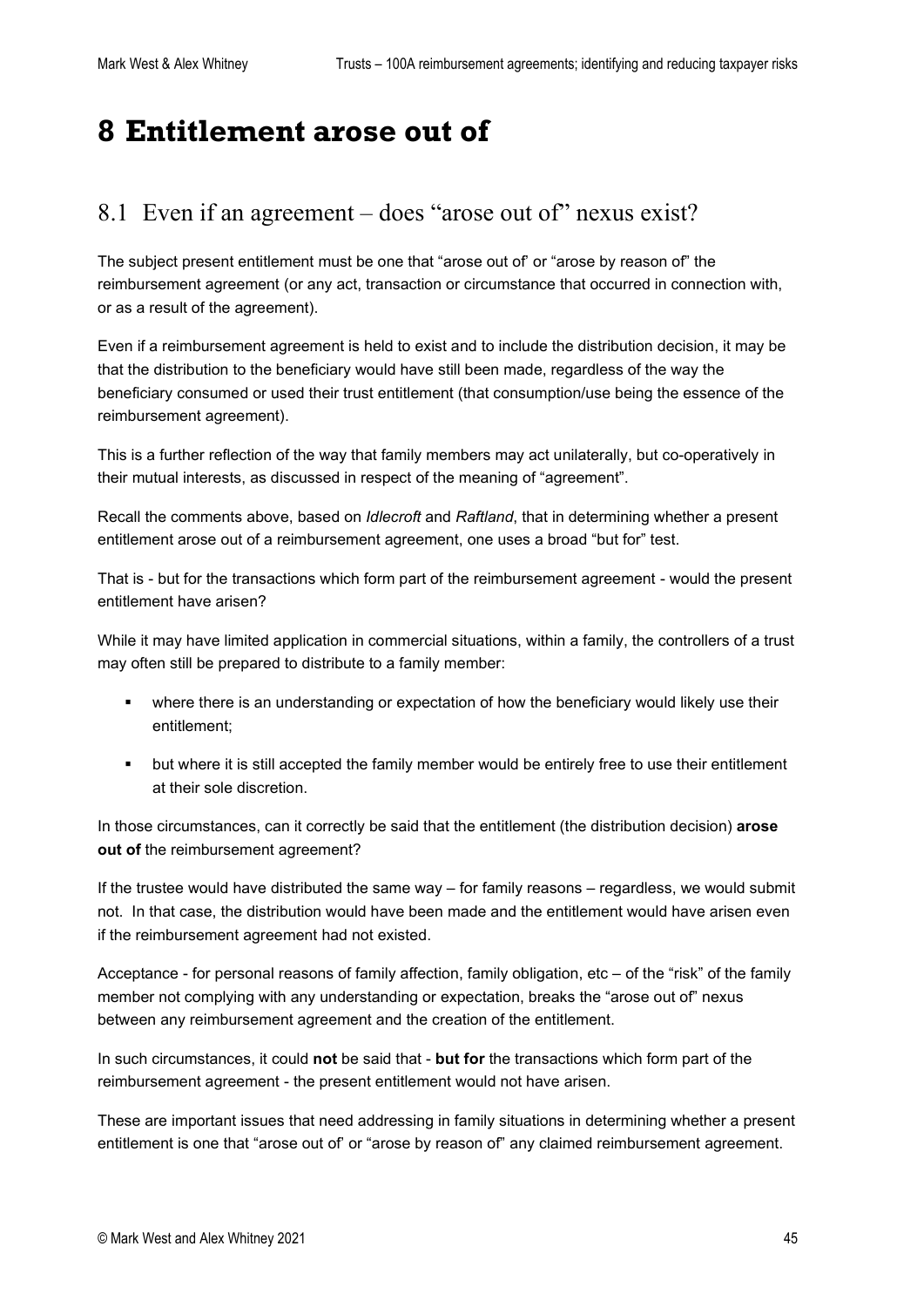Even though the meaning of "agreement" may be wide enough to extend as far as unenforceable and implied understandings of which a trustee may be party, the very loose nature of such an "agreement" is consistent with a trustee, who still chooses to make a distribution in family situations (based only on such an "understanding"), having made that distribution independently of any such "agreement" – and instead because of reasons of family affection, obligation, etc.

Tax purpose plays no part in these considerations. Even if a distribution has been calculated by reference to the tax position of a family member, that is irrelevant to establishing the nexus from the entitlement to the reimbursement agreement – that is, it is irrelevant to whether the entitlement "arose out of' the reimbursement agreement.

If the facts support that the trustee, in making the distribution, did so accepting that the family member was entirely free to use their entitlement at their sole discretion – accepting that any compliance with unenforceable implied understandings (the "agreement") would ultimately be the unilateral choice of the beneficiary (regardless of what the trustee may hope the beneficiary will do) - then we submit the "arose out of" nexus cannot exist.

### <span id="page-45-0"></span>8.2 Examples

A couple of final examples to illustrate this point:

#### **Example 3**

A trustee distributes to a family member in the full knowledge that the family member intends to make a \$10,000 tax deductible donation to a charity. The distribution is specifically made to provide the family member with the funds to make that donation.

If there is a reimbursement agreement in respect of this intended use by the beneficiary of their \$10,000 entitlement (which we would argue is not the case, because the donation is a unilateral act of the beneficiary and not part of an agreement), then it is difficult to see how gifting money away could be either an ordinary *family* or *commercial* dealing.

Making a donation may well be an ordinary dealing for some people but that action/outcome does not have features that make it ordinary as a *family* or as a *commercial* dealing.

Section 100A would then only be prevented from taxing the \$10,000 to the trustee by there being no nexus by which the entitlement "arose out of'" the reimbursement agreement. That is, even though the trustee was aware of the intended donation – and has facilitated that donation by making the distribution – the decision to distribute has solely arisen to provide the beneficiary with the \$10,000 **for their use as they choose**.

It does not follow that, because a trustee has certain understandings or expectations of how a beneficiary may use their entitlement, the distribution to that beneficiary has arisen out of (but for) any agreement around that understanding/expectation.

#### **Example 4**

A trustee distributes to a family company with a \$100,000 tax loss. The trustee also controls the loss company with other family members.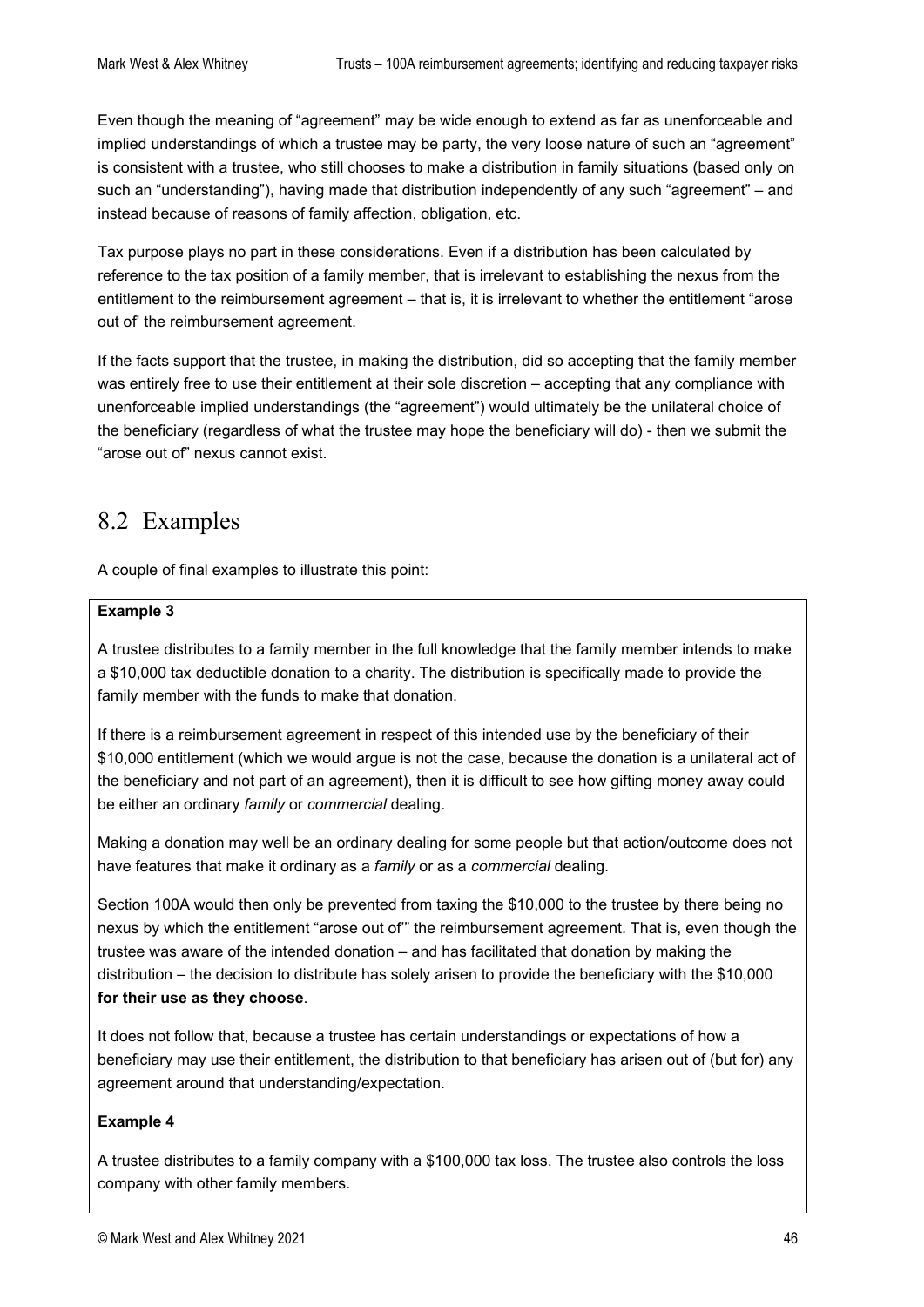The requirements of the trust loss provisions (e.g. the outsider rules) are satisfied to allow recoupment of the tax loss against the trust distribution.

The loss has been funded by loans made to the company by family members, so the ultimate flow of funds will be back to those family members by repayment of their loans.

The trustee knows both that (a) the funds are likely to flow to the family members to repay their loans; and (b) by distributing to the loss company, instead of directly to the family members who will have their loans repaid, those family members will not pay tax on the amount equal to the distribution.

The action/outcome elements of a reimbursement agreement seem to be made out, in that there are to be payments by the loss company beneficiary to other people - the family members owed the loans.

We would argue there is still not a reimbursement agreement, because the repayments are still a unilateral act of the company beneficiary and not part of an agreement.

But, if that view were wrong, then section 100A needs to be further considered.

If the ATO view – that tax purpose excludes agreements from being ordinary family or commercial dealings – is correct, then this would be a scenario in which there is a clear tax purpose in achieving the same ultimate outcome – that the family members receive amounts equal to their loans. This would seem to mean that, on the ATO view, the ordinary family or commercial dealing exclusion could not apply.

Aside from our disagreement with this ATO view, section 100A's (ir)relevance to this scenario can, in any case, be properly deal with by acknowledging that the distribution has still not arisen out of any reimbursement agreement. Instead, the distribution as arisen fully and only to provide the loss company beneficiary with its entitlement.

The trustee may have an understanding and expectation of what the loss company will do with its entitlement, but the distribution has been made fully accepting that the company may choose to take other actions at its sole discretion. Accordingly, the distribution has *not* arisen out of (but for) any agreement around that understanding/expectation of what the company would do with its entitlement.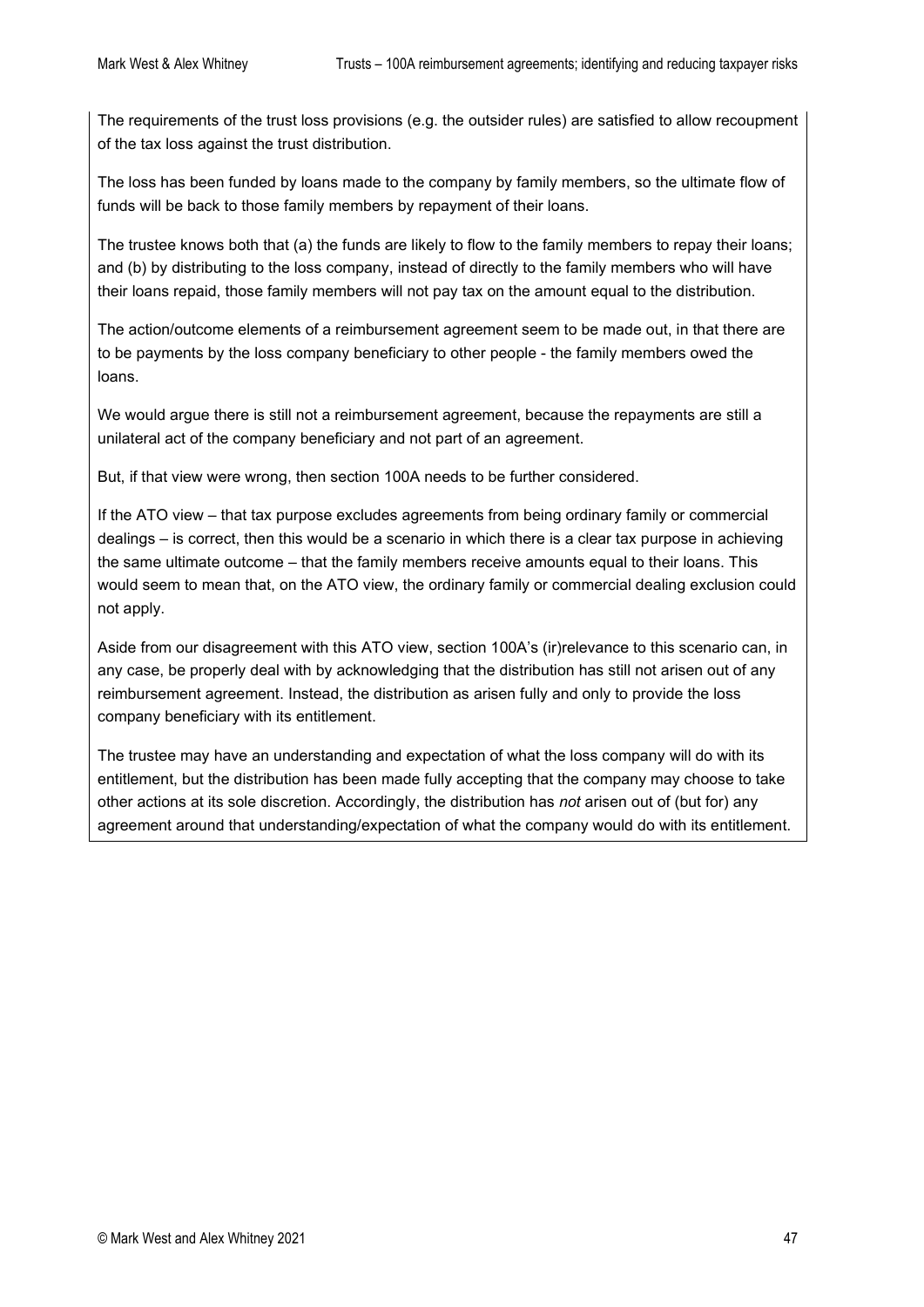# <span id="page-47-0"></span>**9 Current section 100A climate - managing risk in that climate**

The ATO has a number of audits running on section 100A issues in respect of distributions by family trusts to individuals and companies within a family group. In our experience, current targets are professionals – e.g. lawyers, accountants, engineers.

At least some of these audits have been running for over two years, flowing out of "reviews' started even earlier.

The ATO claims it has given guidance on section 100A by:

- an August 2015 factsheet that first floated the section 100A examples later transferred to (and still on) the ATO website (since 12 May 2016 per the website); and
- various presentations by senior ATO Tax Counsel Network (**TCN**) officers since June 2016.

But this supposed guidance has consistently failed to provide detailed technical analysis of the law supporting the concerns raised by the ATO.

Such a detailed technical basis was/is called for because:

- of the lack of relevant case law:
- the views expressed in the statements/examples are not apparent from the face of section 100A; and
- of the inconsistency of the ATO's more recent statements/examples with how the ATO has acted over the past 40 years.

The ATO has promised a ruling on section 100A since October 2018 (although we note the ATO website has now been updated to remove disclosing this starting date) but issue of a draft has been continually deferred. The current expected date is July 2021.

All taxpayers should expect the ATO will continue to threaten section 100A audits. The activity seems be part of a new drive by the ATO to alter the operation of trusts, even though there has been no legislative change.

The ATO is using what appears to be a standard template for these section 100A audits which typically, initially at least, includes a plan for formal recorded interviews of family members under oath by ATO counsel. The ATO has conducted numerous of these interviews in our experience.

The audit management plans extend over a year or so but, in our experience, have been constantly extended to longer periods – as the ATO continues to delay its public ruling on section 100A.

Based on our views, as expressed in this paper, we would advise;

 Taxpayers should now be much more rigorous in documenting how beneficiaries are aware of and direct the use of their trust entitlements (the "back end"), just as we have had to become more rigorous in respect of resolving trust distributions (the "front end") "post Bamford*"*.